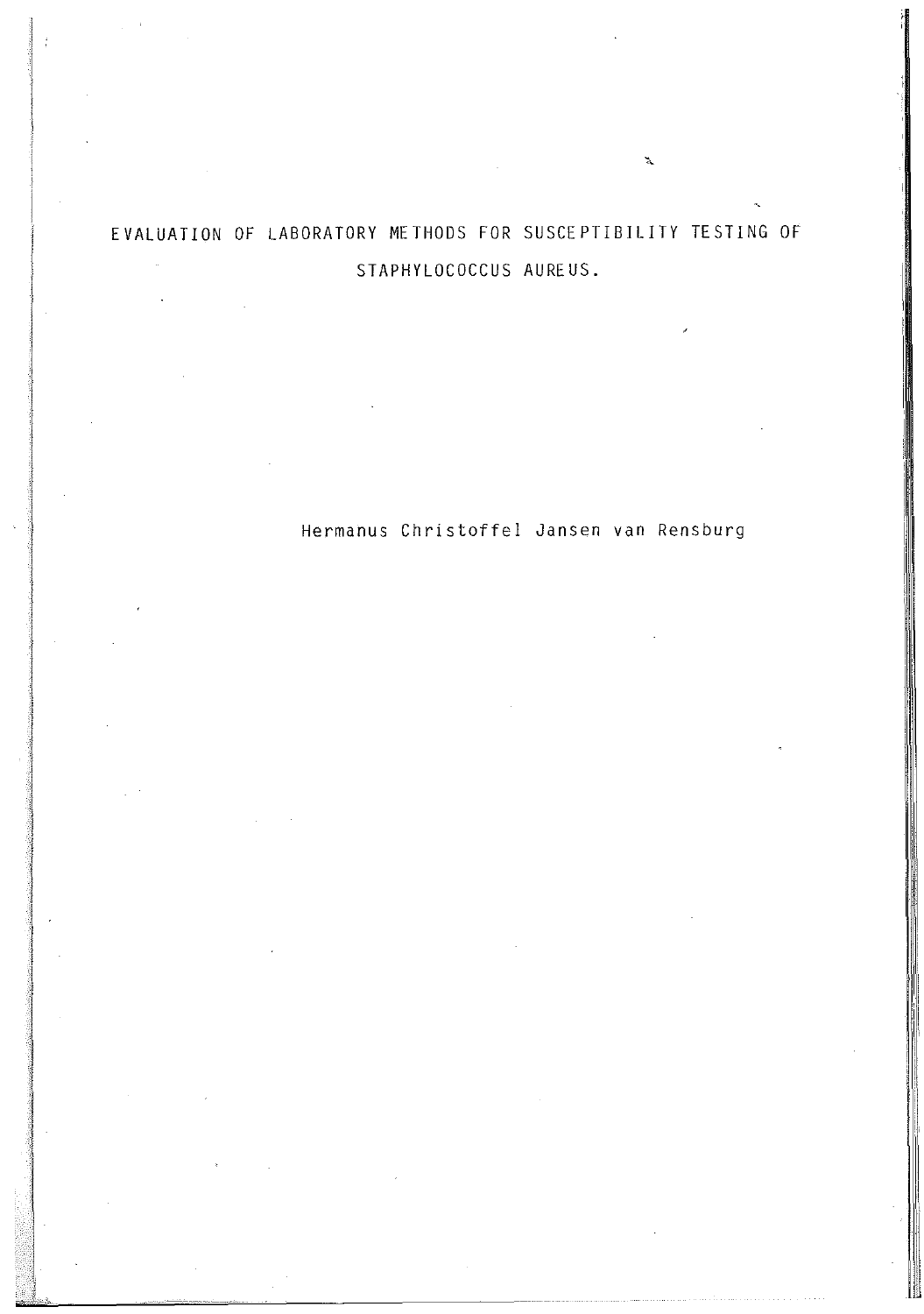A PROJECT SUBMITTED TO THE DEPARTMENT OF MEDICAL MICROBIOLOGY, FACULTY OF MEDICINE, UNIVERSITY OF NATAL, DURBAN, IN PARTIAL FULFILMENT OF THE REQUIREMENTS OF THE DEGREE OF MASTER OF MEDICINE (MICROBOLOGY).

### DURBAN 1988

 $\sim$   $\sim$ 

 $\hat{\boldsymbol{\epsilon}}$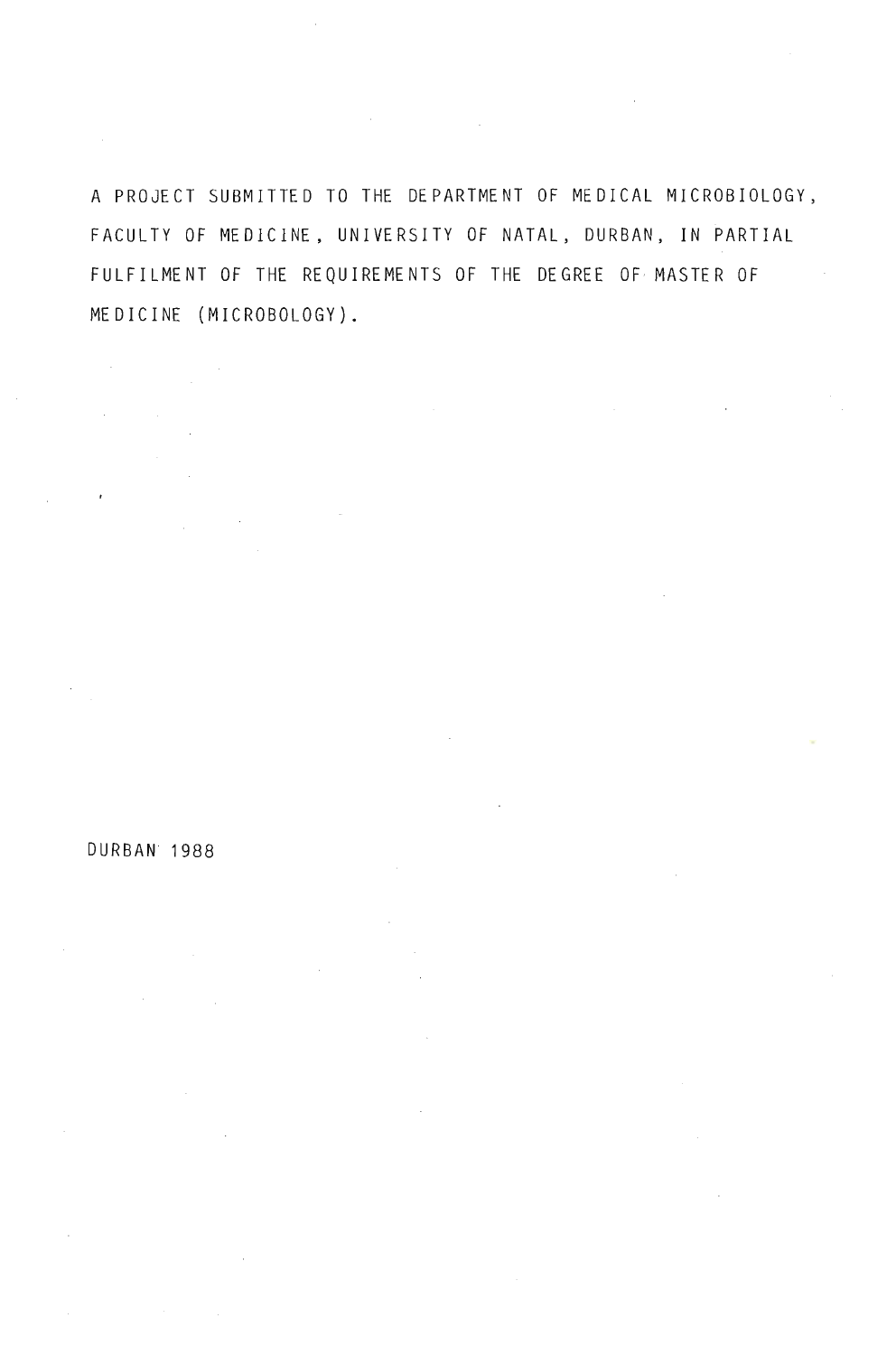# DECLARATION

I declare that this is my own work.

This project has not been submitted before for any degree or examination in any other university.

H.C. JANSEN VAN RENSBURG DATE

26 October 1988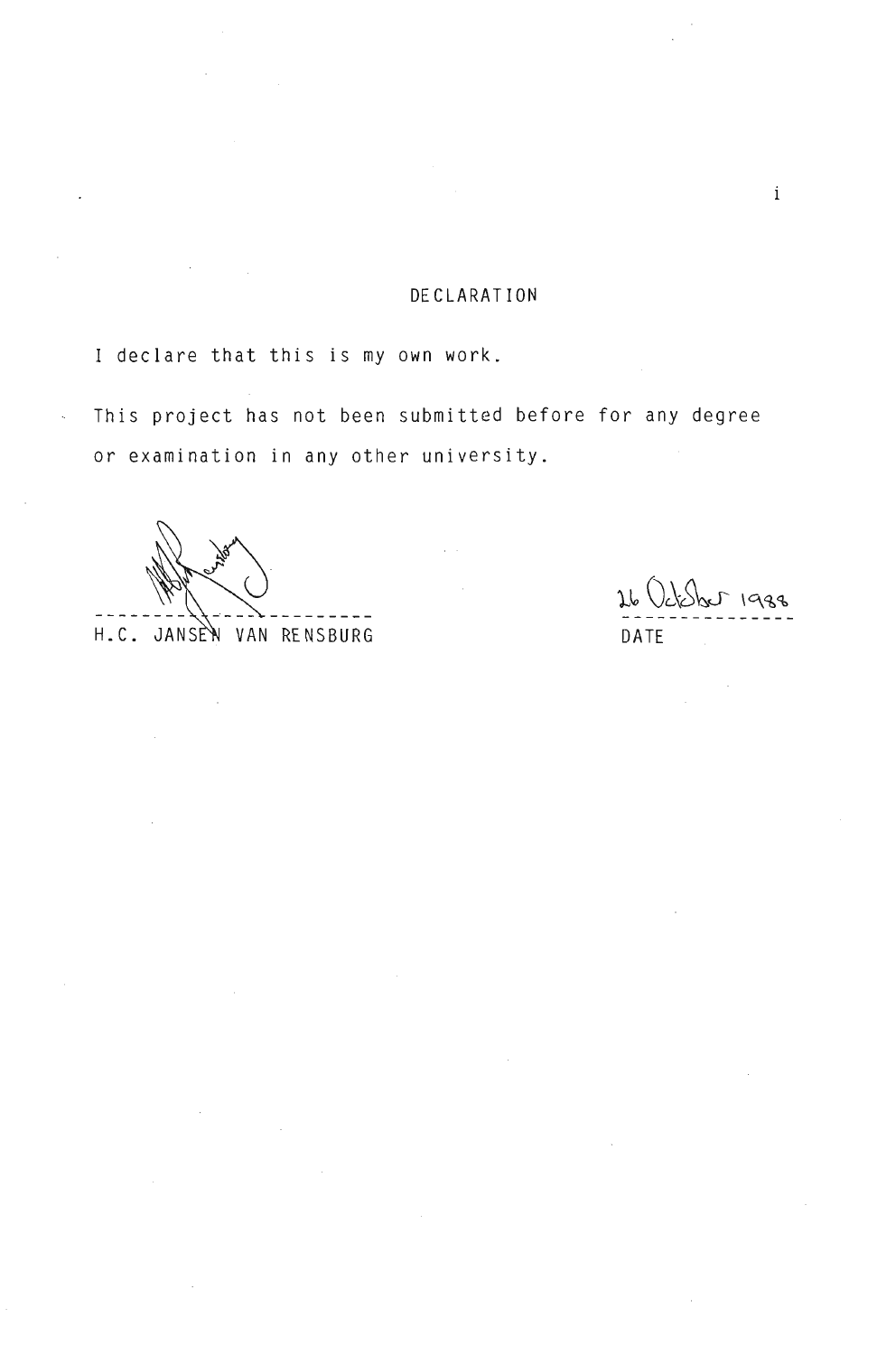# TABLE OF CONTENTS

| ABSTRACT                        |    |
|---------------------------------|----|
| INTRODUCTION                    | 2  |
| MATERIAL AND METHODS            | 12 |
| <b>RESULTS</b>                  | 17 |
| DISCUSSION                      | 23 |
| CONCLUSIONS AND RECOMMENDATIONS | 27 |
| <b>TABLES</b>                   | 29 |
| <b>FIGURES</b>                  | 37 |
| RE FE RENCES                    | 43 |

 $\mathrm{i}\,\mathrm{i}$ 

PAGE

Ĩ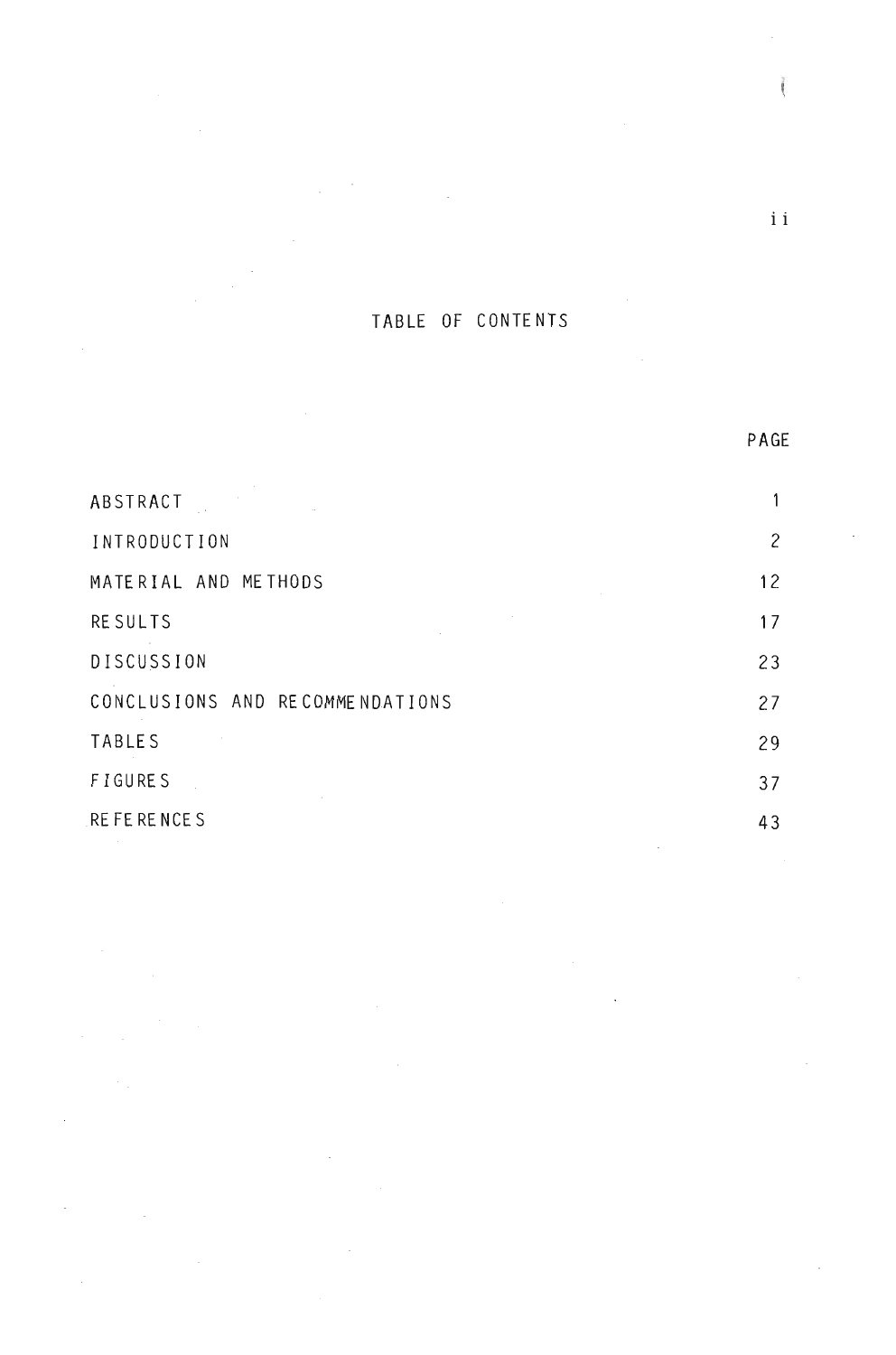# LIST OF TABLES

 $\mathcal{L}_{\text{eff}}$ 

 $\hat{A}$ 

 $\epsilon_{\rm{2}}$  .

 $\frac{1}{2}$  ,  $\frac{1}{2}$ 

 $\sim 10^{-10}$ 

|            |           |                                            | <b>PAGE</b> |
|------------|-----------|--------------------------------------------|-------------|
| Table I    |           | Oxacillin and cephalothin MIC 50,          | 29          |
|            |           | MIC 90 and mean values for the             |             |
|            |           | microtitre assay and agar dilution         |             |
|            |           | method.                                    |             |
|            |           | Table II Comparision between oxacillin     | 30          |
|            |           | microtitre assay and disc diffusion        |             |
|            |           | method (Mueller-Hinton agar).              |             |
| Table III  |           | Comparision between oxacillin              | 31          |
|            |           | microtitre assay and disc diffusion        |             |
|            |           | method (Diagnostic Sensitivity Test agar). |             |
|            | Table IV  | Comparision between oxacillin microtitre   | 32          |
|            |           | assay and disc diffusion method            |             |
|            |           | (Columbia agar).                           |             |
| Table V    |           | Comparision between oxacillin microtitre   | 33          |
|            |           | assay and disc diffusion method            |             |
|            |           | (Iso-Sensitest agar).                      |             |
| Table VI   |           | Comparision between oxacillin and          | 34          |
|            |           | cephalothin MIC's.                         |             |
|            | Table VII | Comparision between cephalothin microtitre | 35          |
|            |           | assay and disc diffusion method            |             |
|            |           | (Mueller-Hinton agar).                     |             |
| Table VIII |           | The association between oxacillin          | 36          |
|            |           | susceptibility and susceptibility to       |             |
|            |           |                                            |             |

other antimicrobial agents.

 $\label{eq:2} \begin{split} \mathcal{L}_{\text{max}}(\mathbf{r}) = \mathcal{L}_{\text{max}}(\mathbf{r}) \end{split}$ 

 $\frac{1}{2}$ 

 $\hat{\boldsymbol{\lambda}}$ 

iii

PAGE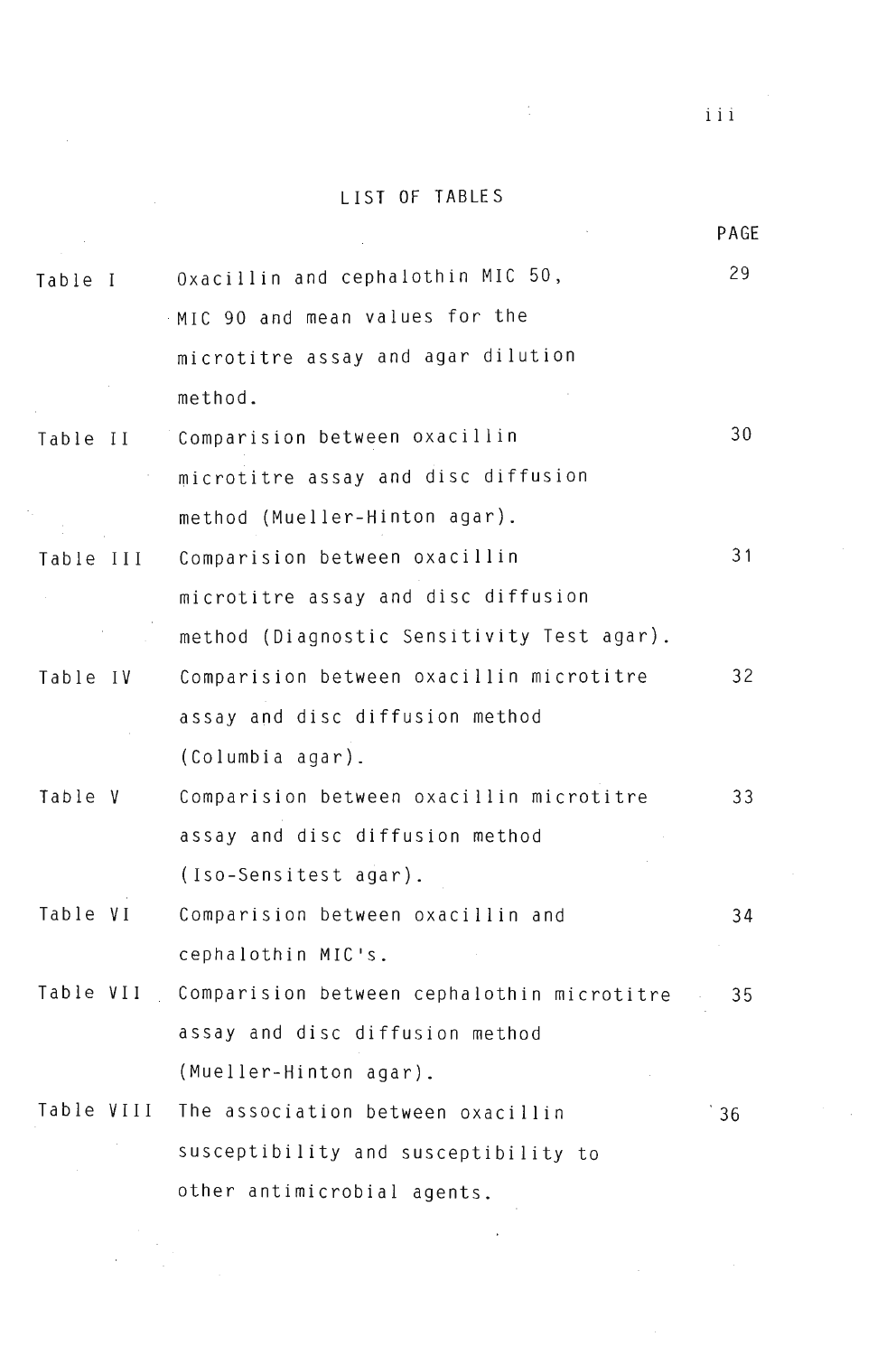# LIST OF FIGURES

|          |                                                | Page |
|----------|------------------------------------------------|------|
|          | Figure 1 Distribution of isolates according to | 37   |
|          | oxacillin microtitre assay.                    |      |
| Figure 2 | Comparision between oxacillin microtitre       | 38   |
|          | assay and Mueller-Hinton agar dilution         |      |
|          | method.                                        |      |
| Figure 3 | Comparision between oxacillin microtitre       | 39   |
|          | assay and Diagnostic Sesitivity Test agar      |      |
|          | dilution method.                               |      |
| Figure 4 | Comparision between oxacillin microtitre       | 40   |
|          | assay and Columbia agar dilution method.       |      |
| Figure 5 | Distribution of isolates according to          | 41   |
|          | cephalotin microtitre assay.                   |      |
| Figure 6 | Comparision between cephalothin                | 42   |
|          | microtitre assay and Mueller-Hinton agar       |      |
|          | dilution method.                               |      |

 $\bar{\omega}$ 

 $\bar{\bar{z}}$ 

 $\sim$ 

 $\sim$ 

e.

 $\bar{z}$ 

i v

 $\bar{\alpha}$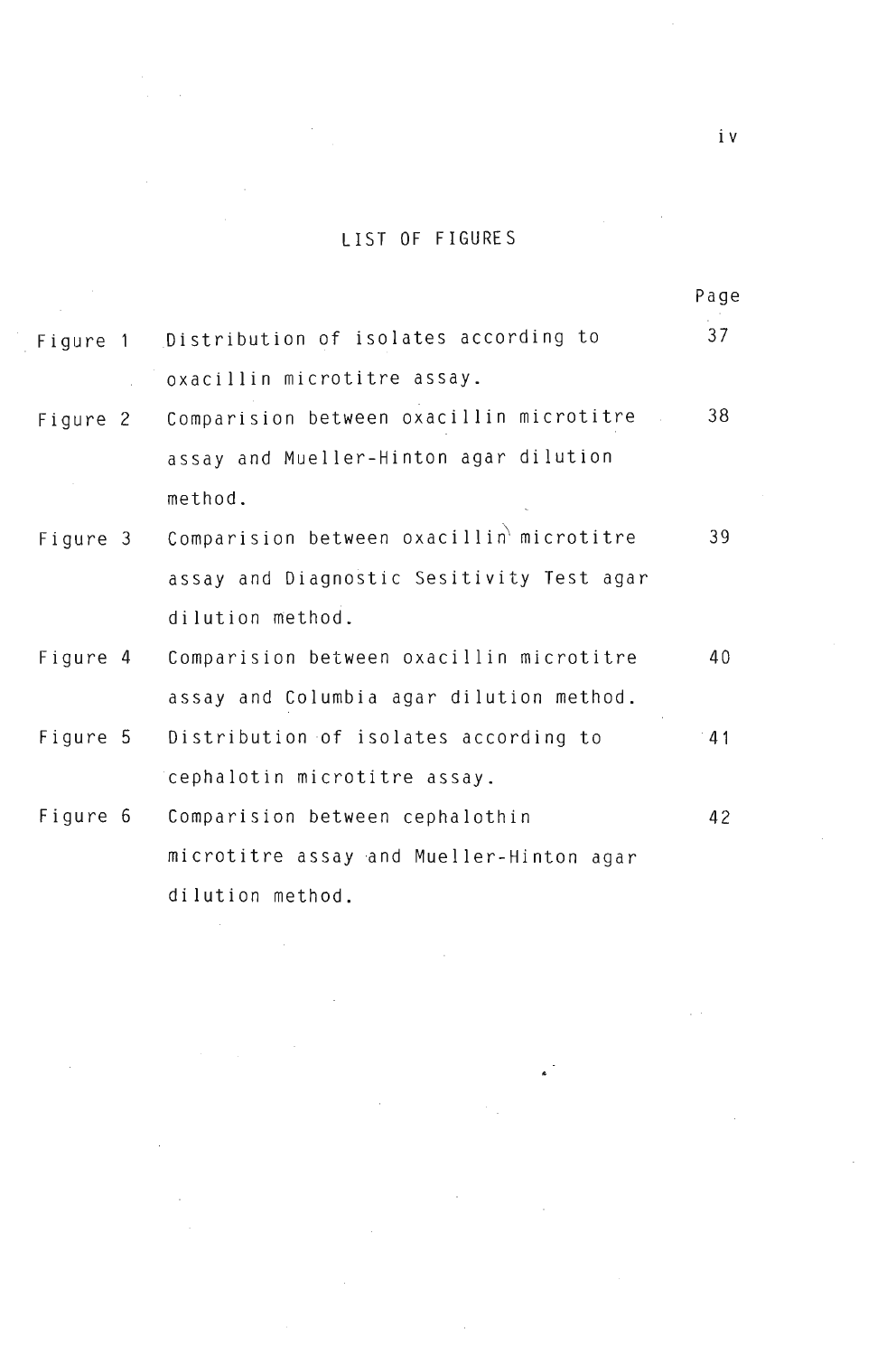## ACKNOWLEDGEMENTS

v

I wish to express my sincere gratitude to Logan, Louise, Nithia, Norman, for their help and to Professor Jan van den Ende for his encouragement and constructive criticism.

 $\sim 1$ 

 $\mathcal{L}_{\mathcal{L}}$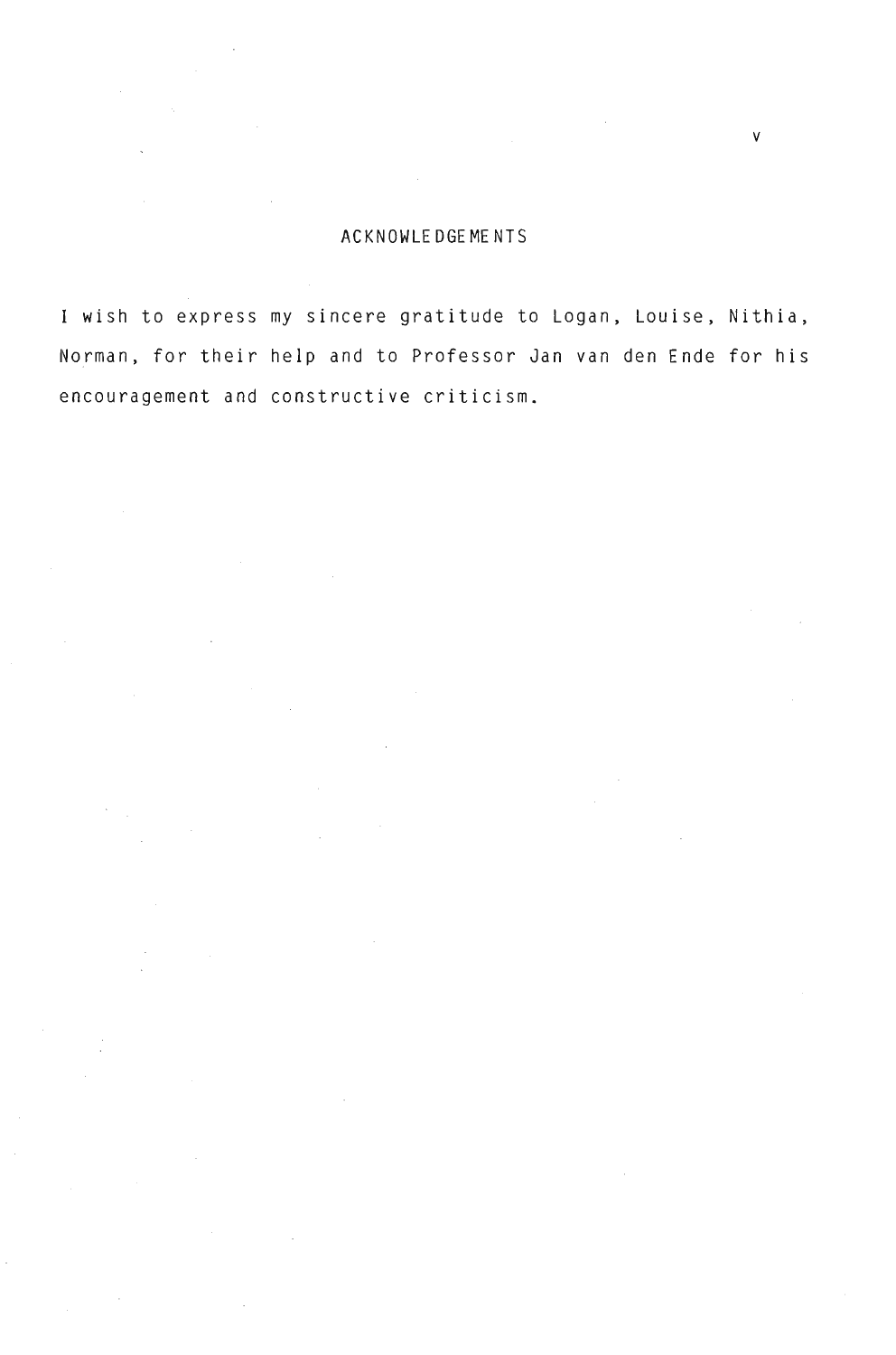### ABSTRACT

The susceptibility of 80 Staphylococcus aureus isolates to oxacillin was investigated using microtitre, agar dilution and Stokes' disc diffusion methods. There was a bimodal distribution of the isolates according to the oxacillin minimum inhibitory concentration (MIC) values. For the sensitive isolates, the agar dilution method generally gave lower MIC values than the microtitre method, while for the resistant isolates the agar . dilution method gave comparable to slightly lower MIC values than the microtitre method. The Stokes disc diffusion method yielding the best results when performed on Mueller-Hinton agar incubated at 30°C for 18 hours; however local strains grew poorly when incubated at 30°C for 18 hours. The next best medium which provided clear disc diffusion results plus good growth was Mueller-Hinton agar incubated at 35°C for 18 hours, on which 10 % of the sensitive isolates appeared intermediate in susceptibility, and none resistant, while all the resistant isolates (microtitre MIC  $\geq$ 8mg/l) appeared resistant. Oxacillin resistance among strains of Staphylococcus aureus tested by Stokes' disc diffusion method correlated best with gentamicin resistance, and less often with tetracycline resistance. Therefore gentamicin- or tetracycline-resistance may indicate oxacillin resistance in Staphylococcus aureus.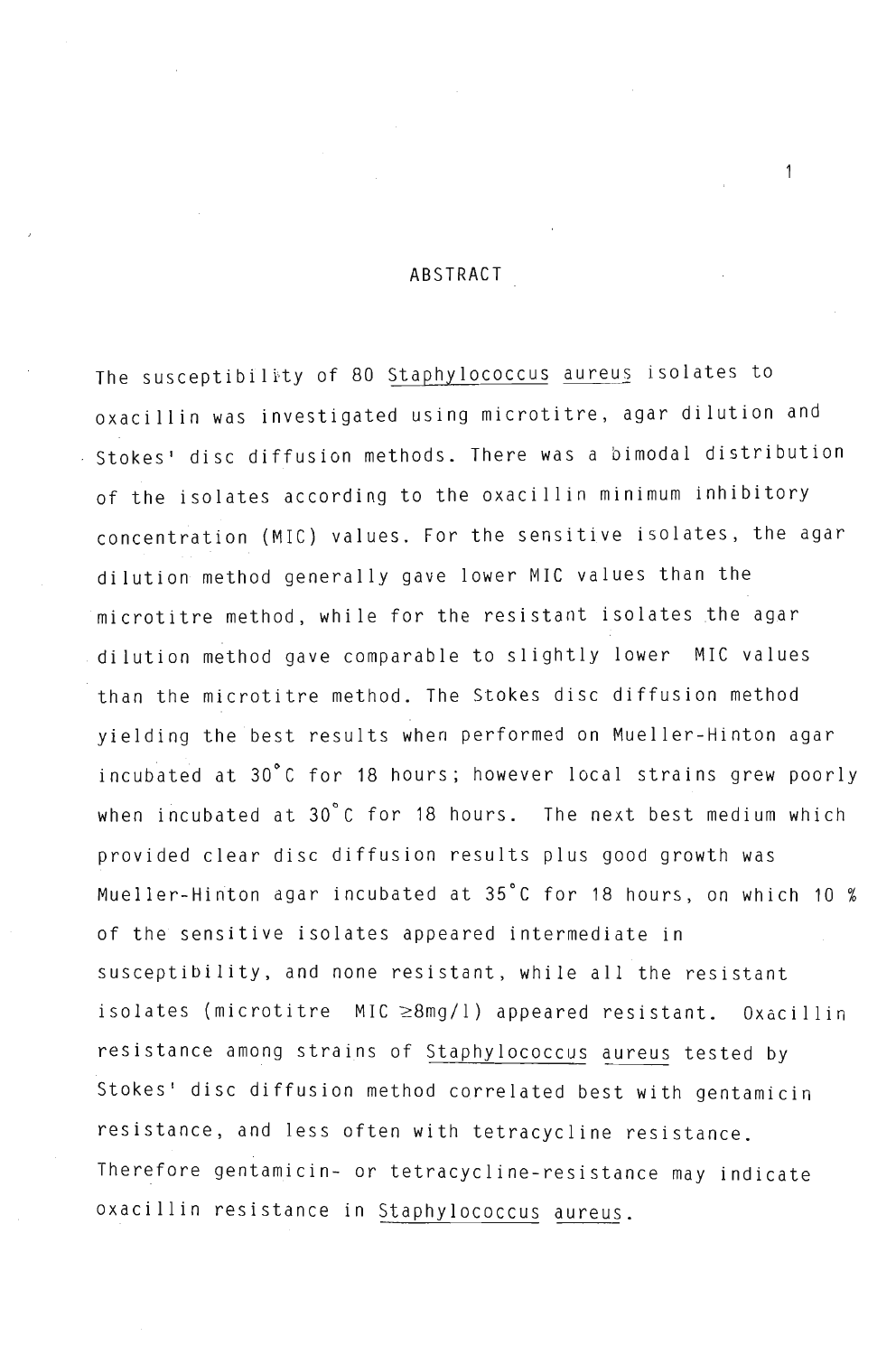### INTRODUCTION

2

#### OVERALL IMPORTANCE

Since Alexander Ogston's original description of Staphylococcus aureus ( $S$ . aureus), this versatile bacterium has remained an important cause of both hospital- and community-acquired infections (1). The spectrum of infections caused by S. aureus .is wide and may range from mild, self-limiting, to serious and life-threatening in severity, and from superficial to deep and disseminated in extent.

Little has been published in respect of S. aureus infections in South Africa. In a recent publication from Tygerberg Hospital, 35% of all S. aureus bacteraemias were found to be community acquired. Osteitis and septic arthritis were the most common serious systemic diseases, being present in 46% of all communityacquired  $\leq$ . aureus bacteraemias (2).

At Tygerberg hospital, septicaemia (31%) and wound sepsis (29%) were the most common conditions in nosocomially acquired bacteraemia (2).

In an analysis of blood culture isolates from 7 South African teaching hospital centres, van den Ende and Rotter showed that for 1983, S. aureus was the most common blood culture isolate in 5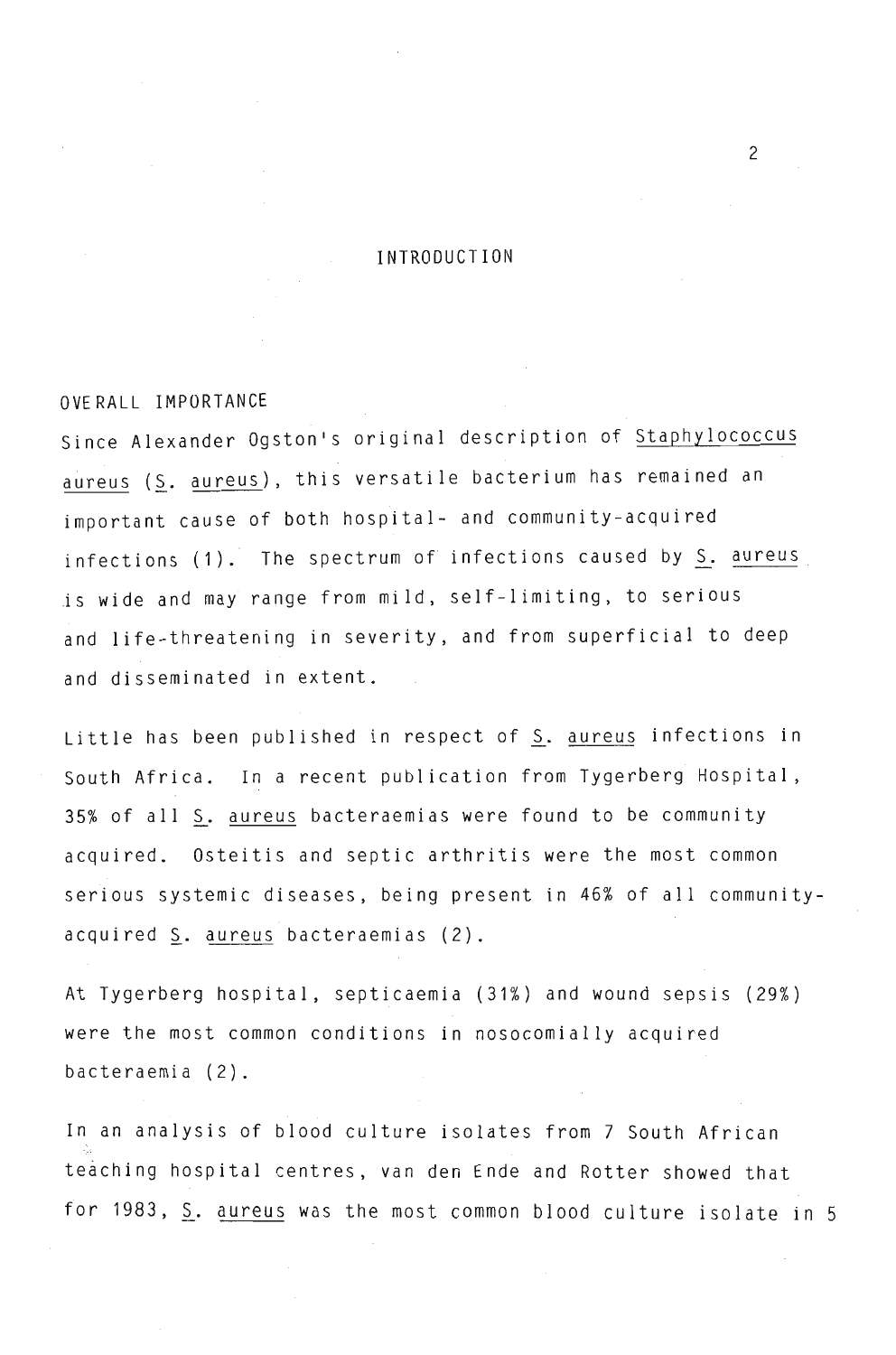centres. At Ga-Rankuwa it ranked second, and in Durban it ranked fourth. In 1984 there was a significant overall decrease in frequency of  $S$ . aureus isolations, with it ranking first in only 3 centres, namely Johannesburg, Ga-Rankuwa and Cape Town (3).

At King Edward VIII Hospital, S. aureus was the third commonest (13%) blood culture isolate in 1986; in 1987, S. aureus was the commonest (17%) blood culture isolate.

TREATMENT OF S. AUREUS INFECTIONS AND DEVELOPMENT OF RESISTANCE The antimicrobial resistance patterns for S. aureus have changed in the last four decades, and consequently many strains now exhibit resistance to antimicribial agents of choice, and in some cases have become multi-resistant.

Before the introduction of penicillin in the early 1940's the prognosis for patients with serious S. aureus infection was often very poor. The introduction of penicillin for the treatment of these infections led to marked reduction in morbidity and mortality (4). However, soon after the introduction of penicillin, an increasing incidence of penicillin resistance in S. aureus strains was reported (5), and by 1948 up to 60% of hospital strains of S. aureus were penicillin-resistant (6).

By the end of the 1950's, at the University hospital in Seattle, U.S.A., at least 85% of S. aureus strains were resistant to penicillin and streptomycin, 60% were resistant to

 $\overline{3}$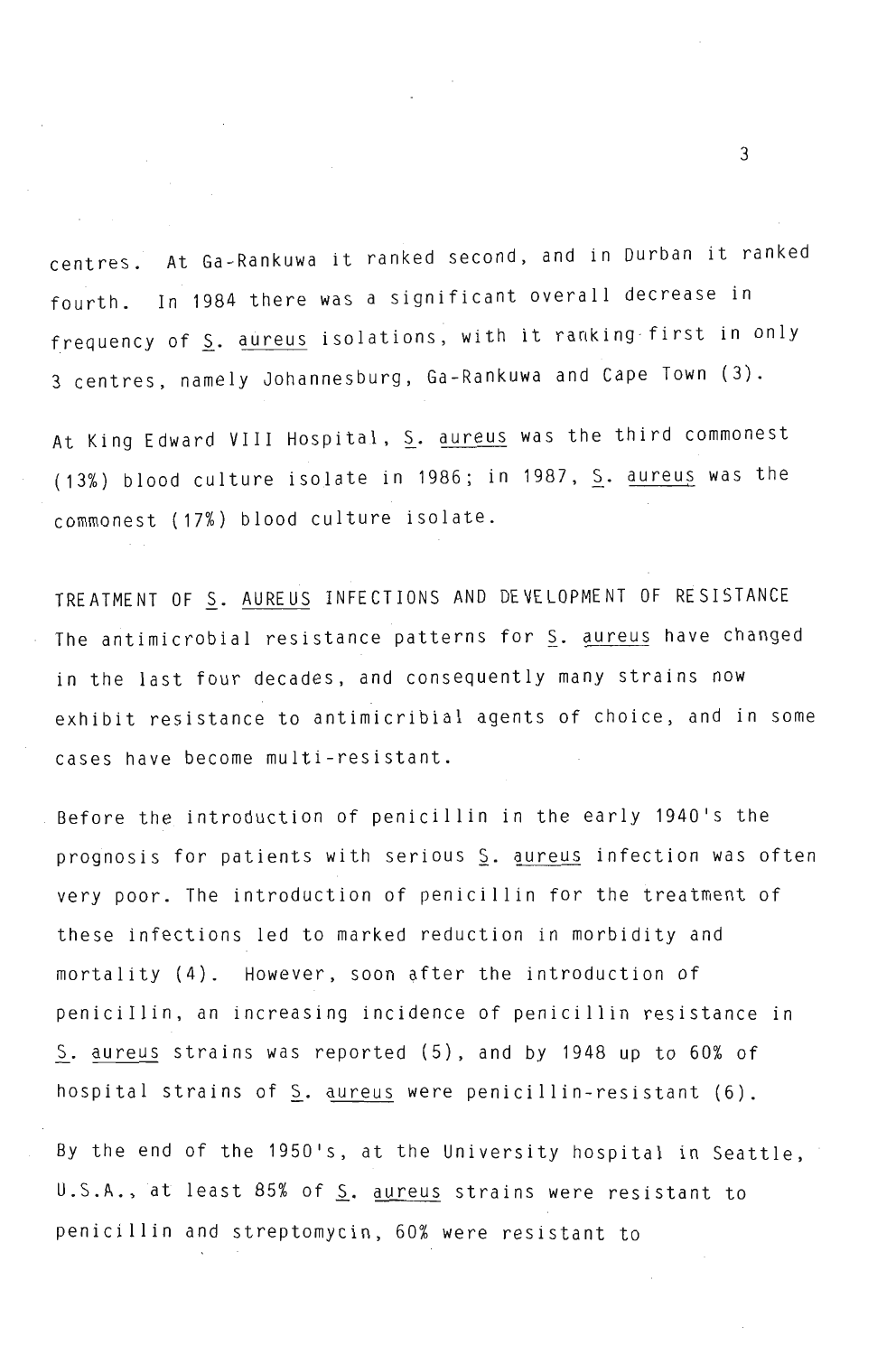tetracycline, 43% resistant to erythromycin and 28% resistant to chloramphenicol (7).

In the early 1960's methicillin, the first semi-synthetic penicillin resistant to the hydrolysis by staphylococcal betalactamase, was introduced (8). The therapeutic problems caused by the increase in beta-Iactamase producing, and therefore penicillin-resistant and often multi-resistant S. aureus strains, were alleviated with the introduction of methicillin and other members of this group of penicillinase-resistant penicillins (PRP) which includes oxacillin, nafcillin and cloxacillin (4). These agents soon became the mainstay of therapy for S. aureus infection. Not long thereafter - during the 1960's - some European countries reported the emergence and increase of methicillin resistance in S. aureus.

Reports from Switzerland described an increase in methicillin resistance among S. aureus isolates from 9.7 percent in 1965 to 17.3 percent in 1966 (9).

British hospitals also witnessed an increase in methicillinresistant staphylococcus strains during the 1960's, with prevalences increasing from about 1 percent in 1965 to 5 percent in 1969 in the London area (10).

In the USA, a fall in the incidence of multiple antibiotic resistance in S. aureus strains in the University of Washington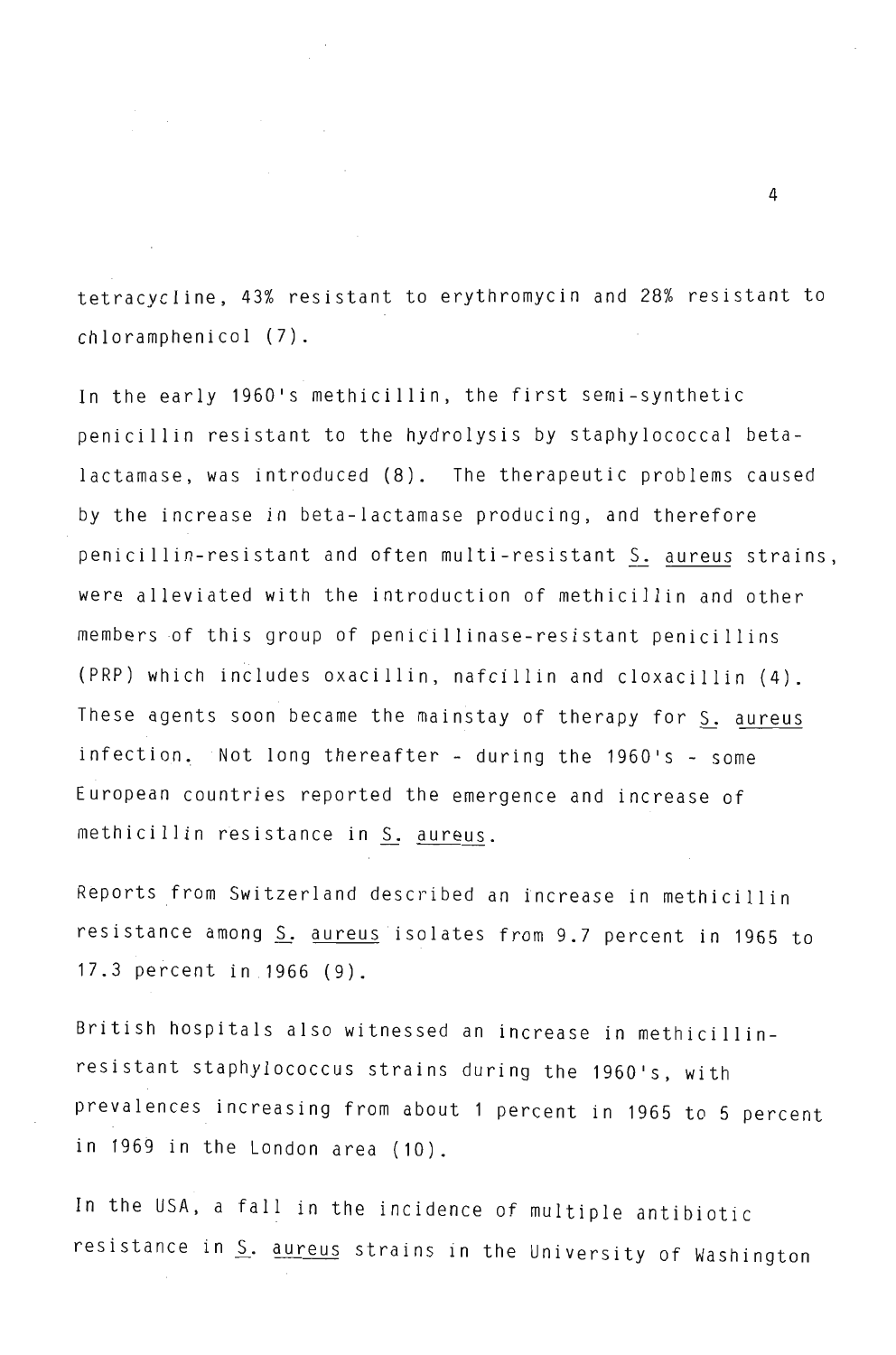Hospital, Seattle, was reported. Over 40 percent of staphylococci were resistant to four or more antibiotics in 1959 but by 1967 this proportion had fallen to less than 10 percent (7).

In 1980 workers at Austin Hospital in Australia showed that 32% of all S. aureus isolates were methicillin-resistant. Their data revealed that methicillin-resistant S. aureus strains were an uncommon cause of infection in the general community. They also found that factors that predisposed to infection or colonisation with these methicillin-resistant strains were old age and prolonged hospitalisation (11).

Significant methicillin resistance among S. aureus, especially among hospital isolates, has been recognized in South Africa since the late 1970's. Overall methicillin resistance rose from 28.7% in 1983 to 33.9% in the 1984 period. From 1983 to 1984 there was a significant increase in methicillin resistance from 31.9% to 50.8% amongst S. aureus isolates in Johannseburg , whilst significant decreases from 52.7% to 39.6% for Pretoria and from 17% to 4.6% for Tygerberg hospital were noted. In 1984 in Durban, 10.5% of S. aureus isolates were methicillin-resistant. At King Edward VIII Hospital, the prevalences of methicillin-resistant S. aureus isolates from blood cultures were 32% and 29% for 1986 and 1987 respectively (data not published). At Tygerberg hospital all community-acquired S. aureus bacteraemias were methicillinsensitive, whilst 48% of hospital-acquired S. aureus bacteraemias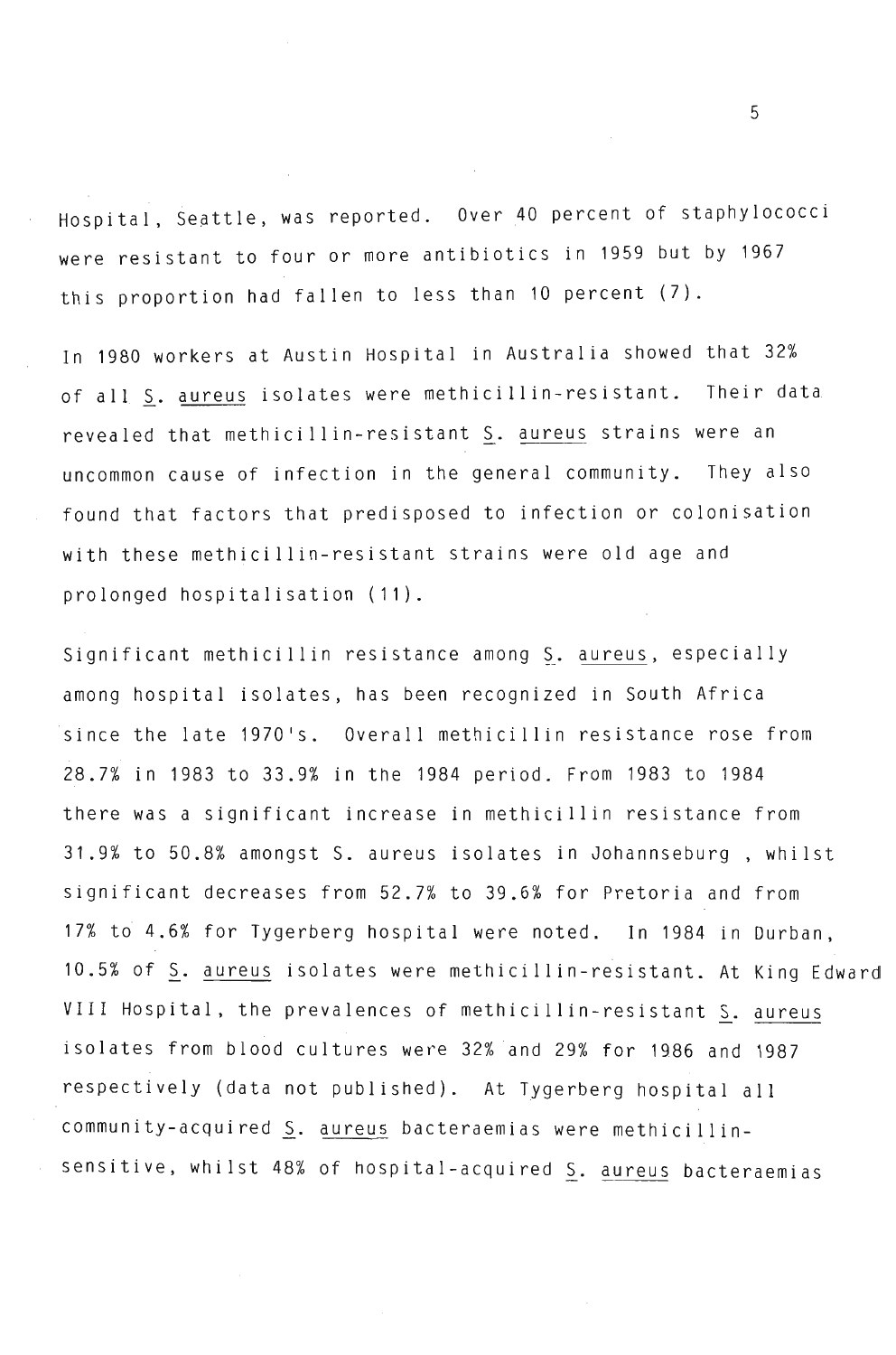were methicillin-resistant (2).

# ANTIBIOTIC SUSCEPTIBILITY TESTING

Accurate, reproducible antibiotic susceptibility testing is of utmost importance not only for treating individual patients with serious bacterial infections; but also, when analysed collectively serves as a basis for formulating an antibiotic policy or for epidemiological purposes.

The susceptibility testing of  $S$ . aureus against the penicillinase-resistant penicillins (PRP) remains a problem. Methicillin-resistant staphy lococci may be either heterogenous or homogenous in their expression of resistance (12). The strains that appear heterogenous consist of a majority population with a comparatively slight increase in resistance and a minority population with a considerable increase in resistance (13,14). In contrast, strains exhibiting homogenous resistance consist of a population expressing uniform resistance. The phenotypic expression of heteroresistance may be influenced by various in-vitro conditions such as incubation temperature, salt (NaCl) concentration, pH, duration of incubation, and inoculum size.

Annear (15) reported that methicillin-resistant cultures showed enhanced resistance when grown on ordinary nutrient medium at 31 C, and that the temperature of incubation had little effect on the susceptible isolates. This trend was demonstrated with the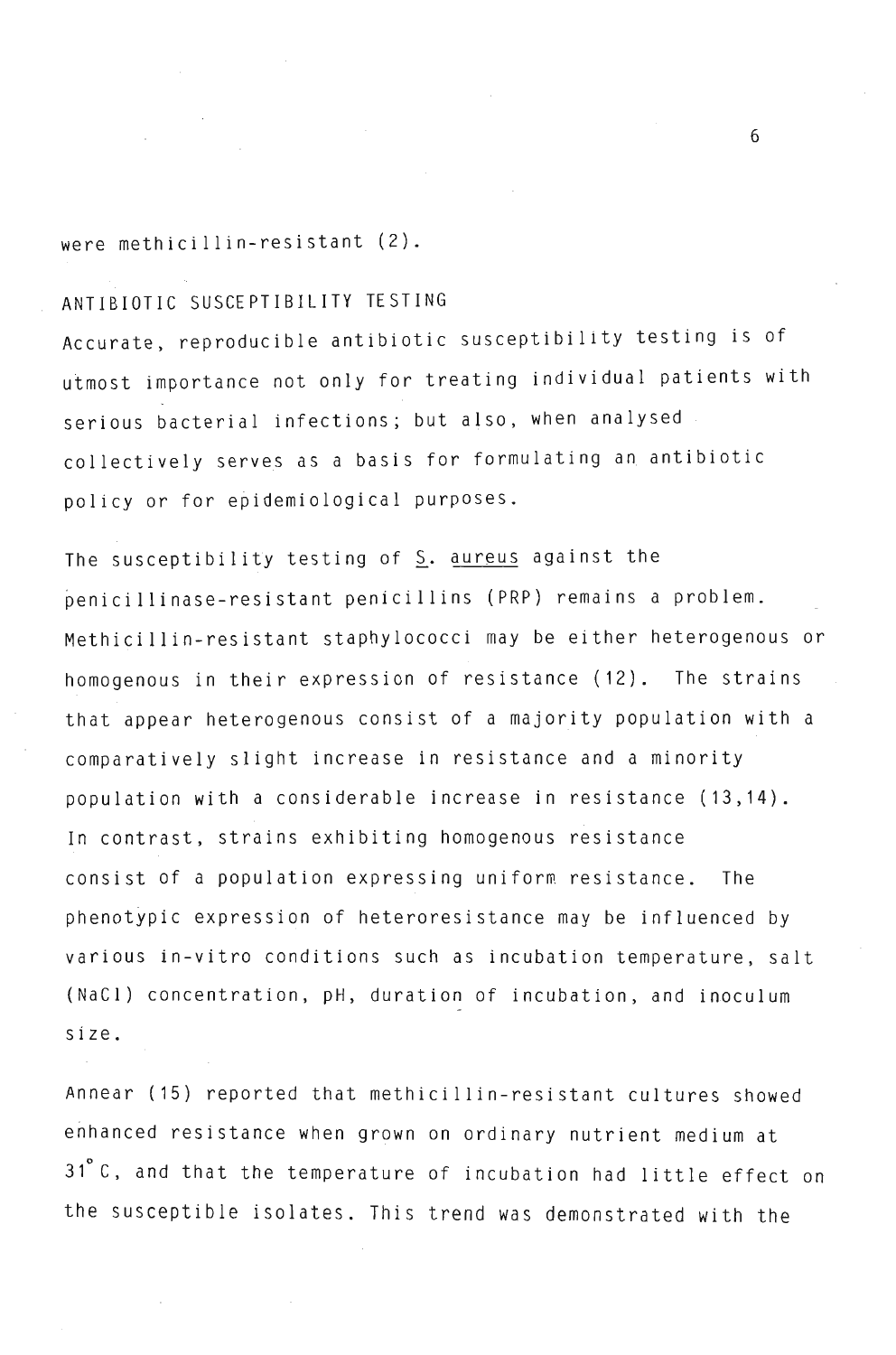broth dilution, agar dilution and disk diffusion methods of suseptibilty testing.

Milne et al (16) in their comparative study of culture media for detecting methicillin resistance in S. aureus by the agar dilution method, reported that Sensitest and Iso-Sensitest media performed less well than Mueller-Hinton , Columbia and Diagnostic Sensitivity Test (DST) agar after 18 hours incubation. After 40 hours incubation Mueller-Hinton agar with 5% added sodium chloride detected 100% of resistant strains whilst Columbia and DST with 5% added NaCI detected 84%. Even the source and composition of Mueller-Hinton agar may influence the susceptibility testing of  $S$ . aureus (17).

Barber (18) showed that by adding excess electrolytes (5% NaCl or 7,5% (NH4)<sub>2</sub> SO<sub>4</sub>) or by decreasing the agar concentration, growth of S. aureus in the presence of methicillin was almost equal to that on control plates.

Churcher (19) reported that it was possible to divide staphylOcocci, which showed a reduced zone of inhibition on routine sensitivity agar, i nto methicillin-resistant and \_ sensitive group, when tested on agar containing 5% NaCl.

Sabbath and Wallace (20) noted that S. aureus resistance was masked in an acid medium and that there was a marked slower growth rate in an acid medium when the methicillin resistance decreased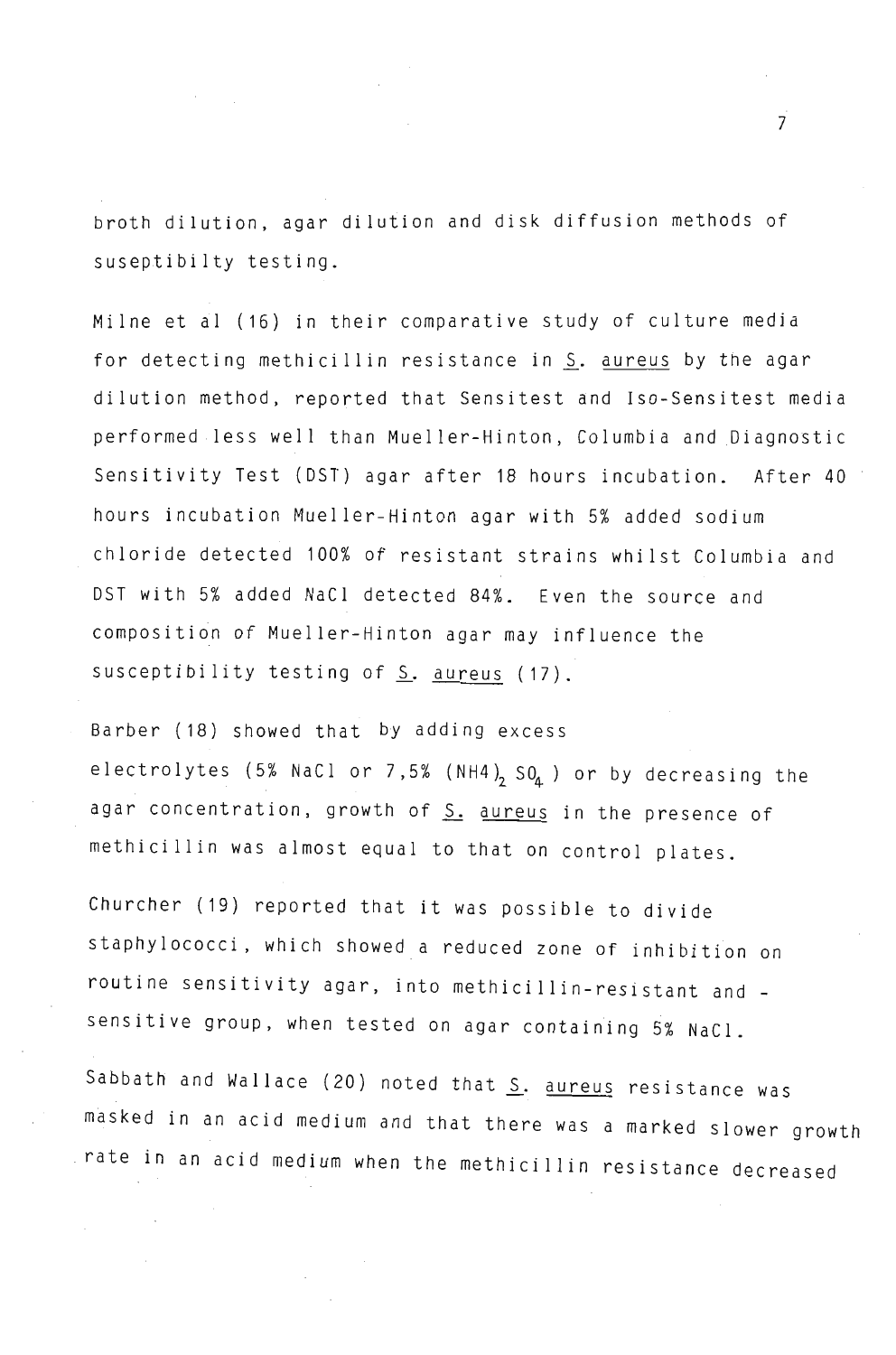to levels seen in sensitive strains.

Prolonged incubation increased the detection of PRP-resistant S. aureus (14). However, Milligan et al (21) noted that when the disc diffusion test was incubated for 48 hours it could lead to a high degree of ambiguous or inaccurate results and concluded that disc diffusion tests should not be incubated for longer than 24 hours.

Sutherland and Rolison (14) further noted that the inoculum size had a significant effect on the zone size when the disc diffusion method was used.

Methods used for determining the in vitro susceptibility of staphylococci include broth microdilution, broth macrodilution, agar dilution and disc diffusion.

The broth microdilution method was extensively evaluated by Thornsberry and McDougal (22) who made the following recommendations, namely:

- (i) use Mueller-Hinton broth supplemented with calcium and magnesium as the basic medium for performing these tests, as recommended by the NCClS (23), and add 2% NaCI to the broth that will be used for testing methicillin, oxacillin, nafcillin, or cephalothin.
- (ii) perform test as described in NCClS standard M7-T (23), but with preparation of the inoculum from growth off an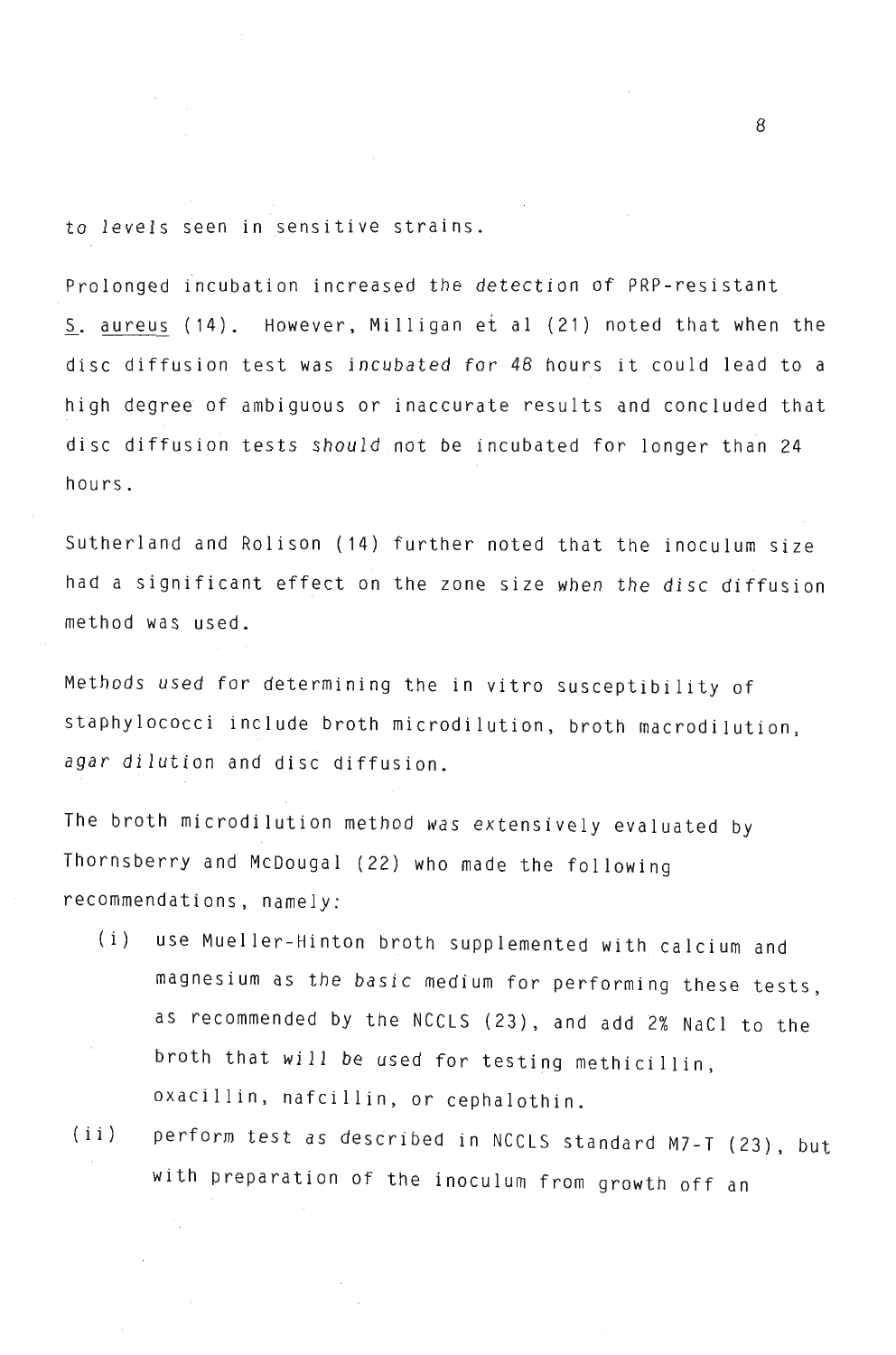overnight agar plate and incubate the trays or tubes at 35°C for a full 24 hours.

(iii) record the MIC as the lowest concentration that inhibits macroscopic growth.

Barry and Jones (24) showed that microdilution tests with oxacillin in broth with 2% NaCI were more reliable than similar tests with methicillin.

The agar dilution method is mainly used as a screening method.

Thornsberry and McDougal (22,25) recommend the use of Mueller-Hinton agar containing 4% NaCI and either 10 mg/l of methicillin, 6 mg/l of oxacillin or 6 mg/l of nafcillin. Milne et al (16) recommend Mueller-Hinton agar with 5% added NaCI incubated at 35°C for 40 hours as the agar dilution method for testing S. aureus resistance to methicillin.

In 1972 Drew et al (26) concluded that the standard disc test (Kirby-Bauer) was satisfactory for identifying most PRP-resistant staphylococci and recommended the use of an oxacillin disc rather than methicillin because the latter was found to be less stable during storage. They claimed, however, that 1 ug cloxacillin discs failed to discriminate between sensitive and resistant staphylococci by zone measurement.

In 1984 Boyce (27) recommended the use of a 1 ug oxacillin disc in preference to the 5 ug methicillin disc and demonstrated that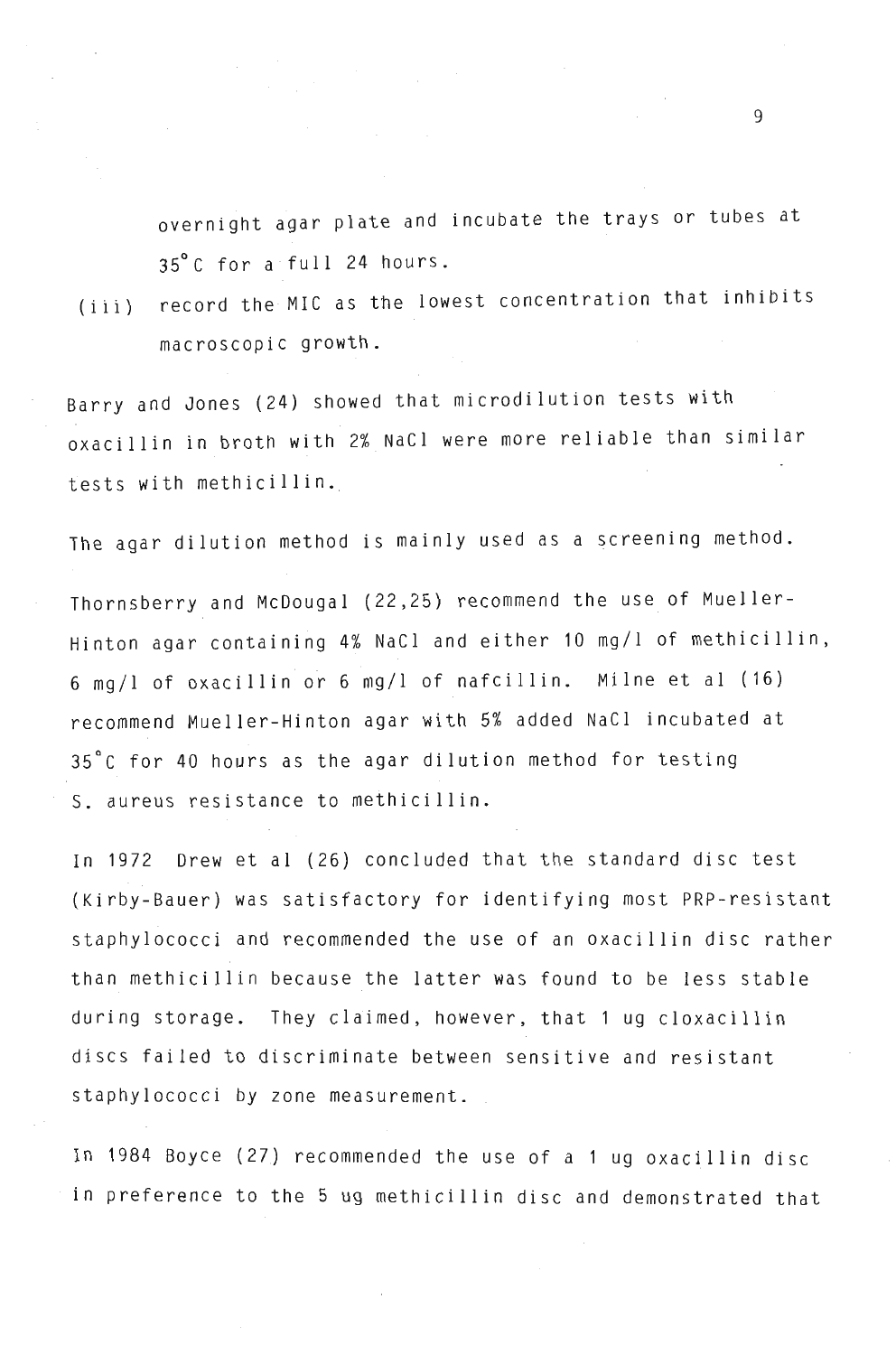the disc<sup>i</sup>diffusion test (Kirby-Bauer) must be incubated at 35°C for a full 24 hours, rather than the usual 16 to 18 hours, to obtain reliable results. In 1984 McDougal and Thornsberry (28) recommended that oxacillin (4ug) be the antibiotic of choice to represent the PRP for the Kirby-Bauer disk diffusion susceptibility test for methicillin-resistant (heteroresistant) staphylococci, and recommended new zone and MIC breakpoints. In contrast, Barry and Jones (24) concluded that the standardized disc suseptibility test (Kirby-Bauer) with 1 ug oxacillin discs, was reasonably reliable for detecting staphylococcal resistance, provided that the plates were incubated for a full 24 hours at 35°C and that the inhibition zones were carefully examined to detect smaller colonies.

Oxacillin is the antibiotic of choice for determining the susceptibility of S. aureus to the PRP because it is more stable during storage (26) than the other PRP's. It, however, is more susceptible to staphylococcal  $\beta$  -lactamase than the other PRP's (25,29).

At King Edward VIII Hospital Microbiology Laboratory, the routine method for oxacillin susceptibility testing of S. aureus is the Stokes method using Iso-Sensitest agar incubated at 30°C for 16- 18 hours. An unacceptably high incidence of apparent intermediate sensitivity was encountered. It has been noted locally that patients with osteomyelitis, caused by S. aureus with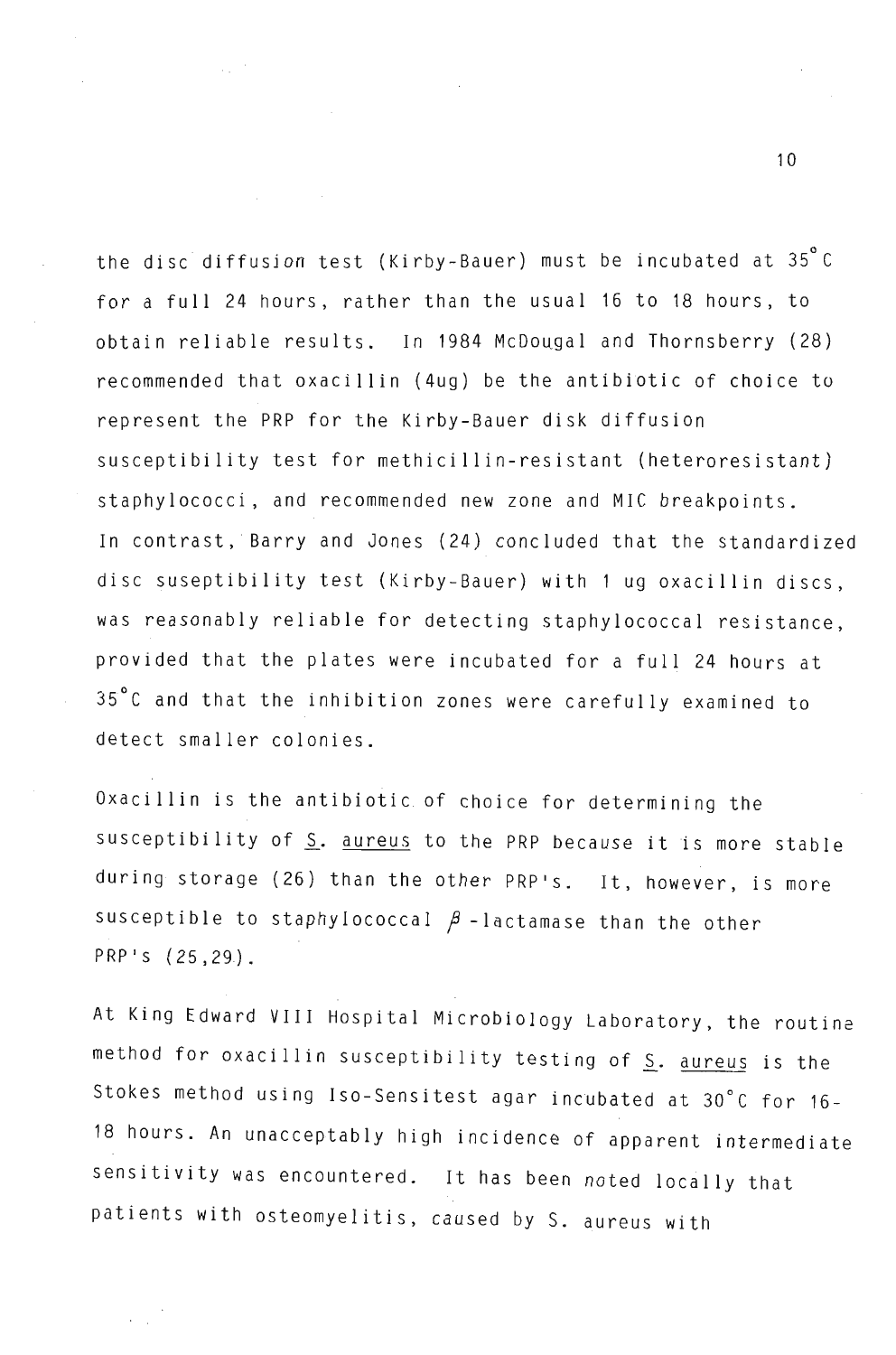intermediate sensitivity to oxacillin, responded clinically to cloxacillin treatment.

This study was undertaken to determine the true susceptibility of local isolates to penicillinase-resistant penicillins (PRP) and to evaluate the different susceptibility testing methods in order to determine the most reliable method for local laboratory use. Resistance to other antimicrobial agents was also evaluated as potential indicator(s) that the isolates may be resistant to the PRP's.

 $\Delta \sim 10^{11}$  km  $^{-1}$ 

 $\sim 10^7$ 

 $\sim$  .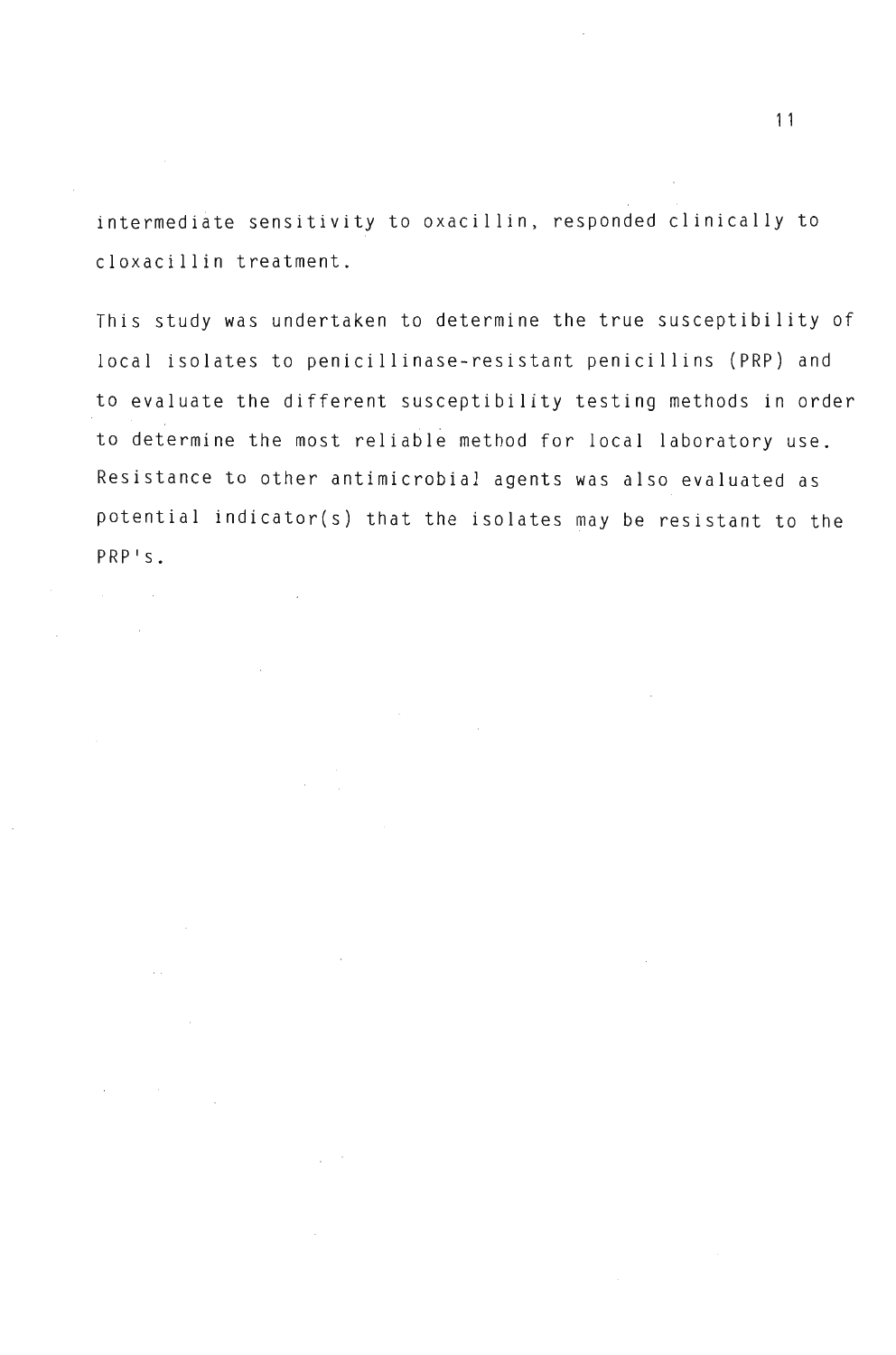#### MATERIALS AND METHODS

### BACTERIAL STRAINS

The 80 strains of S. aureus included in this study were obtained from specimens submitted to the Microbiology Laboratory at King Edward VIII Hospital over the period August 1987 to August 1988. Strains were chosen on the basis of disc diffusion susceptibility testing results obtained in the routine laboratory. Twenty strains were sensitive,40 intermediate, and 20 resistant. Most isolates were from blood cultures. The identity of these isolates were established by Gram stain, catalase and the DNase results.

#### MEDIA

Columbia, Diagnostic Sensitivity test (DST), Iso-Sensitest and Mueller-Hinton media (Oxoid Ltd, Basingstoke, Hants, England) were used in the susceptibility evaluations.

The medium for the microdilution method was prepared as recommended by Thornsberry and McDougal (22). Mueller-Hinton broth was supplemented with calcium, magnesium and NaCI to give a final concentration of 50mg/1 calcium, 25mg/1 magnesium (CSMHB) and 2% NaCI.

Media for the agar dilution method were prepared according to the manufacturers' instructions, except that the initial suspensions of the media powders were made in eight tenths of the recommended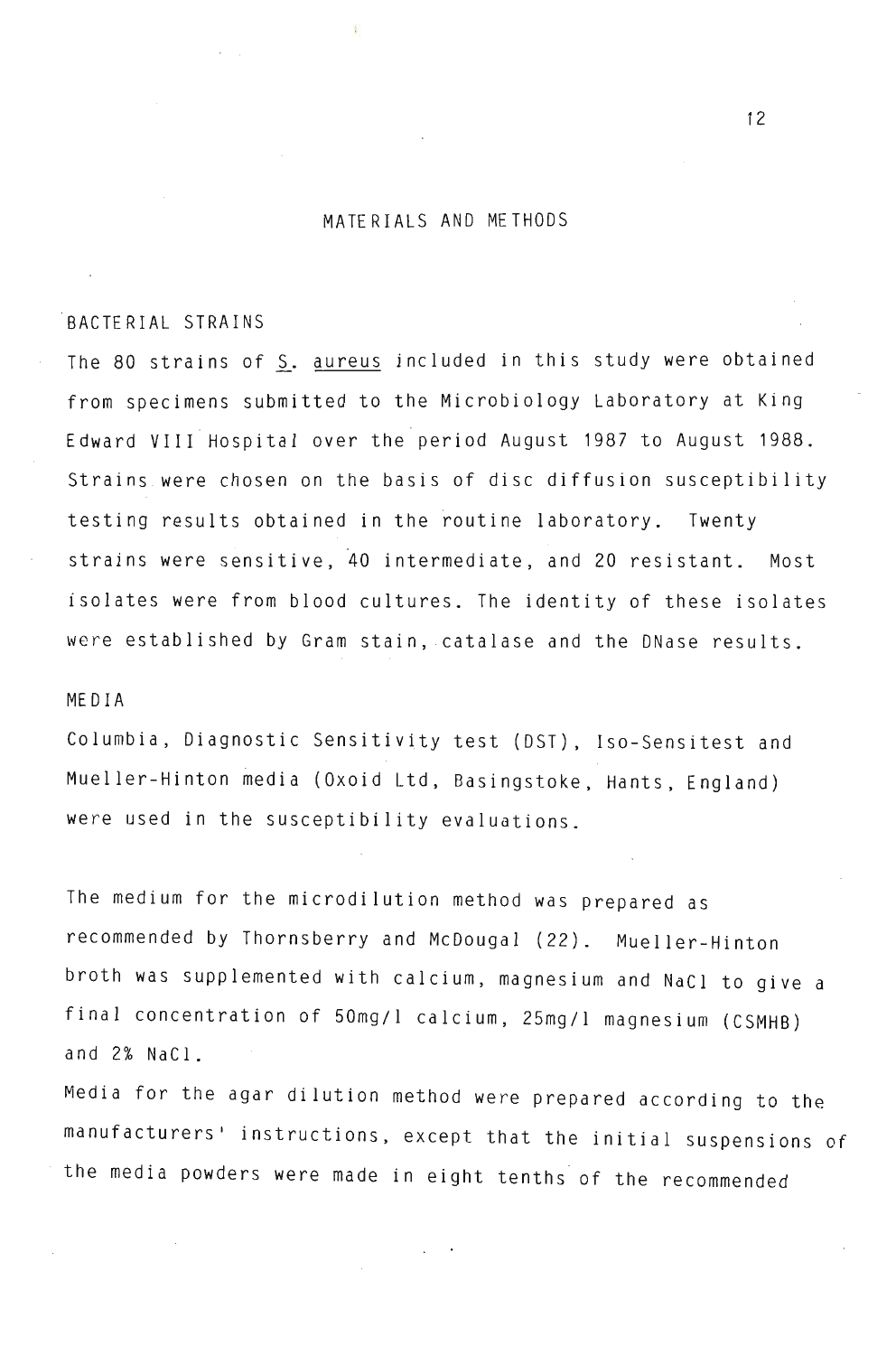volumes of water. After sterilizing and cooling to 45°C the remaining two tenths of the volume was made up by the addition of appropriate sterile aqueous solutions of antimicrobial agents.

Media for the disc-diffusion tests were prepared according to the manufacturers' instructions.

### ANTIBIOTICS

For the broth microdilution method and agar dilution method,<br>reference antibiotic materials were obtained from the appropriate pharmaceutical companies .

. The antimicrobial agents used in the microtitre method were:

penicillin (Beecham Pharmaceuticals , U.K.) oxacillin (Beecham Pharmaceuticals, U.K.) cephalothin (Eli Lilly and Company, U.S.A.) The concentrations for oxacillin and cephalothin ranged from 128 mg/1 to 0,12 mg/1. For penicillin, the concentrations ranged from  $64 \text{ mg/l}$  to  $0.06 \text{ mg/l}$ .

The microtitre trays were kept at -20°C and used within 2 weeks of preparation.

The antimicrobial agents used in the agar dilution method were the same as in the microtitre method except that the concentrations ranged from 128 mg/l to 0.007 mg/l. The plates were kept at 4°C and used within 24 hours of preparation.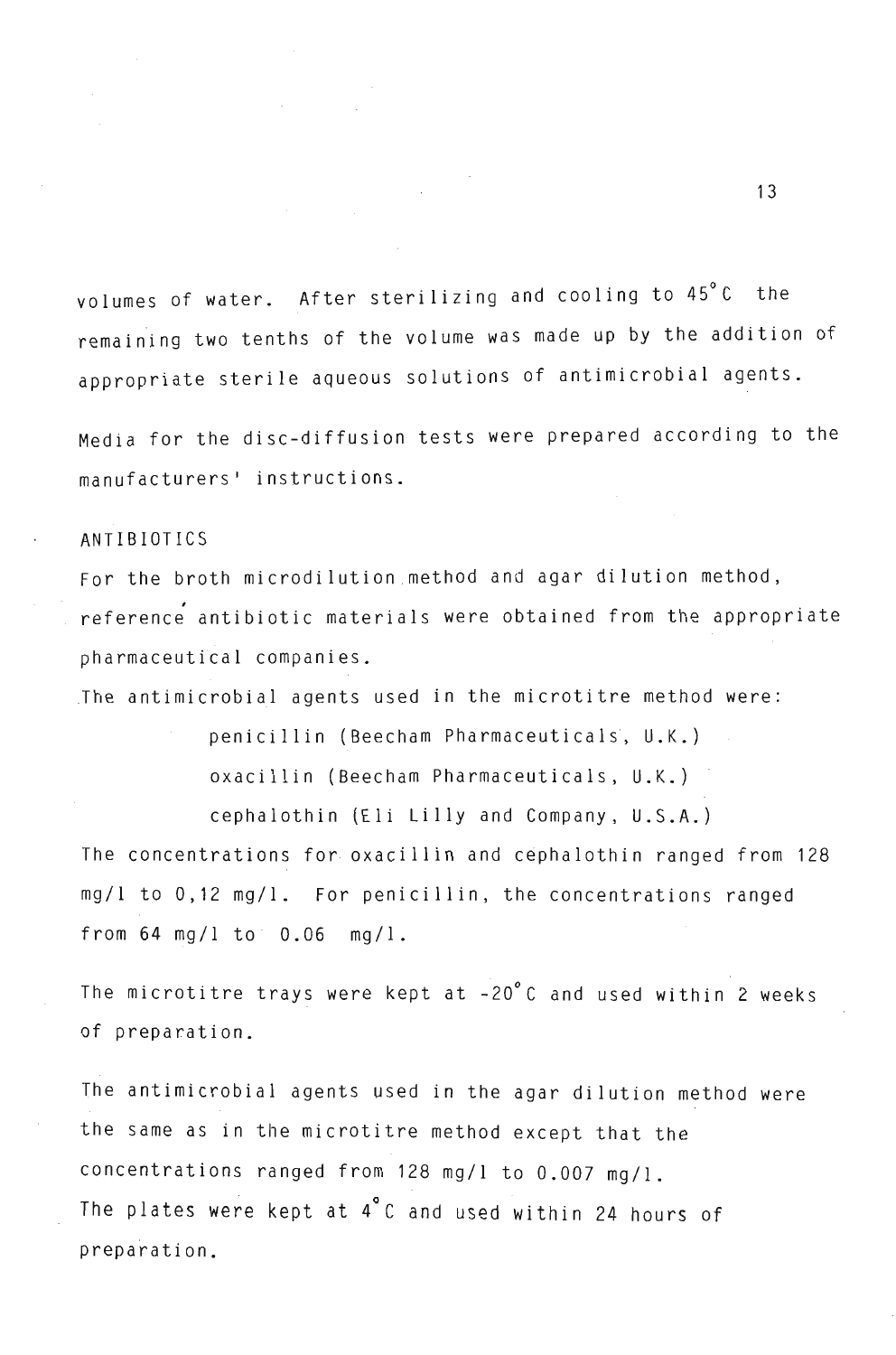For the disc diffusion tests, antibiotic discs were obtained from Mast laboratories (liverpool, U.K.). Mast ring named GP 1 contained the following six antibiotics; penicillin (1ug), erythromycin (10ug), tetracycline (10ug), oxacillin (1ug), chloramphenicol (10ug) and cephalothin (30ug). Mast ring named GP2 contained the following antibiotics clindamycin (2ug), gentamicin (10ug), fusidic acid (10ug), cotrimoxazole (25ug), rifampicin (5ug) and vancomycin (30ug).

### ME THODS

# Microdilution method:

The microdilution method was performed as described in NCClS standard M7-T (23) exept for variations in media, incubation and inoculum preparation.

The following recommendations of Thornsberry and McDougal (22) were followed, namely:

- $(i)$ CSMH broth as the basic medium as recommended by NCClS (23) with 2% NaCI added to the broth ;
- $(i i)$  $(iii)$ the trays were incubated at  $35^{\circ}$ C for a full 24h : the MIC was recorded as the lowest concentration that inhibited macroscopic growth.

The inoculum was prepared by inoculating CSMH broth containing 2% NaCI with 1 colony of an overnight culture, incubating it at 35 C for 2-4 hours, and then standardizing the turbidity to  $0.5$ McFarland standard containing approximately  $10^8$  cfu/ml. The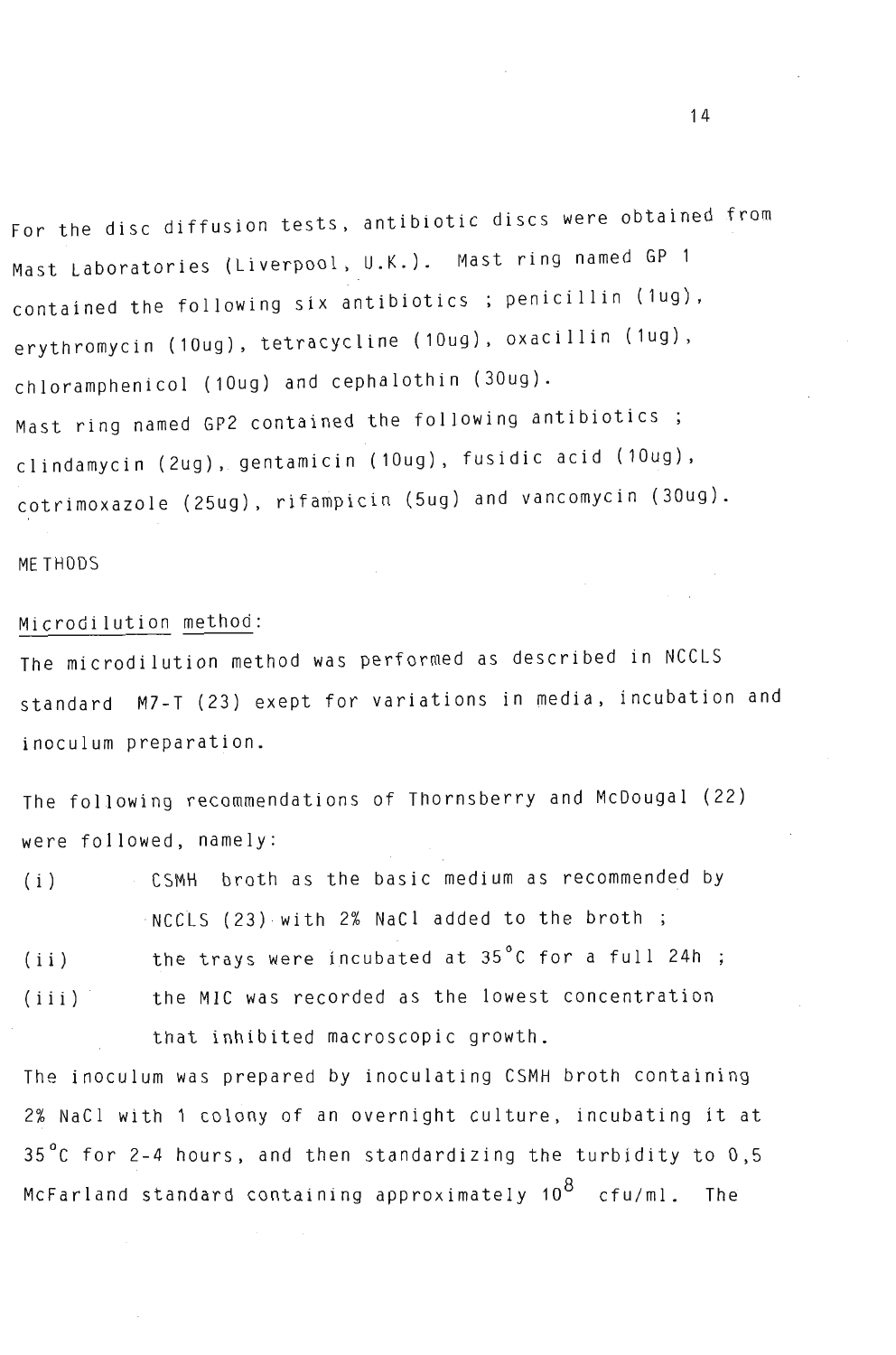final inoculum was approximately 2.5  $\times$  10<sup>5</sup> cfu/ ml.

# Agar dilution method:

The agar dilution method was performed as described in NCClS standard M7-T (23), except for variations in media, incubation and inoculum preparation.

The antibiotics tested were penicillin, oxacillin and cephalothin on Mueller-Hinton agar containing 4% NaCI.

In addition oxacillin was tested on Mueller-Hinton agar not containing NaCI and on DST and Columbia agar with and without 4% NaCl. The plates with NaCl were incubated at 35°C and those without NaCI at 30°C.

The inoculum was prepared as in the microdilution method except that the broth was nutrient broth. The plates were inoculated with a multipoint inoculator, ie. 0,1ul of a 10<sup>8</sup> cfu/ml inoculum to give a final inoculum of approximately 10<sup>4</sup> cfu/spot (30).

The MIC was recorded after 18, 24 and 48 hours of incubation as the lowest concentration at which macroscopic growth was inhibited.

### Disc diffusion method:

Disc diffusion tests were performed according to the method of Stokes (31), except that the inocula were prepared in distilled water instead of broth.

Columbia, DST, and Mueller-Hinton agar were used under the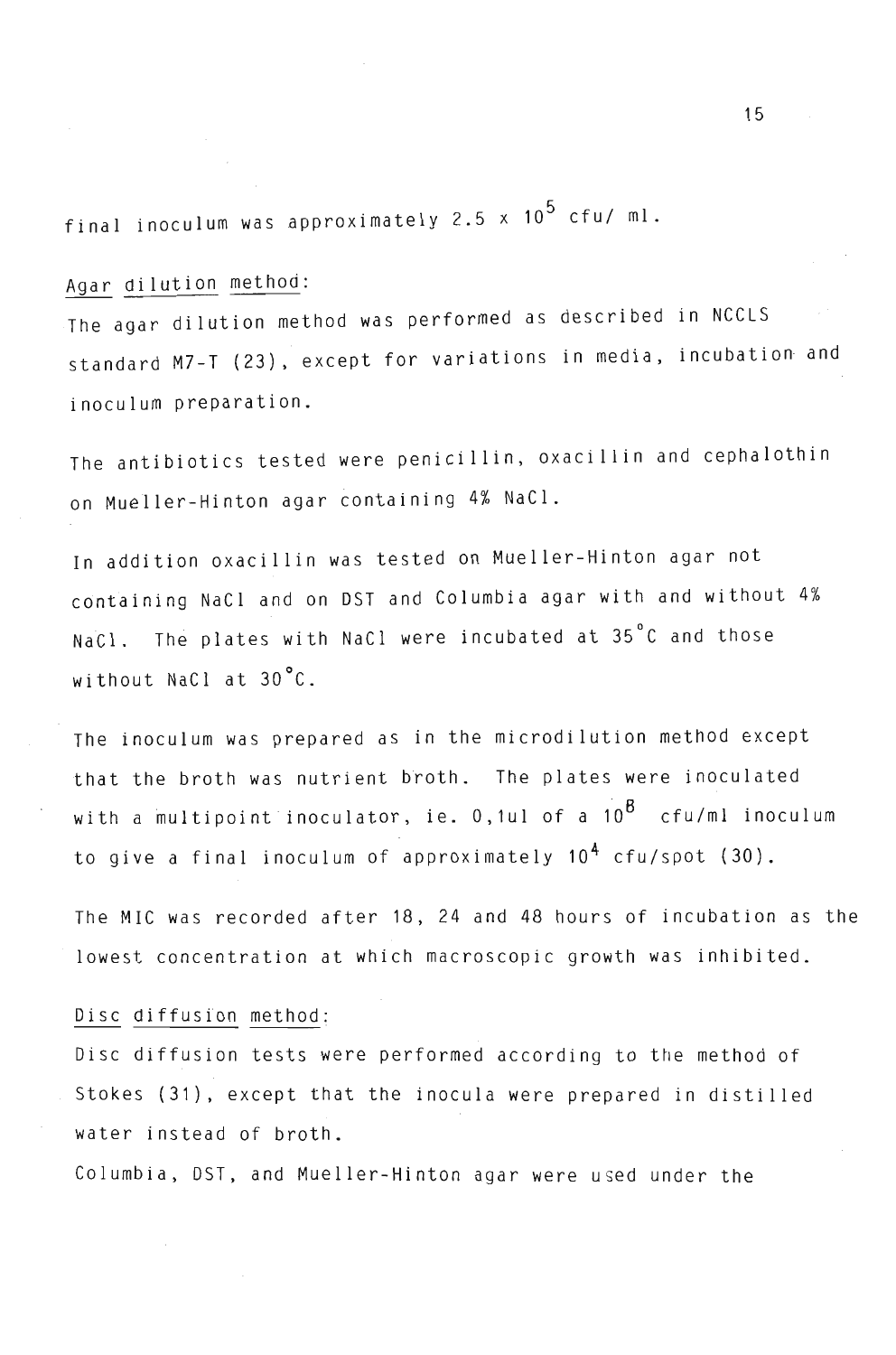following three conditions, namely : (i) without NaCl at  $30^{\circ}$ C; (ii) without NaCl at 35°C; and (iii) with 4% NaCI at 35°C.

Iso-Sensitest agar with antibiotics GP1, which included the lug oxacillin disc, were incubated at 30°C. The plates were read after 18, 24 and 48 hours of incubation.

INTERPRETIVE CRITERIA

# Microtitre and agar dilution methods:

The sensitive and resistant breakpoints were  $\leq$  2 and  $\geq$ 8 mg/l for oxacillin, and  $\leq$ 8 and  $\geq$ 32 mg/l for cephalothin, respectively.

### Stokes disc diffusion method:

| Sensitive | : inhibition zone size (radius) equal to, greater |
|-----------|---------------------------------------------------|
|           | than, or not more than 3 mm smaller than that of  |
|           | the control                                       |

Intermediate inhibition zone size (radius) greater than 3 mm, but 3 mm smaller than that of the control

Resistant inhibition zone size (radius) 3 mm or less, or absent

The Oxford strain of  $S$ . aureus NCTC 6571, which is fully sensitive to the PRP, was the control strain used **in** all tests.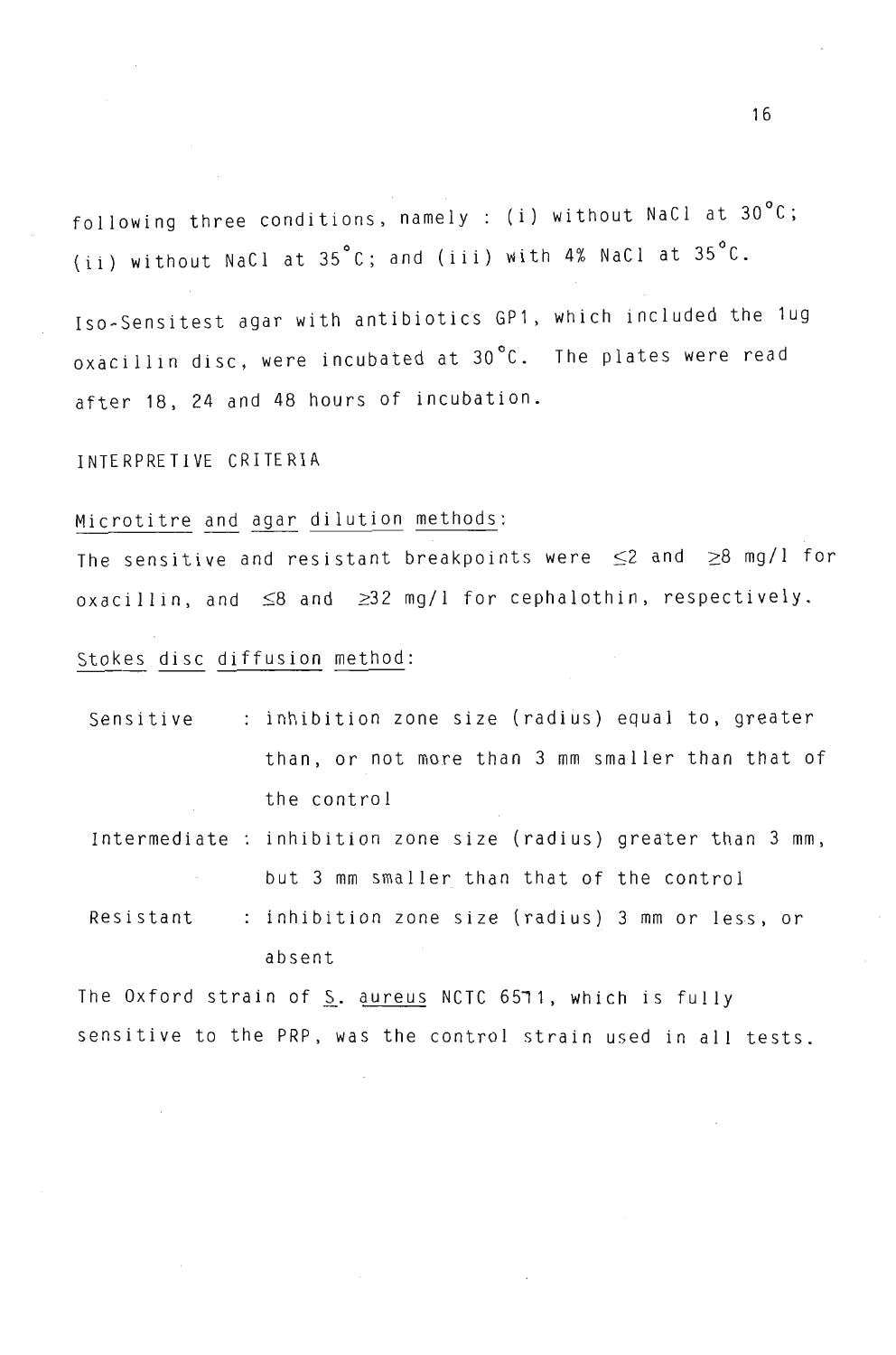#### RESULTS

# OXACILLIN SUSCEPTIBILITY TESTING

## MICROTITRE METHOD

The distribution of the 80 S. aureus isolates according to microtitre MIC for oxacillin is shown in figure 1. The isolates fell into two distinct groups, namely sensitive and resistant. The majority of the 60 sensitive isolates had a MIC of 1 mg/l, while the majority of the 20 resistant isolates had a MIC of 64 mg/l. There were no isolates with MIC's of 4 mg/l, which would have been indicative of intermediate susceptibility. The microtitre method was used as reference method.

#### AGAR DILUTION METHOD

The agar dilution method generally gave lower MIC 50, MIC 90 and mean MIC values than the microtitre method, as depicted in table I. On evaluation of the different agar dilution methods, it was found that Mueller-Hinton agar, read at 24 hours, gave lower MIC values than the microtitre method for the sensitive strains, while for the resistant isolates the MIC values were comparable to,or even higher than those obtained with the agar dilution method (figure 2).

DST agar, incubated for 24 hours, had lower MIC values than the microtitre method, for all isolates. The bimodal distribution of the isolates was also less pronounced (figure 3).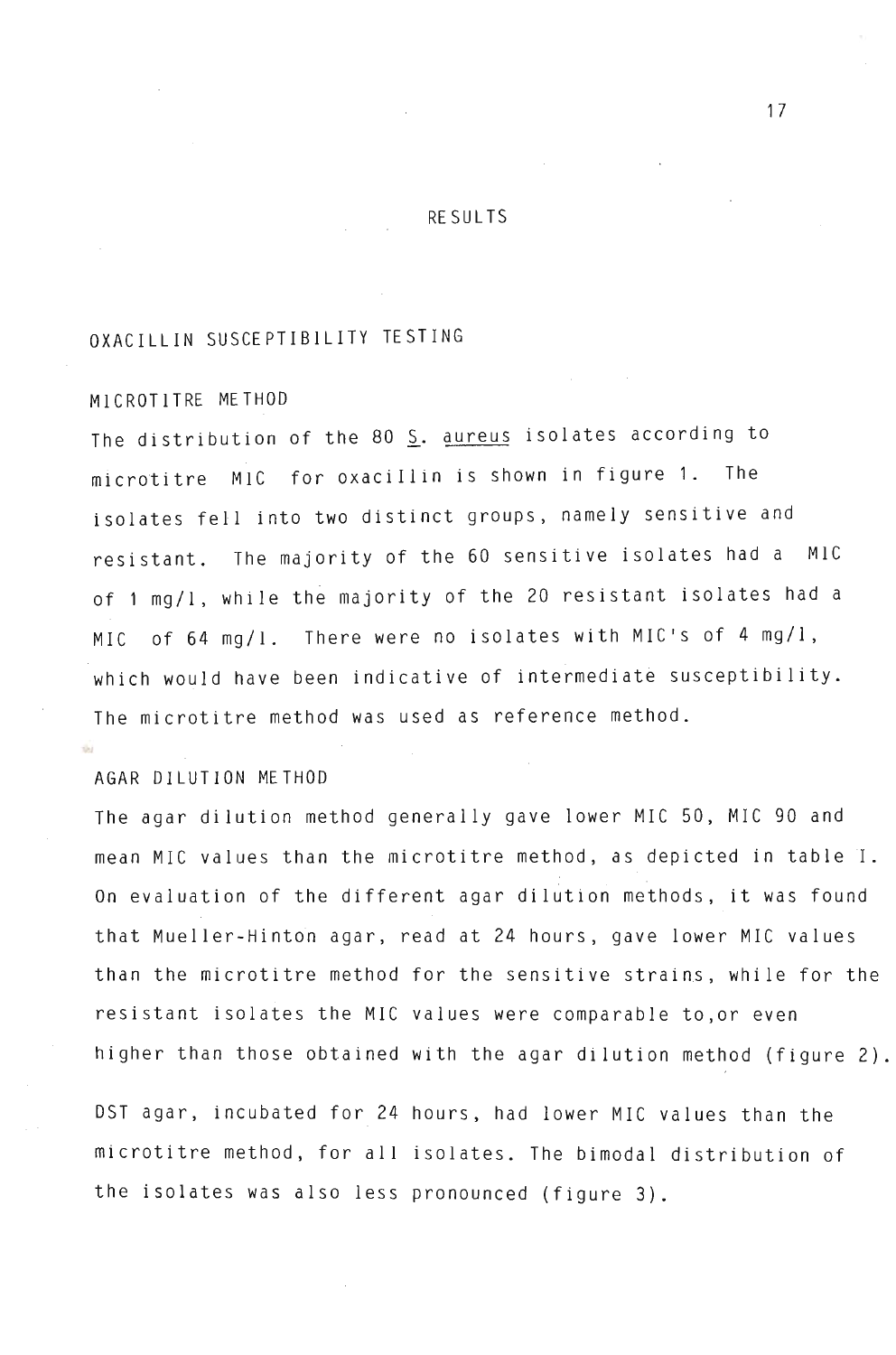Columbia agar, incubated for 24 hours, yielded lower MIC values for the sensitive strains. For the resistant isolates, the MIC values obtained by the microtitre and agar dilution methods were comparable. The bimodal distribution of the isolates was more pronounced, especially with Columbia agar incubated at 30°C (figure 4).

DISC DIFFUSION METHOD

# Mueller-Hinton agar:

After 18 hours of incubation, none of the sensitive isolates (MIC <2mg/l) yielded an intermediate result on Mueller-Hinton agar at 30°C, while 8 isolates gave an intermediate susceptibility result on Mueller-Hinton agar incubated at 35°C, and 19 on Mueller-Hinton agar with 4% NaCI incubated at 35°C.

Proportionately more isolates yielded intermediate susceptibility and resistance after 24 and 48 hours of incubation. Mueller-Hinton agar with  $4%$  NaCl incubated at  $35^{\circ}$ C for  $48$  hours yielded the highest number of resistant isolates. Under all conditions, all isolates with a microtitre MIC  $\geqslant$ 8mg/l showed resistance by the disc diffusion method (table II).

# Diagnostic sensitivity test agar (DST):

Some isolates with  $MIC's \leq 2mg/l$  appeared intermediate on all 3 methods after 18 hours of incubation. The media showing the least number of isolates with intermediate sensitivity was DST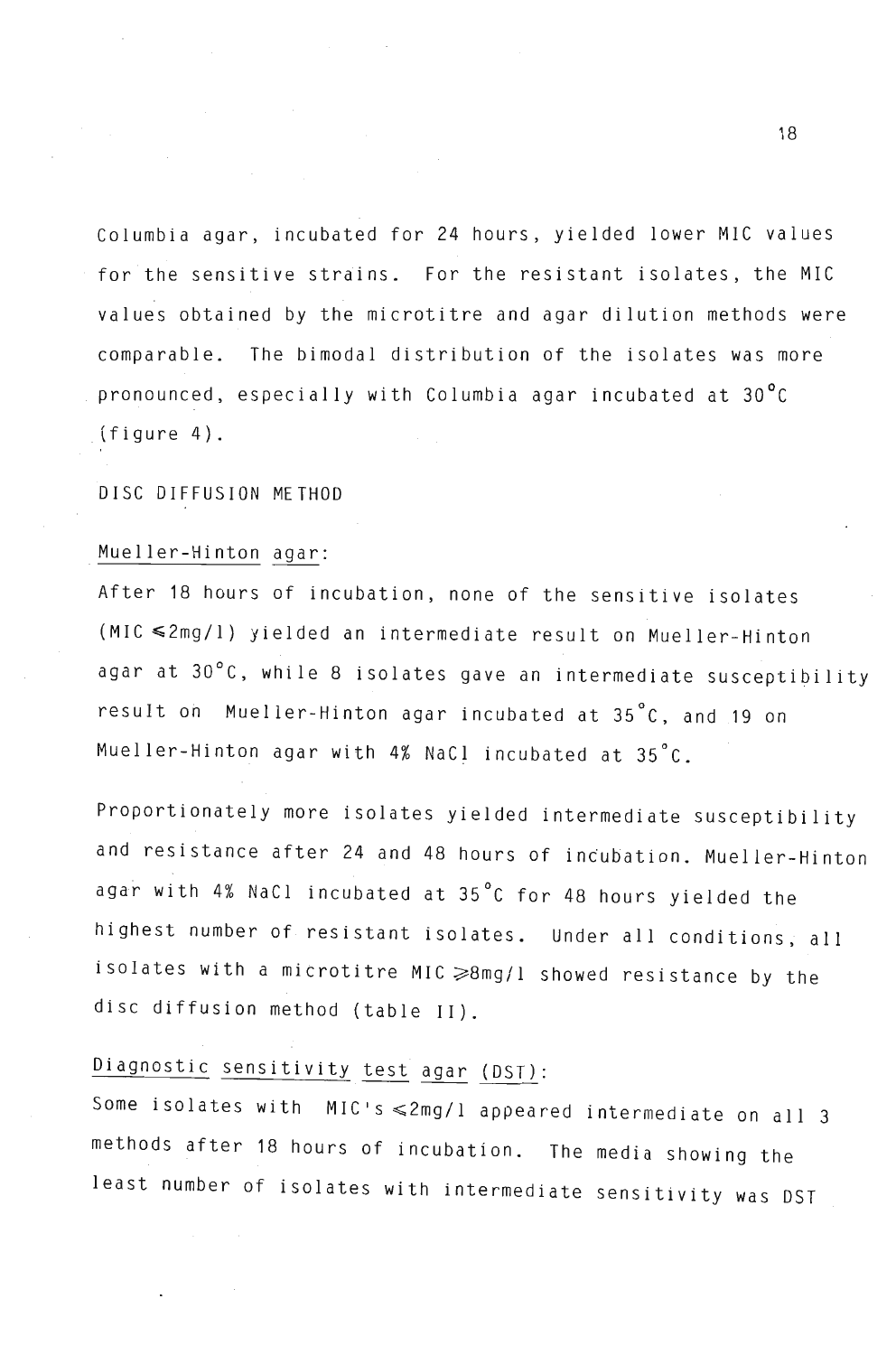incubated at 30°C. Proportionately more isolates showed intermediate susceptibility or resistance after prolonged incubation. The highest number showing resistance was on OST agar with 4% NaCl (DSTS) incubated at 35°C for 48 hours.

Some of the isolates with an oxacillin microtitre MIC  $>8$  mg/l appeared intermediate to oxacillin by the disk diffusion methoo. On OST at 30°C, 2 isolates appeared intermediately susceptible after 18 hours incubation while all isolates were resistant after 24 and 48 hours of incubation.

Of the isolates with a MIC of  $\geqslant 8$  mg/l, none showed intermediate susceptibilitty on DST incubated at 35°C for 48 hours while 2 isolates showed intermediate susceptibility on OST agar with 4% NaCl incubated at 35°C for 48 hours (table III).

### Columbia agar:

After 18 hours incubation 2 isolates with MIC's of  $\leq 2$ mg/l appeared intermediately susceptible on Columbia agar at 30°C, while 12 and 26 isolates respectively showed intermediate susceptibility on Columbia agar at 35°C and Columbia agar with 4  $%$  NaCl incubated at  $35\degree$ C.

Some of the isolates with a MIC  $\geq 8$  mg/l showed intermediate susceptibility to oxacillin by the disk diffusion method. After 48 hours of incubation no isolates showed intermediate susceptibility on Columbia agar at 30°C or Columbia agar with 4 % NaCl at 35°C, whilst 1 isolate showed intermediate susceptibility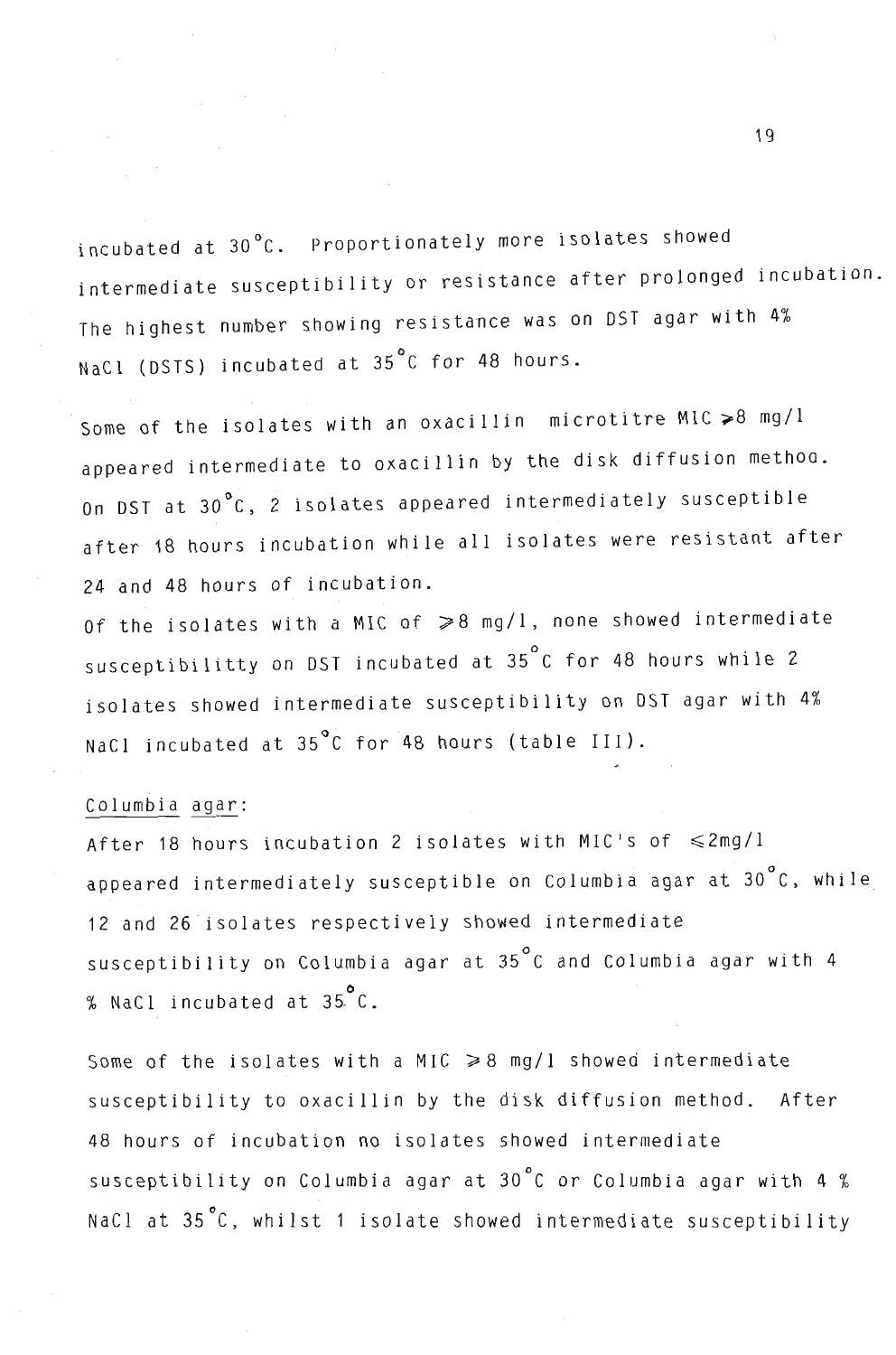on Columbia agar at 35°C (table IV).

### lso-Sensitest agar:

Of the 60 sensitive isolates (MIC  $\leq$ 2 mg/l) 14 showed an intermediate susceptibility after 18 hours of incubation and proportionately more after 24 and 48 hours of incubation. Of the 20 resistant isolates 2 had an intermediate susceptibility after 18 hours, 1 after 24 hours, and none after 48 hours of incubation (table V).

CEPHALOTHIN SUSCEPTIBILITY TESTING

#### Microtitre method:

In figure 5 the distribution of the isolates is shown. Sixty four isolates had a MIC of  $\leq 8$ mg/l, 11 a MIC of 16mg/l, and 5 a MIC of  $\geqslant$  32mg/l.

#### Agar dilution method:

In figure 6 the comparison is shown between the microtitre and agar dilution methods. For the sensitive strains the agar dilution method gave lower MIC values than the microtitre method, while for the resistant strains the MIC values were comparable to slightly higher.

## Disc diffusion method:

The results are shown in table VII.

When the disc method was performed according to the Stokes method on Mueller-Hinton agar incubated at 35°C for 18 hours, 56 of the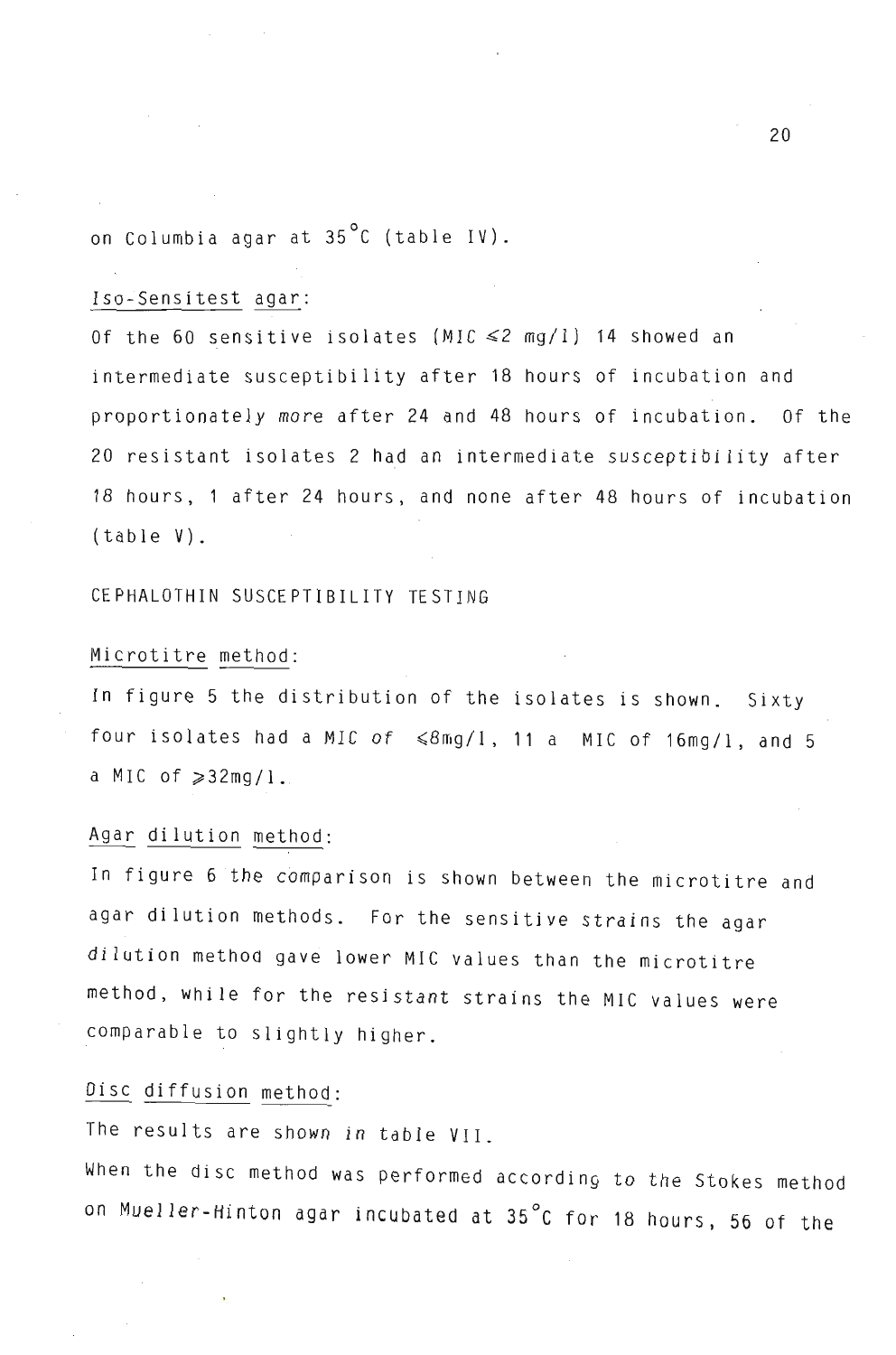64 sensitive isolates (MIC  $\leqslant$  8 mg/l) appeared sensitive, 8 were intermediately susceptible and none appeared resistant. Of the 11 isolates with an intermediate susceptibility (MIC = 16mg/I), 7 showed intermediate susceptibility and 4 appeared resistant. Of the 5 resistant isolates (MIC  $\geqslant$  32 mg/l), 3 showed intermediate susceptibility and 2 appeared resistant.

RELATIONSHIP BETWEEN OXACILLIN MIC AND CEPHALOTHIN MIC. Of the 20 oxacillin resistant isolates (microtitre MIC  $\geqslant$  8 mg/l), 4 were sensitive (MIC  $\leqslant$ 8mg/1) and 11 were of intermediate susceptibility (MIC =  $16$  mg/l) to cephalothin. The remaining 5 were fully resistant to cephalothin (microtitre MIC  $\geqslant$  32), as shown in table VI.

ASSOCIATION BETWEEN OXACILLIN SUSCEPTIBILITY AND SUSCEPTIBILITY TO OTHER ANTIMICROBIAL AGENTS

Thornsberry and McDougal (22) noted that multiple resistance in a S. aUreus strain could be an indicator of the possibility of heteroresistance to oxacillin in that particular strain. Of the 60 oxacillin-sensitive isolates (microtitre M1C  $\leq 2$  mg/l), 8 (13%) were sensitive to penicillin, 56 (93%) to erythromycin, 59 (98%) to tetracycline, 59 (98%) to chloramphenicol, 55 (91%) to cephalothin, 60 (100%) to clindamicin, and 60 (100%) to gentamicin, as shown in table VIII.

Of the 20 oxacillin resistant isolates (microtitre MIC  $\geqslant$ 8mg/1), 6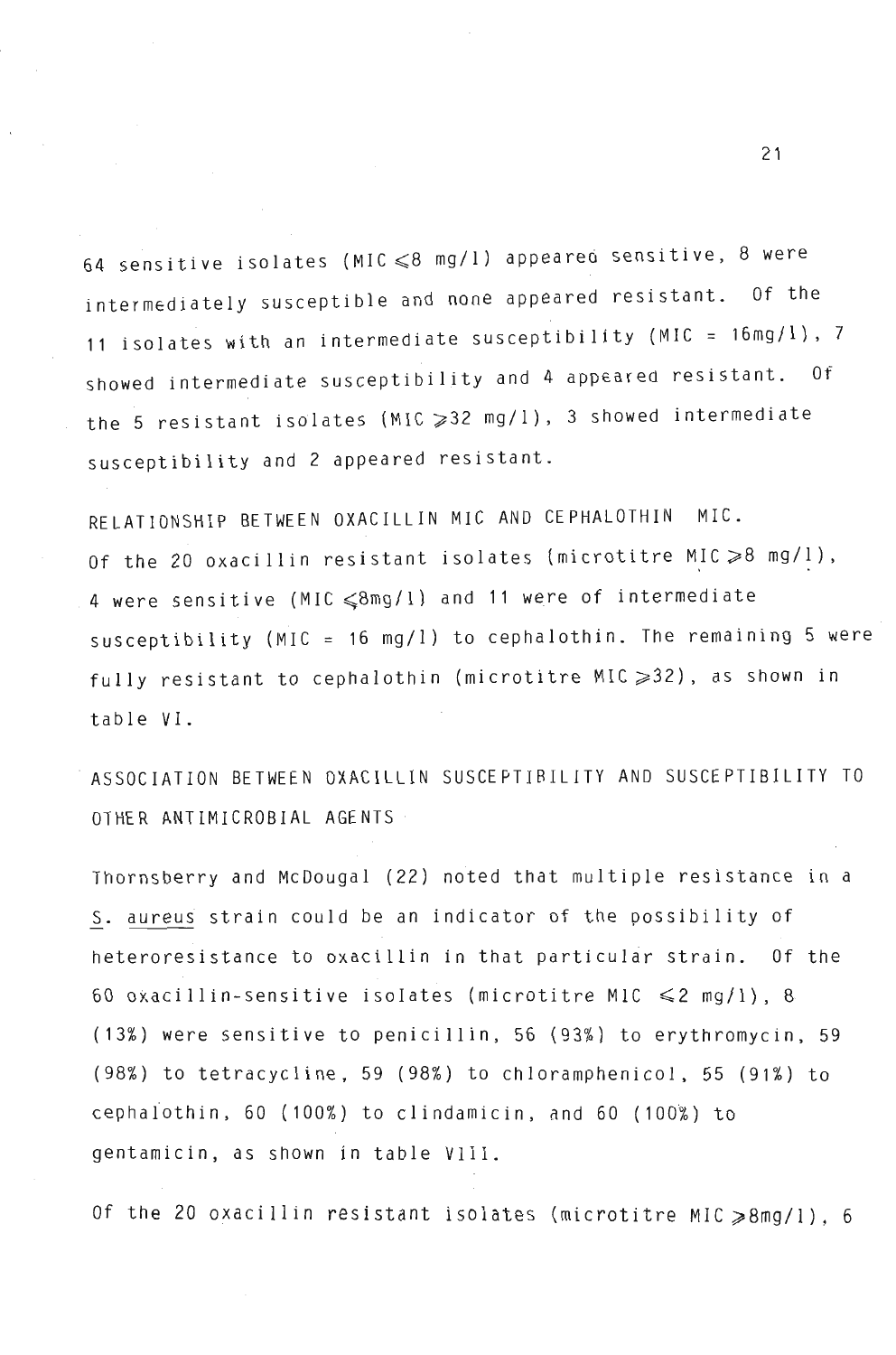(30%) were resistant to erythromycin, 10 (50%) to tetracycline, 4 (20%) to chloramphenicol, 6 (30%) to cephalothin, 1 (5%) to clindamycin, and 16 (80%) to gentamicin.

 $\ddot{\phantom{0}}$ 

 $\bar{z}$ 

 $\hat{\boldsymbol{\beta}}$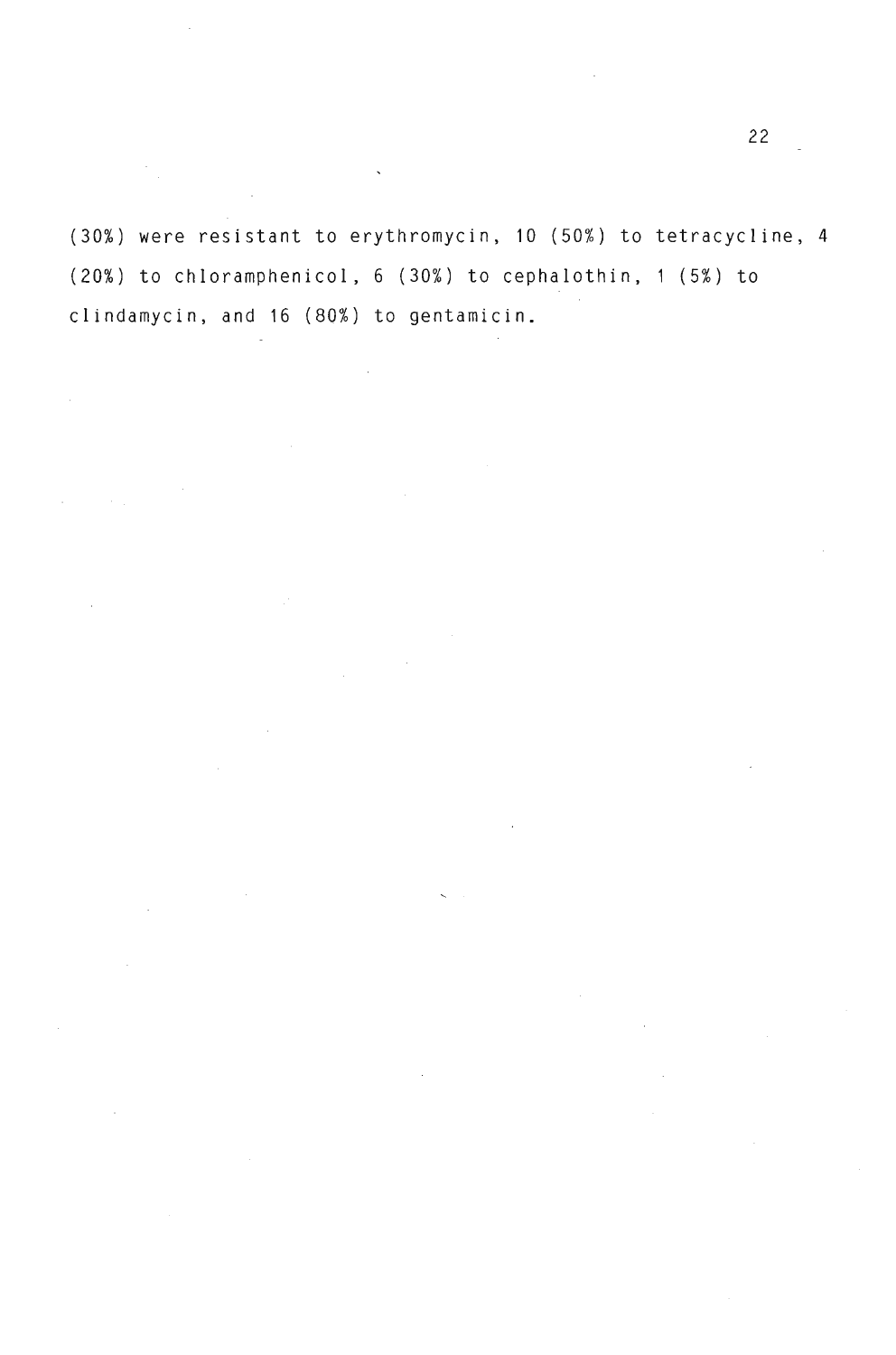#### **DISCUSSION**

The accurate detection of oxacillin resistant S. aureus has important clinical and epidemiological implications. Failure to detect resistant organisms by susceptibility tests leads to a false sense of security or inadequate therapy of serious S. aureus infections. On the other hand, false reporting of resistance could lead to the unnecessary, although well intended, use of alternative inappropriate antimicrobial agents, which may be toxic. Correct reliable susceptibility testing is therefore of utmost importance.

### OXACILLIN MICROTITRE METHOD

The S. aureus isolates in this study fell into distinct groups according to oxacillin microtitre MIC's. The majority of the sensitive isolates had a MIC of 1 mg/l while the majority of the resistant strains had a MIC of 64mg/l. There were no isolates with intermediate susceptibility (MIC =  $4 \text{ mg/l}$ ).

### )XACILLIN AGAR DILUTION METHOD

\11 strains of S. aureus gave visible growth on each medium :ested after 18 hours of incubation.

### ;ensitive isolates:

ST agar with 4 % NaCI gave the lowest MIC values, followed by olumbia and Mueller Hinton agar. All agar dilution methods gave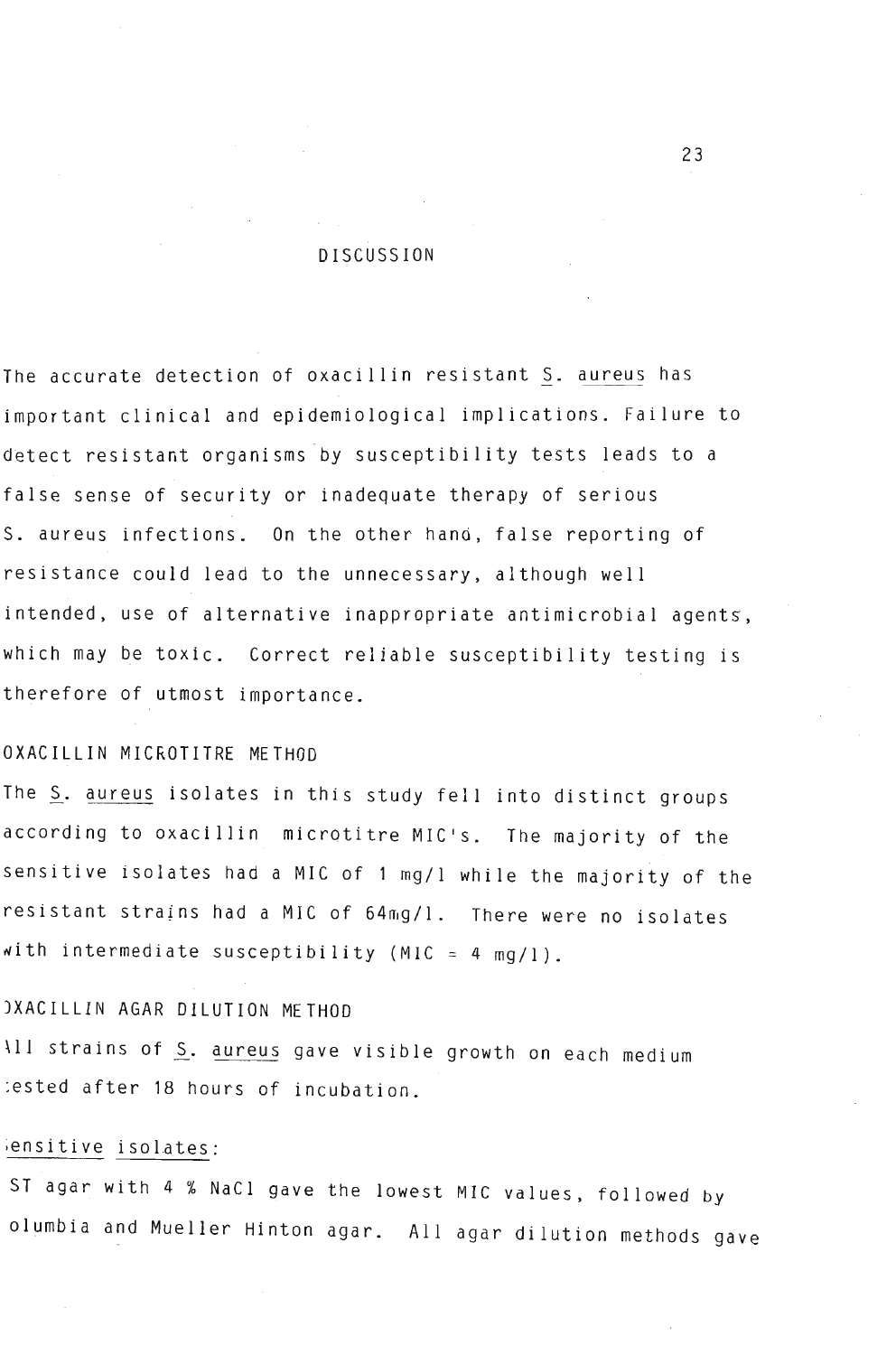lower overall MIC values than the microtitre method.

## Resistant isolates:

In their evaluation of culture media for detecting methicillinresistance by the agar dilution method, Milne et al (16) found that Sensitest and Iso-sensitest media performed less well than Mueller-Hinton, DST and Columbia agar. After 40 hours incubation Mueller-Hinton agar with 5% added NaCI detected 100% of the strains, and Columbia and DST with 5% added NaCI detected 84%. After 40 hours the performance of Mueller-Hinton agar, DST, and Columbia agar, incubated at 30°C, was similar in that they detected 87%, 90% and 81% respectively of the resistant strains. In this study oxacillin was usea as antibiotic to determine resistance to the penicillinase-resistant penicillins (PRP), whilst Milne at al used methicillin. In this study 4% NaCl was added to the media whilst Milne et al addea 5% NaCI (16).

Milne et al recommend Mueller-Hinton agar with 5% NaCl incubated at 35 C for 18 - 40 hours when using the breakpoint method for the detection of resistance to methicillin in S. aureus. In our study, of all the media tested, Mueller-Hinton agar with 4% added NaCI incubated at 35°C gave the highest MIC's at 24 hours for the resistant isolates, confirming the findings and recommendations of Milne et al.

OXACILLIN STOKES DISC DIFFUSION METHOD Local isolates grew poorly at  $30^{\circ}$ C after 18 hours of incubation,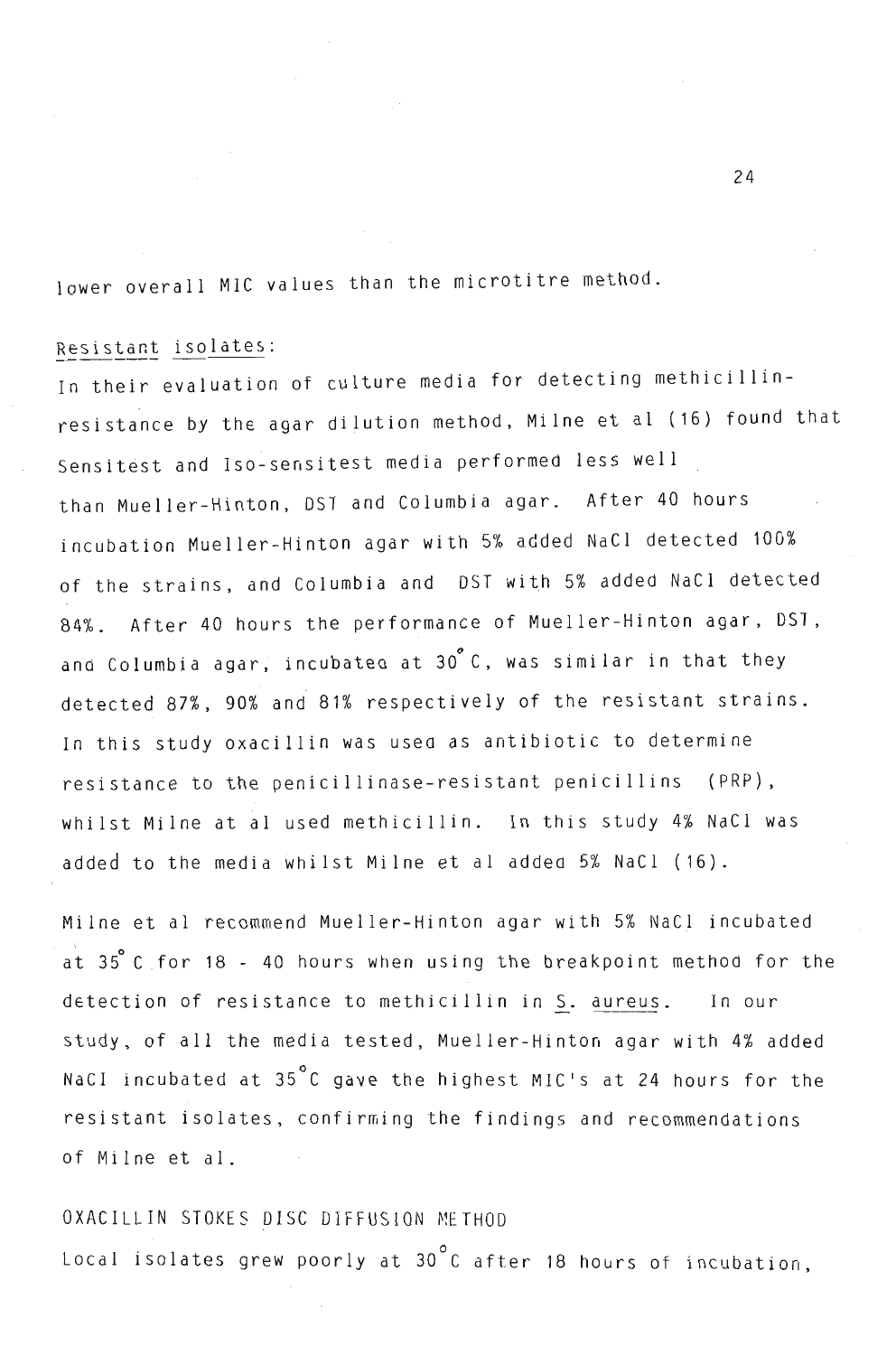making interpretation of zone sizes difficult. The growth was better after 24 hours of incubation. The "best" medium tested was Mueller-Hinton agar. On Mueller-Hinton agar none of the resistant isolates showed an intermediate susceptibility while all the other media tested yielded intermediate susceptibility results of at least some of the resistant isolates. On Mueller-Hinton agar incubated at  $30^\circ$ C for 18 hours, all the sensitive isolates appeared sensitive, while on Mueller-Hinton agar incubated at 35°C for 18 hours, 8 isolates appeared intermediate. The reading of Mueller-Hinton agar incubated at 35°C for 18 hours was much easier and more clearcut than when incubated at  $30\,^{\circ}$ C for 18 hours.

## CEPHAL01HIN SUSCEPTIBILITY TESTING

Thornsberry and McDougal (22) noted that certain results may serve as "flags" to alert the laboratory worker to the possibility that the S. aureus strain is a heteroresistant one; one such indic&tor is cross-resistance between cephalothin and the three PRPs (methicillin, oxacillin *anc* nafcillin). A cephalothin MIC of 2, 4 or 8 mg/l should be a clue that the strain is probably methicillin- and cephalothin-resistant.

Of the oxacillin-sensitive strains studied (microtitre MIC  $\leqslant$  $2\pi g/1$ ), 3 isolates had a cephalothin MlC =  $2\pi g/1$ . In this study cephalothin disc diffusion susceptibility was a poor indicator of oxacillin resistance since only 30% of the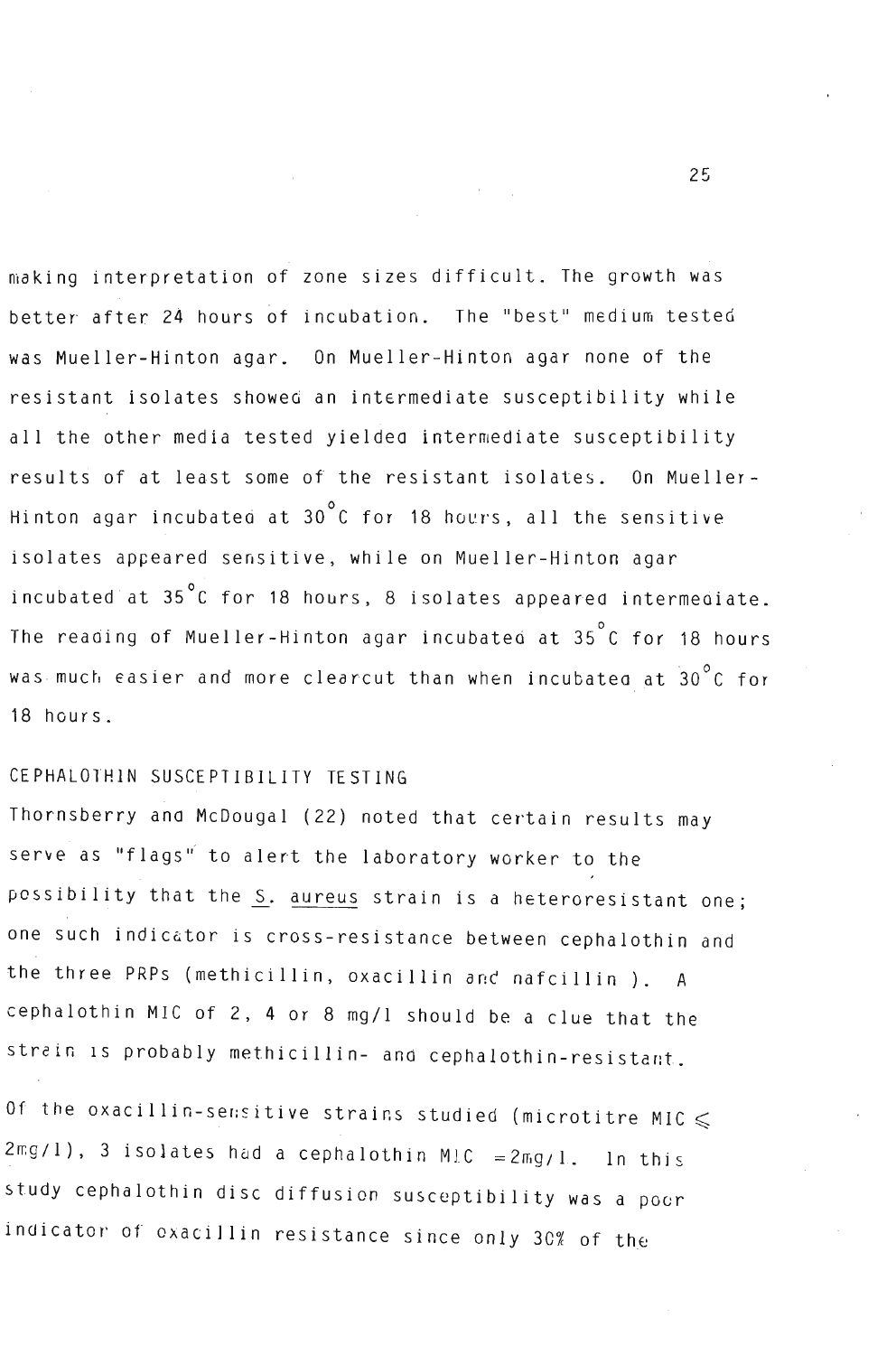oxacillin-resistant isolates were also resistant to cephalothin when tested by the Stokes disc diffusion method with Mueller-Hinton agar incubated at 35°C for 18 hours. One of the reasons for this apparently poor correlation could be the high concentration of the cephalothin disc (30 ug) employed.

# ASSOCIATION BETWEEN OXACILLIN SUSCEPTIBILITY AND SUSCEPTIBILITY TO OTHER ANTIMICROBIAL AGENTS

The third "flag" mentioned by Thornsberry and McDougal (22) is the occurrence of multiple resistance in a strain. In this study gentamicin correlated best with oxacillin; because all the oxacillin-sensitive isolates were also gentamicin-sensitive and 80% of the oxacillin-resistant isolates were also resistant to gentamicin using the disc diffusion method.

The second best correlation was with tetracycline. Of the 60 oxacillin-sensitive strains, 59 (98%) were tetracycline-sensitive and 50% of the oxacillin resistant strains were tetracyclineresistant.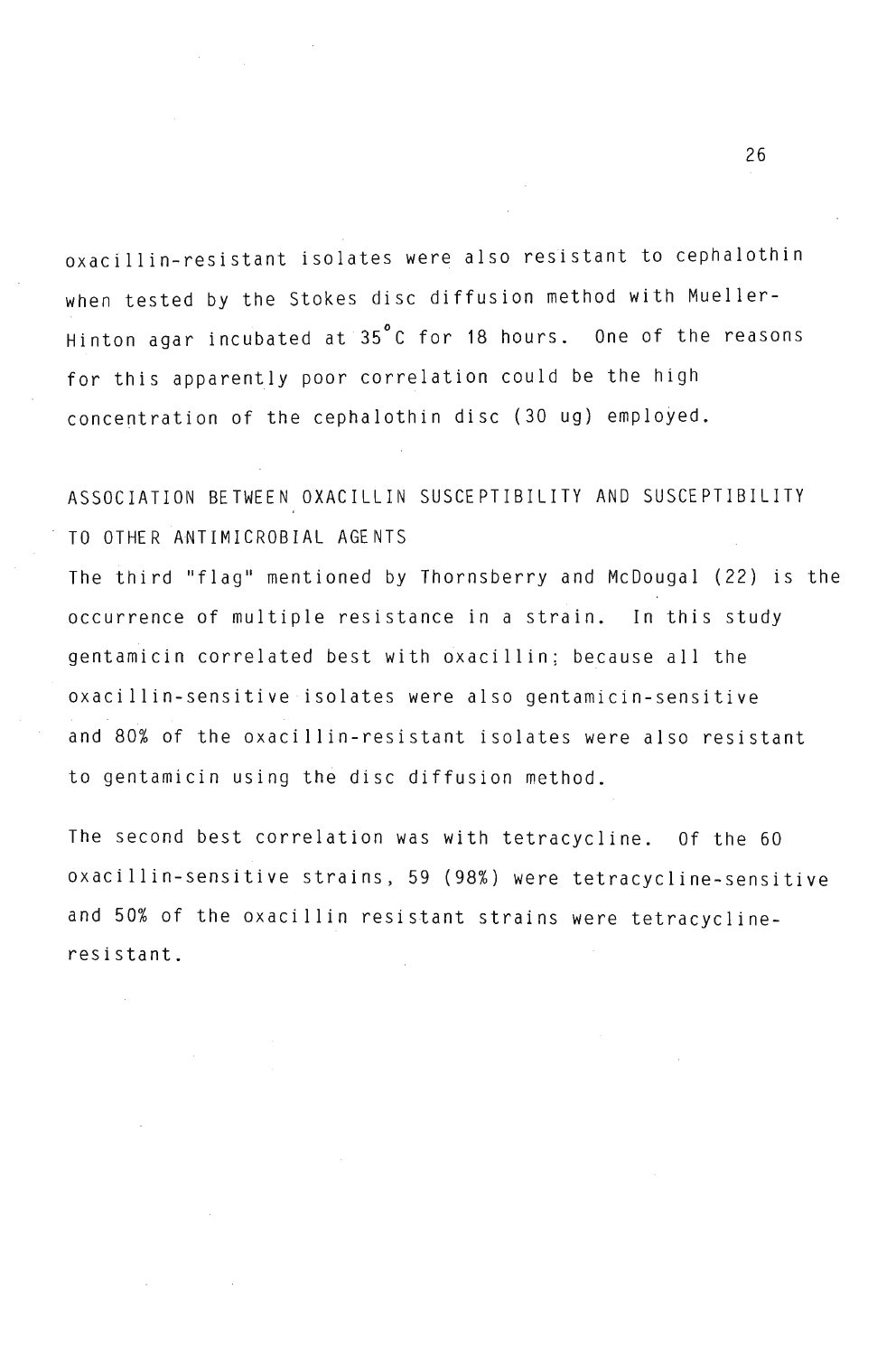### CONCLUSIONS AND RECOMMENDATIONS

In conclusion, it was found that the majority of  $\mathcal{L}$  ,  $\mathcal{L}$  ,  $\mathcal{L}$  ,  $\mathcal{L}$  ,  $\mathcal{L}$  ,  $\mathcal{L}$  ,  $\mathcal{L}$  ,  $\mathcal{L}$  ,  $\mathcal{L}$  ,  $\mathcal{L}$  ,  $\mathcal{L}$  ,  $\mathcal{L}$  ,  $\mathcal{L}$  ,  $\mathcal{L}$  ,  $\mathcal{L}$  ,  $\mathcal{L}$ 

In conclusion, it was found that the majority of S. aureus strains which were reported as showing intermediate susceptibilty to oxacillin, as tested in the routine laboratory using Iso-Sensitest agar, were susceptible to oxacillin according to the<br>microtitre MIC values.  $T_{\text{total}}$  is study failed to confirm intermediate susceptibility to confirm intermediate susceptibility to confirm  $T_{\text{total}}$ 

This study failed to confirm intermediate susceptibility to<br>oxacillin in any of the strains with the reference microtitre  $\mathbf{F}_{\mathbf{r}}$ 

From data obtained in this study, the following can be recommended:  $1.6$  For the agar distribution method, use  $1.4$  Mueller-Hinton agar with  $4.4$  Mueller-Hinton agar with 4%  $\mu$ 

- end agai difuction mechod, use nueffer-fillicon agai wi NaCl incubated at 35°C for 24 hours, because reliable distinction between sensitive and resistant isolates was<br>achieved using this medium. 2. The medium to be used for the Stockes disc diffusion method is a stocker of the Stockes disc diffusion method is a stocker of the Stocker of the Stocker of the Stocker of the Stocker of the Stocker of the Stocker of the
- $\sim$  musical against and strated at 3SOC for 18 hours, and 19 hours, because at 3S hours, because and 18 hours, because and 18 hours, because and 18 hours, because and 19 hours, because and 19 hours, and 19 hours, and 19 h Mueller-Hinton agar incubated at 35°C for 18 hours, because local isolates showed good growth on this medium at 35°C incubation, and no oxacillin-resistant isolates yielded an intermediate susceptibility. Strains yielding intermediate susceptibilities by this method can be interpreted as fully sensitive. 3. Cephalothin disc diffusion susceptibility results are a poor
- indicate the susceptibility results are a poor susceptibility of strains are a poor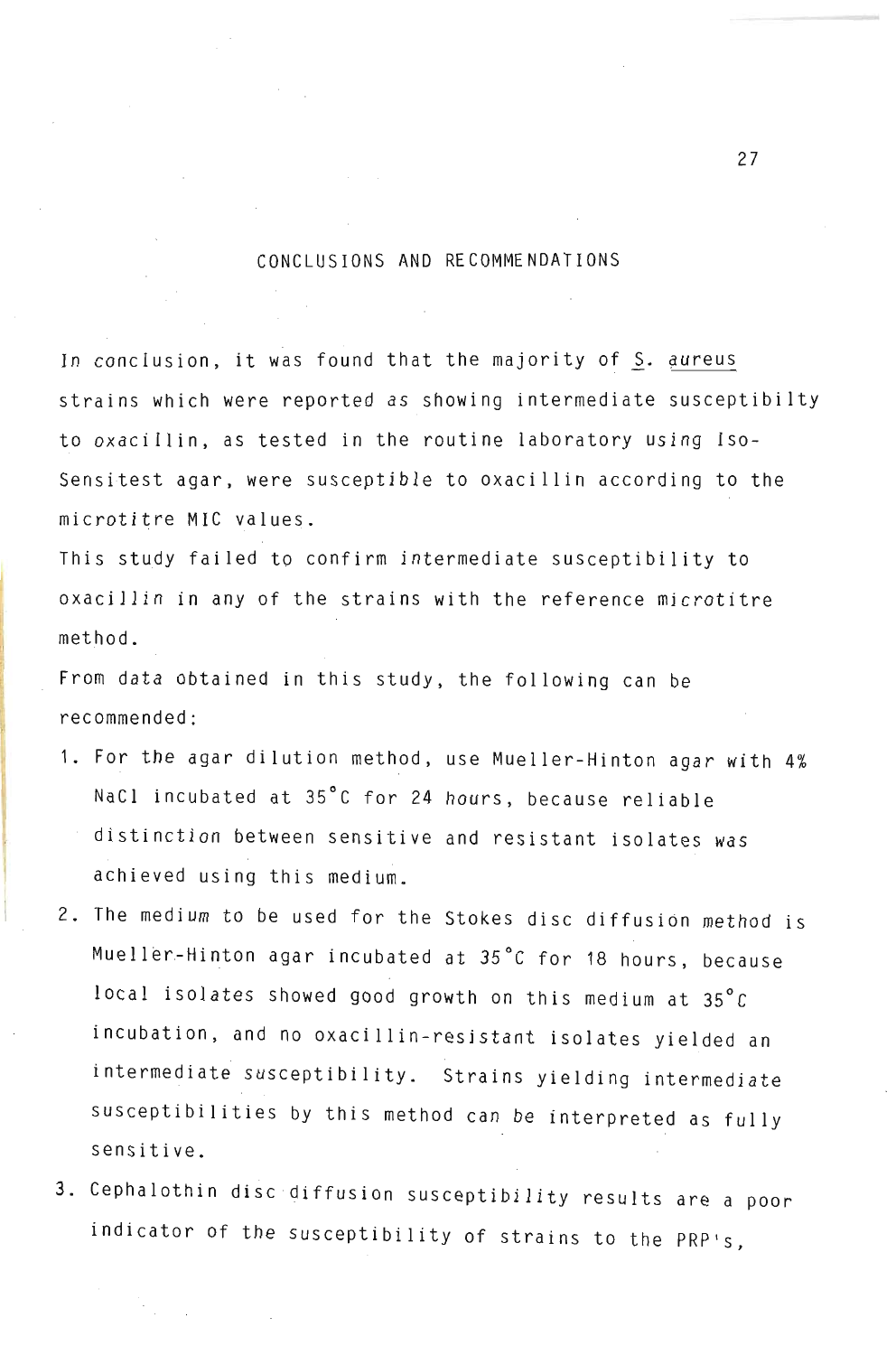whilst gentamicin and tetracycline disc diffusion susceptibilities of individual strains are useful indicators of a strain's susceptibility to oxacillin and other PRP's.

 $\mathcal{L}$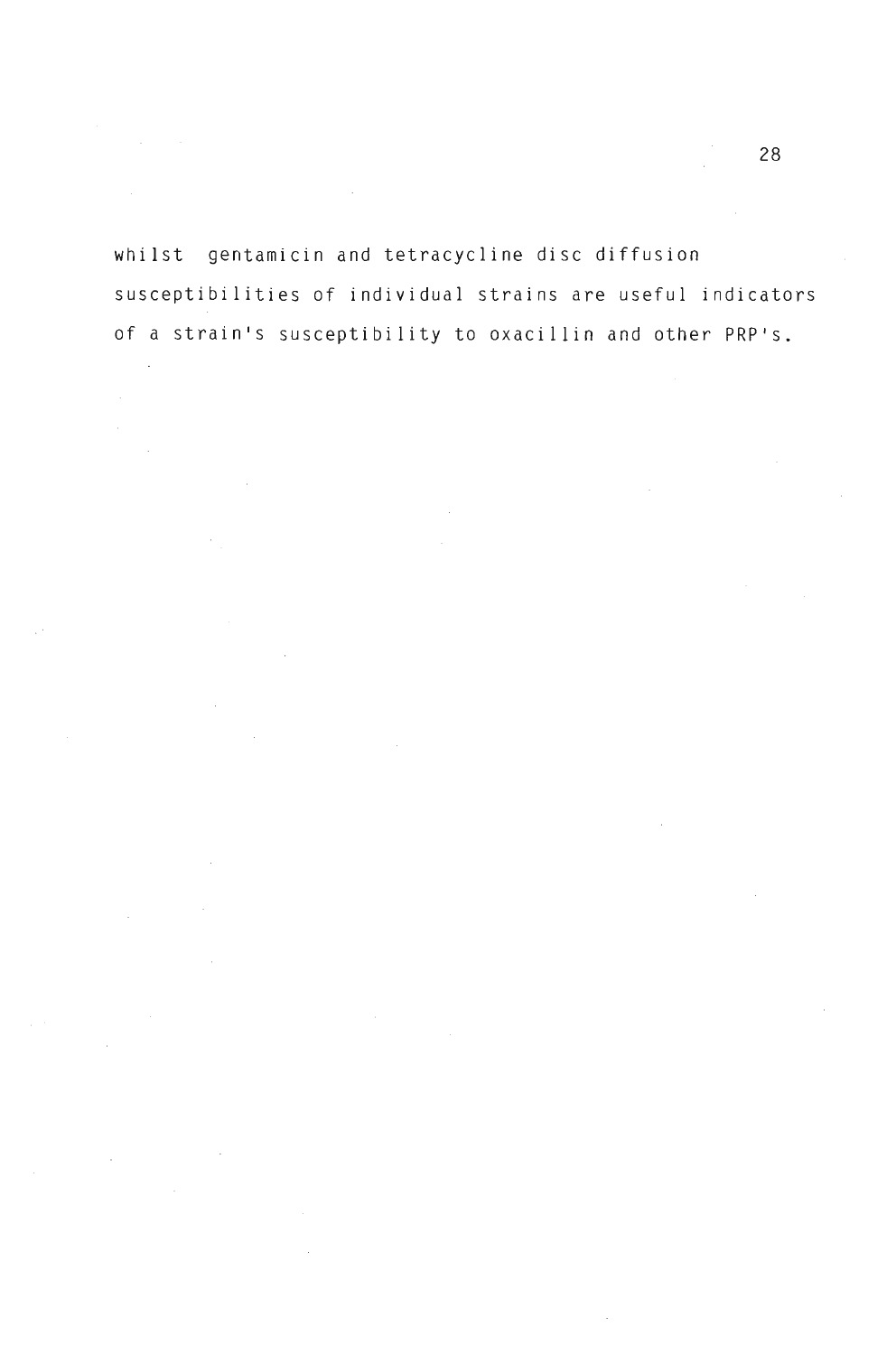|                      |                      |          |   | MIC 50       | MIC 90       | ME AN |  |
|----------------------|----------------------|----------|---|--------------|--------------|-------|--|
|                      | OXACILLIN            |          |   |              |              |       |  |
|                      | Microtitre method    |          | S | $\mathbf{1}$ | $\mathbf{1}$ | 0.84  |  |
|                      |                      |          | R | 64           | 128          | 72    |  |
|                      | Agar dilution method |          |   |              |              |       |  |
| $\star$              | Inc.                 | Inc.     |   |              |              |       |  |
| Agar                 | Temp.                | Time     |   |              |              |       |  |
|                      | (C)                  | $ $ (hr) |   |              |              |       |  |
|                      |                      |          |   |              |              |       |  |
| MHA                  | 30                   | 24       | S | 0.5          | 0.5          | 0.42  |  |
|                      |                      |          | R | 64           | 128          | 100.8 |  |
| MHSA                 | 35                   | 24       |   |              |              |       |  |
|                      |                      |          | S | 0.5          | $\mathbf{1}$ | 0.59  |  |
|                      |                      |          | R | 64           | 128          | 104   |  |
| DST                  | 30                   | 24       | S | 0.5          | 0.5          |       |  |
|                      |                      |          | R | 16           | 64           | 0.43  |  |
|                      |                      |          |   |              |              | 35.2  |  |
| DSTS                 | 35                   | 24       | S | 0.25         | 0.5          | 0.37  |  |
|                      |                      |          | R | 8            | 32           | 18.2  |  |
|                      |                      |          |   |              |              |       |  |
| COL                  | 30                   | 24       | S | 0.5          | 0.5          | 0.38  |  |
|                      |                      |          | R | 32           | 128          | 75.2  |  |
|                      |                      |          |   |              |              |       |  |
| COLS                 | 35                   | 24       | S | 0.5          | $\mathbf{1}$ | 0.55  |  |
|                      |                      |          | R | 64           | 64           | 60    |  |
|                      |                      |          |   |              |              |       |  |
| CE PHALOTHIN         |                      |          |   |              |              |       |  |
|                      | Microtitre method    |          |   | 0.5          | 16           | 5.41  |  |
|                      |                      |          |   |              |              |       |  |
| Agar dilution method |                      |          |   | 0.5          | 32           | 10.5  |  |

Table 1. Oxacillin and cephalothin includes  $\mathcal{L}^{\mathcal{L}}$  50, Mle 90, and means  $\mathcal{L}^{\mathcal{L}}$ vacilitin and cephatothin microsof, microsof, and mean  $\bar{z}$ values for the microtitre assay and agar dilution<br>methods.

 $MHA$ ,  $M_{1/2}$ , M<sub>H</sub><sub>S</sub> ostic sensitivity agar; MHSA, MHA plus 4% NaCl; DST, Diagnostic sensitivity test agar; DSTS, DST plus 4% NaCl; COL, Columbia agar; COLS, COL plus 4% NaCl.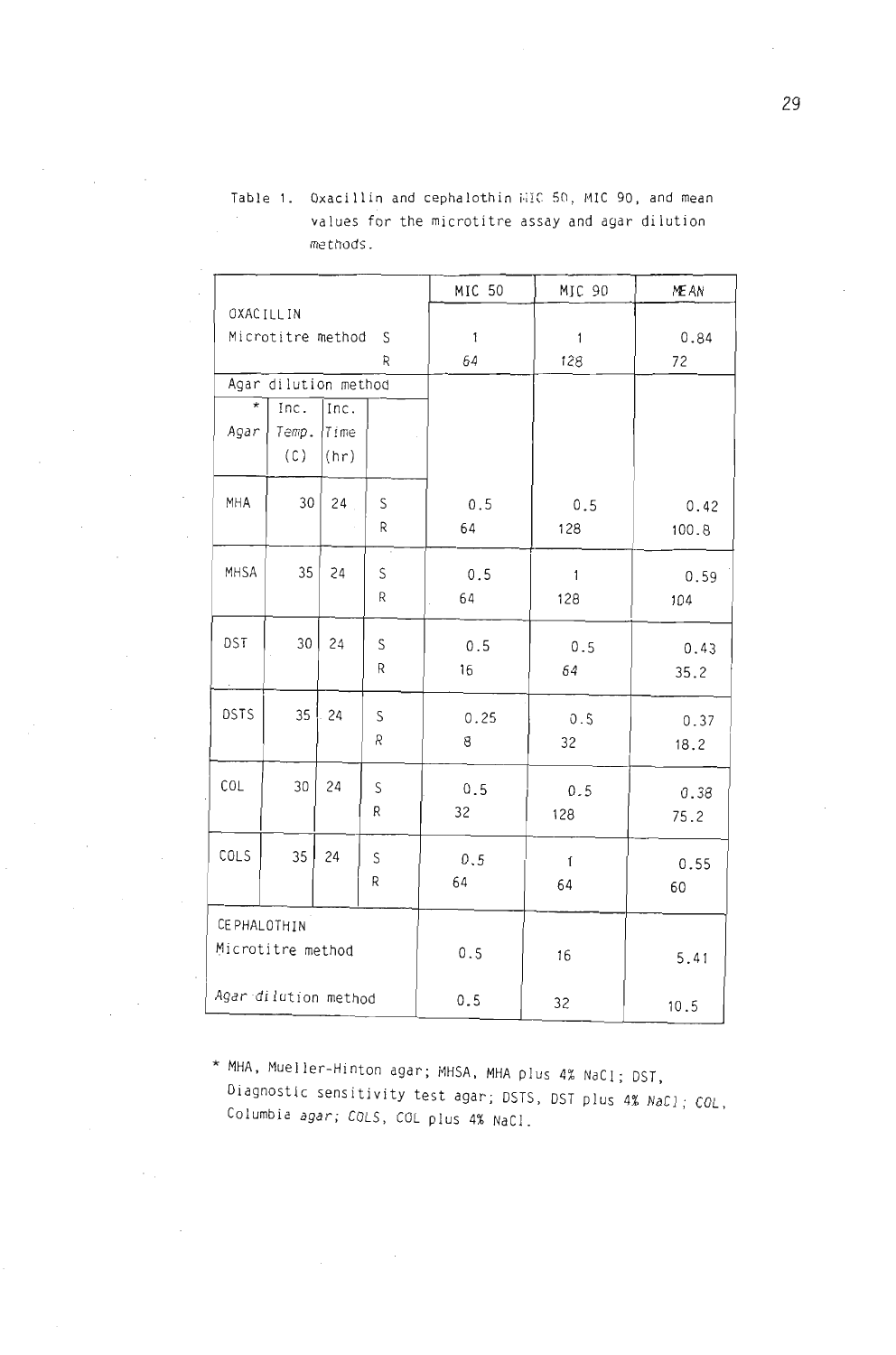Table II. Comparison between oxacillin microtitre assay and disc diffusion method using Mueller-Hinton agar.

| $MIC$ (mg/1)                                                    | 0.12                         | 0.25                                     | 0.5                                                                        | 1.0                                               | 2.0                                             | 4.0 | 8.0          | 16.0                                         | 32.0                                           | 64.0           | 128.0                             | >128.0                 |
|-----------------------------------------------------------------|------------------------------|------------------------------------------|----------------------------------------------------------------------------|---------------------------------------------------|-------------------------------------------------|-----|--------------|----------------------------------------------|------------------------------------------------|----------------|-----------------------------------|------------------------|
| No. of isolates                                                 | $\overline{\phantom{a}}$     | 4                                        | 13                                                                         | 35                                                | $7\overline{ }$                                 | 0   | $\mathsf{O}$ | $\mathbf{2}$                                 | $\mathbf{2}$                                   | 13             | $\mathbf{2}$                      | $\mathbf{1}$           |
| $\star$ Inc. Inc.<br>Agar Temp<br>Time<br>$(^{\circ}C)$<br>(hr) | S I R                        | S I R                                    | $\mathsf{R}$<br>$S \quad I$                                                | $S \quad I \quad R$                               | S I R                                           |     | $SIR$ $SIR$  | S I R                                        | $S \cap I \cap R$                              | S I R          | $S$ I<br>R                        | R<br>S<br>$\mathbf{I}$ |
| 30<br>MHA<br>18<br>24<br>48                                     |                              | 4<br>4<br>4                              | 13<br>13<br>13                                                             | 35<br>34<br>$\overline{\phantom{a}}$<br>29<br>- 6 | $\overline{7}$<br>6<br>$\overline{1}$<br>3<br>4 |     |              | 2<br>$\overline{c}$<br>2                     | $\mathbf{2}$<br>$\mathbf{2}$<br>$\overline{c}$ | 13<br>13<br>13 | $\mathbf{2}$<br>$\mathbf{2}$<br>2 |                        |
| 35<br>MHA<br>18<br>24<br>48                                     | $\mathbf{1}$<br>$\mathbf{1}$ | 4<br>4<br>3 <sub>1</sub>                 | 11 <sub>2</sub><br>11 <sub>2</sub><br>10<br>$\overline{c}$<br>$\mathbf{1}$ | 31<br>$\overline{4}$<br>26<br>- 9<br>24 10<br>1   | 5<br>2<br>2<br>5.<br>3<br>3 <sub>1</sub>        |     |              | $\mathbf{2}$<br>$\overline{c}$<br>2          | $\mathbf{2}$<br>$\mathbf{2}$<br>2              | 13<br>13<br>13 | 2<br>2<br>2                       |                        |
| MHSA 35<br>18<br>24<br>48                                       | $\mathbf{1}$                 | 4<br>4<br>$\mathbf{2}$<br>$\overline{c}$ | 11 <sup>2</sup><br>8 5<br>7 <sub>5</sub>                                   | 20 15<br>12 23<br>3 14 18                         | 5<br>2<br>4<br>3<br>2 <sub>5</sub>              |     |              | $\mathbf{2}$<br>$\mathbf{2}$<br>$\mathsf{S}$ | $\overline{c}$<br>$\mathbf{2}$<br>$\mathbf{2}$ | 13<br>13<br>13 | 2<br>$\mathbf{2}$<br>2            |                        |

\* MHA, Mueller-Hinton agar; MHSA, MHA plus 4% NaCl.

 $\approx$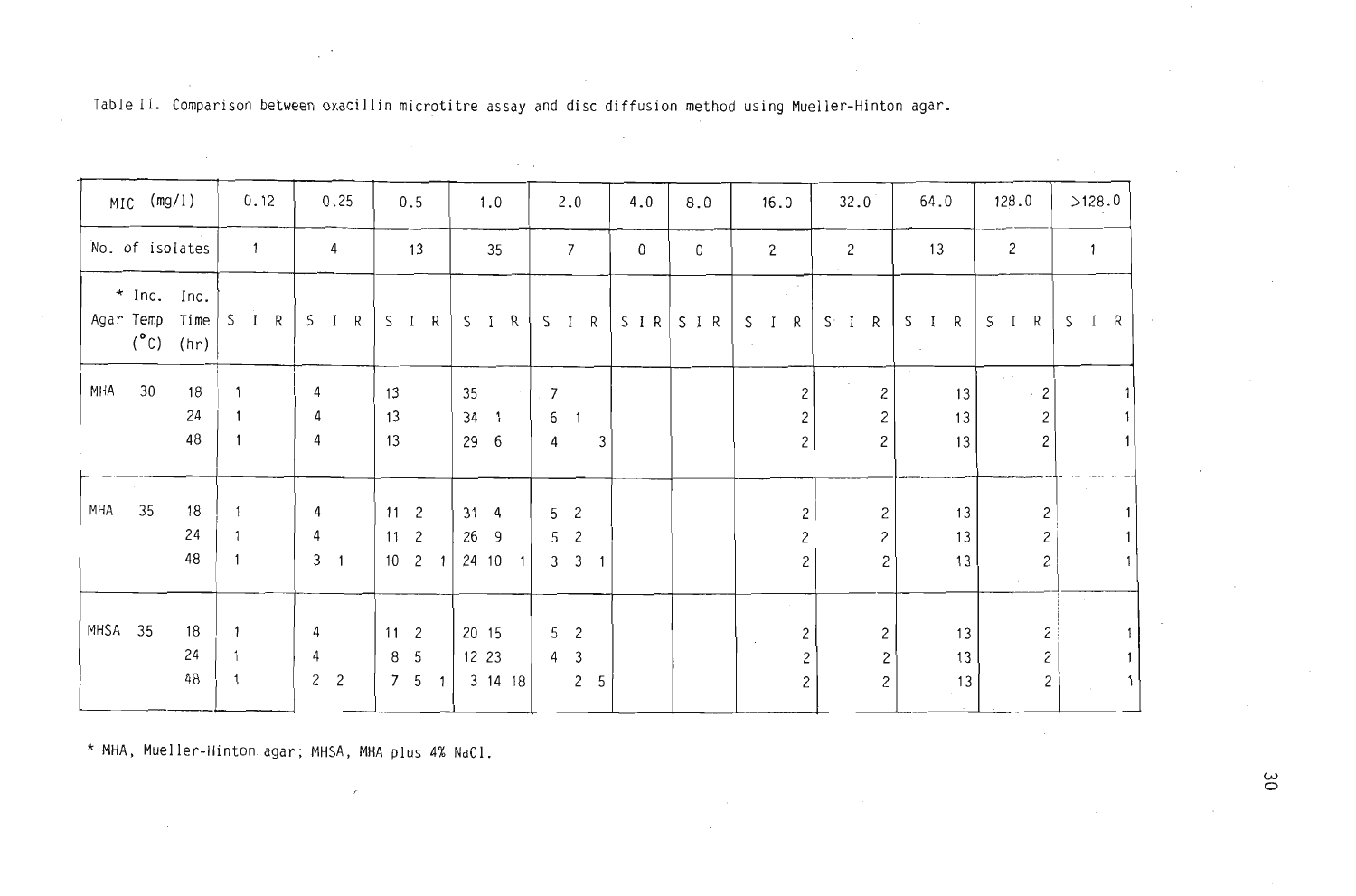|           | $MIC$ (mg/1)  |                       | 0.12                            | 0.25                                  | 0.5                               | 1.0                                | 2.0                                        | 4.0          | $8.0\,$     | 16.0                                     | 32.0                             | 64.0             | 128.0                                        | 2128.0            |
|-----------|---------------|-----------------------|---------------------------------|---------------------------------------|-----------------------------------|------------------------------------|--------------------------------------------|--------------|-------------|------------------------------------------|----------------------------------|------------------|----------------------------------------------|-------------------|
|           |               | No. of isolates       | $\mathbf{1}$                    | 4<br>$\sim$                           | 13                                | 35                                 | $7\overline{ }$                            | $\mathsf{O}$ | 0           | $\mathbf{2}$                             | $\overline{c}$                   | 13               | 2                                            | $\overline{1}$    |
| Agar Temp | $(^{\circ}C)$ | $*$ Inc. Inc.<br>(hr) | $Time \,   \, S \, I \, R \,  $ | R<br>$S$ I                            | $\mathsf{R}$<br>S<br>$\mathbf{I}$ | S I R                              | $S \quad I \quad R$                        |              | $SIR$ $SIR$ | S I R                                    | $I \t R$<br>$\mathsf{S}$         | $S \quad I$<br>R | $\mathsf{R}$<br>$S$ I                        | $\mathsf{S}$<br>R |
| DST       | 30            | 18                    |                                 | 4                                     | 13                                | 30<br>- 5                          | 6<br>$\ddot{\phantom{1}}$                  |              |             | $\sqrt{2}$                               | $\overline{c}$                   | 13               | $\mathbf{2}$                                 |                   |
|           |               | 24<br>48              |                                 | 4<br>$\mathfrak{Z}$<br>$\overline{1}$ | 13<br>$12 \quad 1$                | 21 14<br>14 19<br>2                | 5 <sub>2</sub><br>$2 4 1$                  |              |             | $\mathbf{2}$<br>$\overline{c}$           | $\overline{c}$<br>$\overline{c}$ | 13<br>13         | 2<br>$\overline{c}$                          |                   |
| DST       | 35            | 18                    |                                 | 4                                     | $10 \quad 3$                      | 24 11                              | $4 \quad 3$                                |              |             | $\mathbf{2}$                             | $\overline{2}$                   | $2$ 11           | $\overline{c}$                               |                   |
|           |               | 24<br>48              |                                 | 4<br>4                                | 9<br>$\overline{a}$<br>8 5        | 13 22<br>8 2 5<br>$\left  \right $ | $4 \quad 3$<br>$1\quad 6$                  |              | $\sim$      | $\mathbf{2}$<br>$\cdot$ 2                | $\mathbf{1}$<br>2                | 112<br>13        | $\overline{c}$<br>$\overline{c}$             |                   |
| DSTS 35   |               | 18                    |                                 | $\sqrt{4}$                            | $10 \quad 3$                      | 22 13                              | $4 \quad 3$                                | $\sim$       |             | $\overline{\phantom{a}}$<br>$\mathbf{1}$ | $\mathbf{1}$                     | 310              | $\mathbf{2}$                                 |                   |
|           |               | 24<br>48              |                                 | 4<br>$\mathfrak{Z}$<br>$\overline{1}$ | 8<br>-5<br>6<br>6<br>$\mathbf{1}$ | 12 23<br>$25 \t10$                 | $\overline{2}$<br>5<br>5<br>$\overline{c}$ |              |             | $\mathbf{1}$<br>$\overline{1}$<br>$\sim$ | $\overline{c}$<br>$\overline{c}$ | $2 \t11$<br>112  | $\mathbf{1}$<br>$\mathbf{1}$<br>$\mathbf{2}$ |                   |

Table III.Comparison between 'oxacillin microtitre assay and disc diffusion method using Diagnostic sensitivity test agar.

\* D5T, Diagnostic sensitivity test agar; D5T5, D5T plus 4% NaCI. w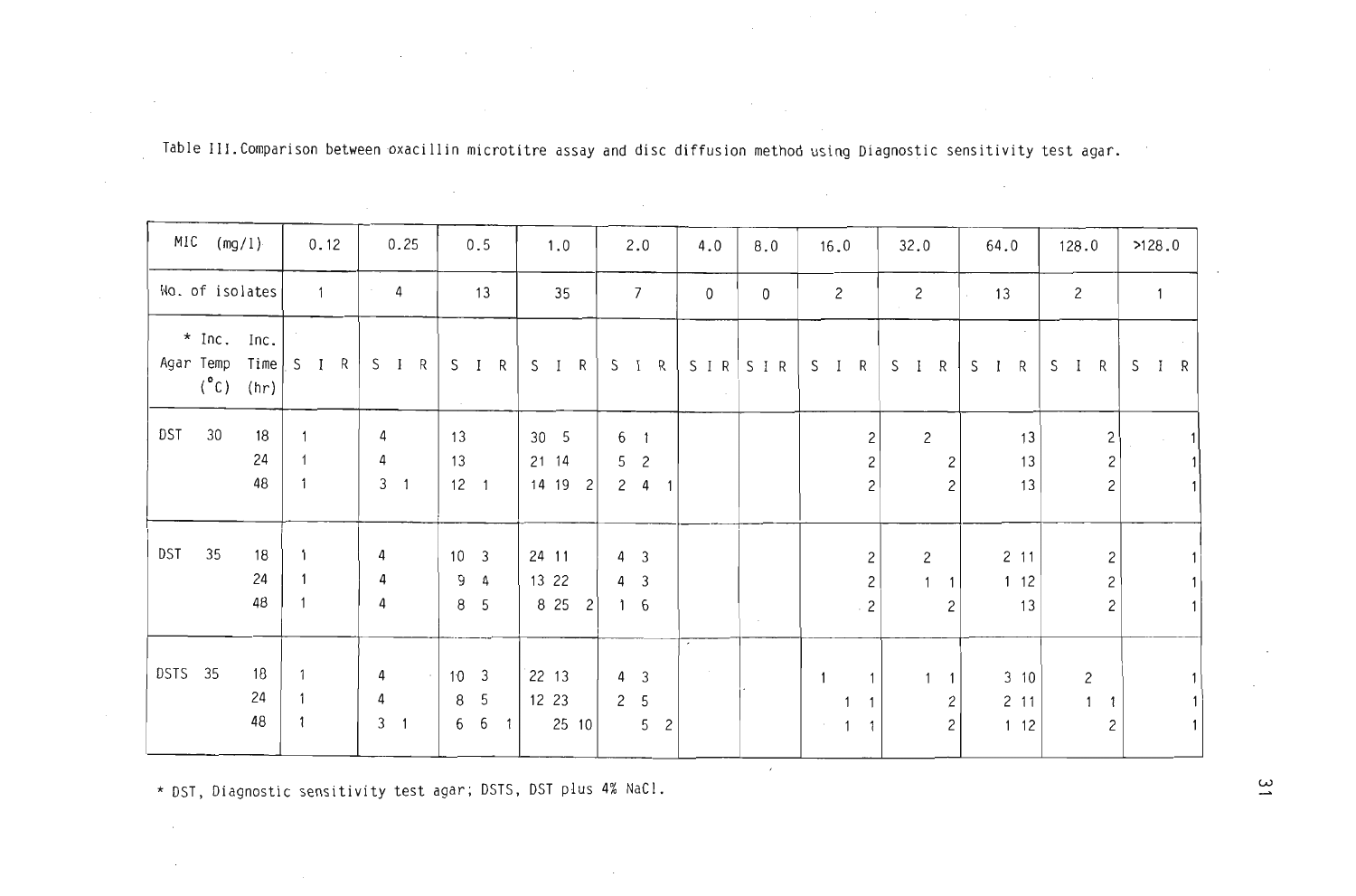| MIC (mg/l)                                                  | 0.12                           | 0.25                                                            | 0.5                                            | 1.0                                                   | 2.0                                                                                    | 4.0         | 8.0         | 16.0                                                             | 32.0                                                            | 64.0                 | 128.0                                                        | >128.0       |
|-------------------------------------------------------------|--------------------------------|-----------------------------------------------------------------|------------------------------------------------|-------------------------------------------------------|----------------------------------------------------------------------------------------|-------------|-------------|------------------------------------------------------------------|-----------------------------------------------------------------|----------------------|--------------------------------------------------------------|--------------|
| No. of isolates                                             | $\overline{1}$                 | 4                                                               | 13                                             | 35                                                    | $\overline{7}$                                                                         | $\mathbf 0$ | $\mathbf 0$ | $\overline{c}$                                                   | 2                                                               | $\frac{13}{2}$       | $\overline{c}$                                               | $\mathbf{1}$ |
| $*$ Inc. Inc.<br>Agar Temp Time<br>$(^\circ \circ)$<br>(hr) | S I R                          | $S \quad I$<br>R                                                | $\mathsf{R}$<br>$S \quad I$<br>$\sim 10^{-11}$ | S I R                                                 | S I R                                                                                  |             | S I R S I R | S I R                                                            | R<br>$S \quad I$                                                | S<br>$I \t R$        | $S \quad I$<br>R                                             | S I R        |
| COL<br>30<br>18<br>24<br>48                                 |                                | 4<br>$\mathbf{3}$<br>$\overline{\phantom{0}}$<br>3 <sub>1</sub> | 13<br>13<br>$12 \quad 1$                       | 33 <sup>2</sup><br>29<br>6<br>22 11<br>$\overline{c}$ | $\overline{7}$<br>5<br>$\overline{c}$<br>$\mathsf{2}$<br>5                             |             |             | $\mathbf{1}$<br>1<br>$\mathbf{1}$<br>$\overline{c}$              | $\mathbf{2}$<br>$\mathbf{2}$<br>2                               | 13<br>13<br>13       | $\mathbf{2}$<br>$\mathbf{2}$<br>$\left\lceil 2 \right\rceil$ | $\sim$       |
| COL<br>35<br>18<br>24<br>48                                 | $\ddot{\phantom{1}}$<br>1      | 4<br>4<br>4                                                     | 13<br>11 <sub>2</sub><br>8 5                   | 25 10<br>21 14<br>18 17                               | 5<br>$\overline{c}$<br>4<br>$\mathfrak{Z}$<br>$\mathsf{2}$<br>5                        |             |             | $\overline{c}$<br>$\mathbf{2}$<br>$\overline{1}$<br>$\mathbf{1}$ | $\overline{c}$<br>$\sim$ $\sim$<br>$\mathbf{2}$<br>$\mathbf{Z}$ | 13<br>13<br>13       | $\mathsf{S}$<br>$\mathsf{S}$<br>$\mathbf{2}$                 |              |
| COLS 35<br>18<br>24<br>48                                   | $\overline{1}$<br>$\mathbf{1}$ | 4<br>$\overline{4}$<br>$\mathfrak{Z}$<br>$\overline{1}$         | $10 \t 3$<br>$9\quad 4$<br>8 5                 | 15 20<br>10 25<br>1 18 16                             | 4<br>$\mathbf{3}$<br>$5\overline{)}$<br>$\mathsf{2}$<br>3 <sup>3</sup><br>$\mathbf{1}$ |             |             | $\mathbf{2}$<br>$\mathbf{2}$<br>$\overline{c}$                   | 2<br>$\overline{c}$<br>$\mathbf{2}$                             | $1 \t12$<br>13<br>13 | $\overline{c}$<br>$\mathbf{2}$<br>$\mathbf{2}$               |              |

Table IV. Comparison between oxacillin microtitre assay and disc diffusion method using Columbia agar.

\* COL, Columbia agar; COLS, COL plus 4% NaCl.

بب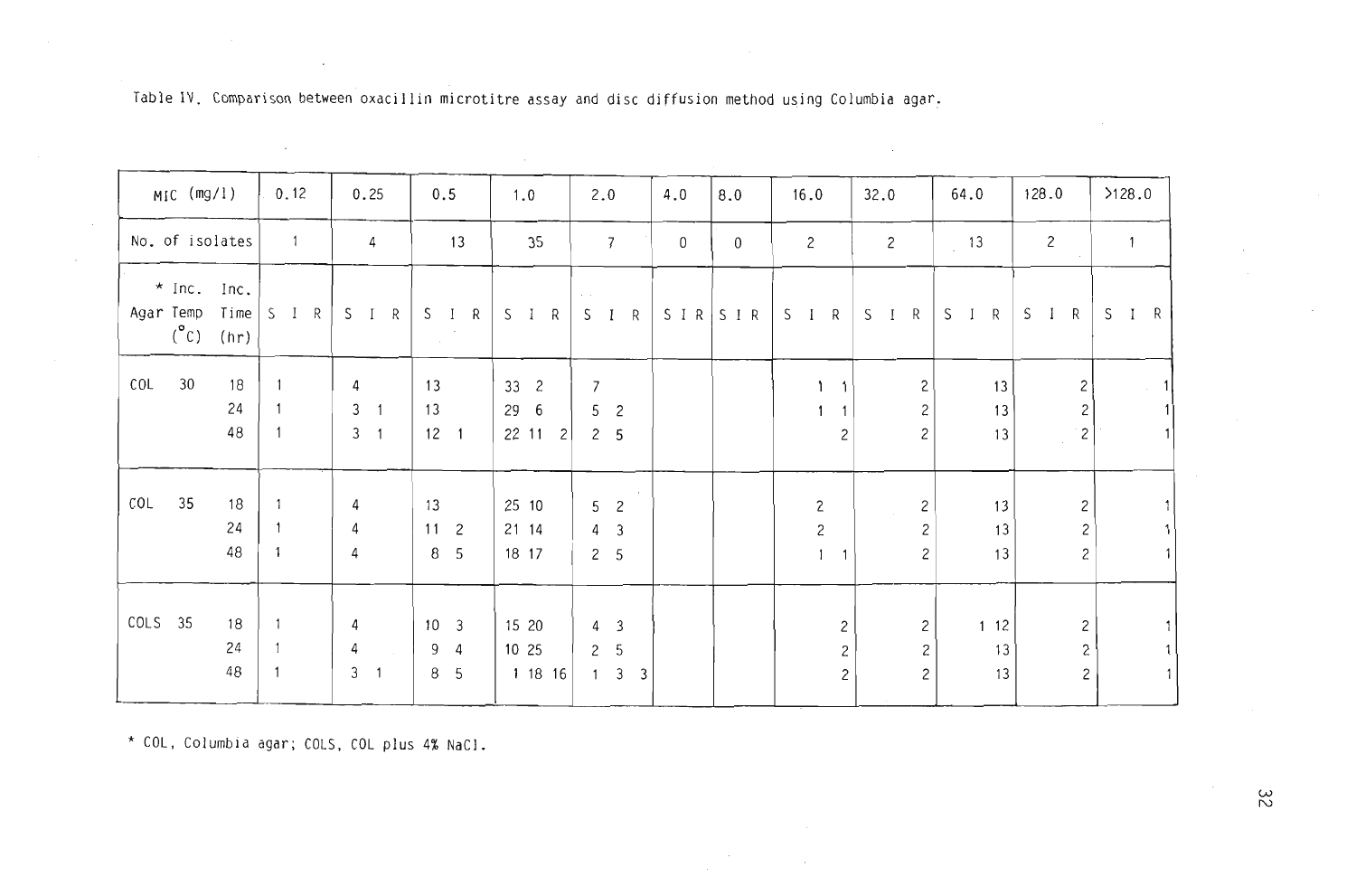| MIC |                                       | (mg/l)         | 0.12   | 0.25        | 0.5                                    | 1.0                    | $\cdot$ 2.0                             | 4.0      | 8.0         | 16.0       | 32.0                  | 64.0                 | 128.0                    | >128.0 |
|-----|---------------------------------------|----------------|--------|-------------|----------------------------------------|------------------------|-----------------------------------------|----------|-------------|------------|-----------------------|----------------------|--------------------------|--------|
|     | No. of isolates                       |                |        | 4           | 13<br>$\sim$                           | 35                     | 7                                       | $\Omega$ | 0           | 2          | 2                     | 13                   | 2                        |        |
|     | * Inc. Inc.<br>Agar Temp Time<br>(°C) | (hr)           | S<br>R | $S$ I<br>R  | R<br>S I                               | $S$ I<br>R             | S I R                                   |          | S I R S I R | $S$ I<br>R | $\mathsf{R}$<br>$S$ I | R<br>S               | S I<br>R                 | SIR    |
| ISO | 30                                    | 18<br>24<br>48 |        | 4<br>4<br>4 | $12 \t1$<br>$12 \quad 1$<br>$9\quad 4$ | 24 11<br>18 17<br>8 27 | 5 <sub>2</sub><br>4 3<br>2 <sub>5</sub> |          |             |            |                       | $1 \t12$<br>13<br>13 | 2<br>2<br>$\overline{c}$ |        |

TABLE V. Comparison between oxacillin microtitre assay and disc diffusion method using Iso sensitest agar.

\* ISO, Iso sensitest agar.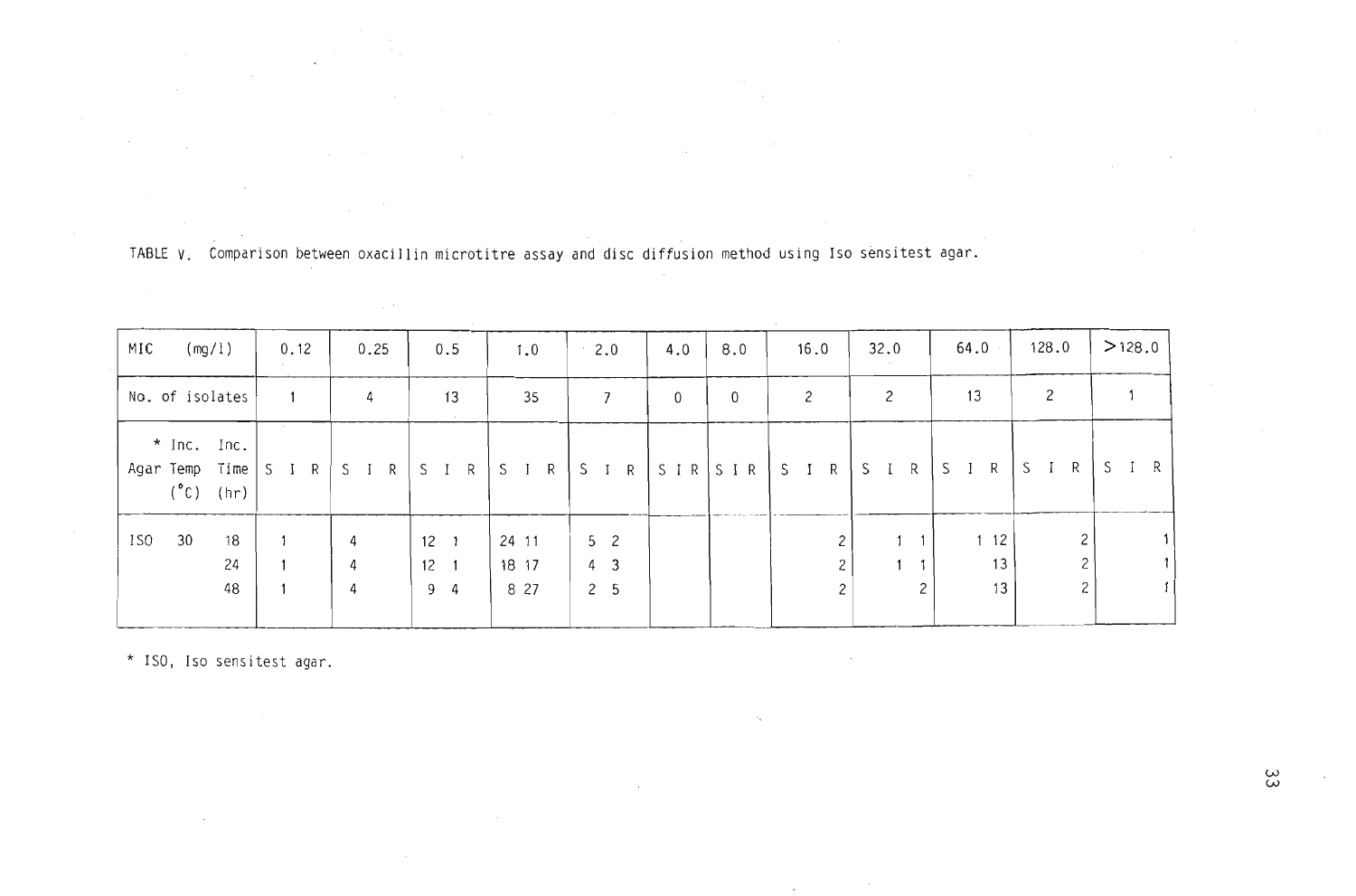|                          |        |              | and the company of | $\sim$ |                |     |         |     |                |      |                |                |  |
|--------------------------|--------|--------------|--------------------|--------|----------------|-----|---------|-----|----------------|------|----------------|----------------|--|
| Oxacillin MIC            | (mg/l) | 0.12         | 0.25               | 0.5    | 1.0            | 2.0 | $4.0\,$ | 8.0 | 16.0           | 32.0 | 64.0           | 128.0 2128.0   |  |
| Cephalothin MIC (mg/l)   |        |              |                    |        |                |     |         |     |                |      |                |                |  |
| $\leq 1$                 |        | $\mathbf{1}$ | 4                  | 13     | 33             | 6   |         |     |                |      |                |                |  |
| $\sim$<br>$\overline{c}$ |        |              |                    |        | $\overline{c}$ | 1   |         |     |                |      |                |                |  |
| 4                        |        |              |                    |        |                |     |         |     |                | 1    |                |                |  |
| 8                        |        |              |                    |        |                |     |         |     |                | 1    | $\overline{c}$ |                |  |
| 16                       |        |              |                    |        |                |     |         |     | $\overline{c}$ |      | 8              | $\overline{1}$ |  |
| $\geqslant$ 32           |        |              |                    |        |                |     |         |     |                |      | 3              |                |  |

 $\sim$   $\sigma$ 

TABLE  $\forall i$ , Comparison between oxacillin and cephalothin minimum inhibitory concentrations.

 $\sim$ 

 $\sim$ 

 $y$ c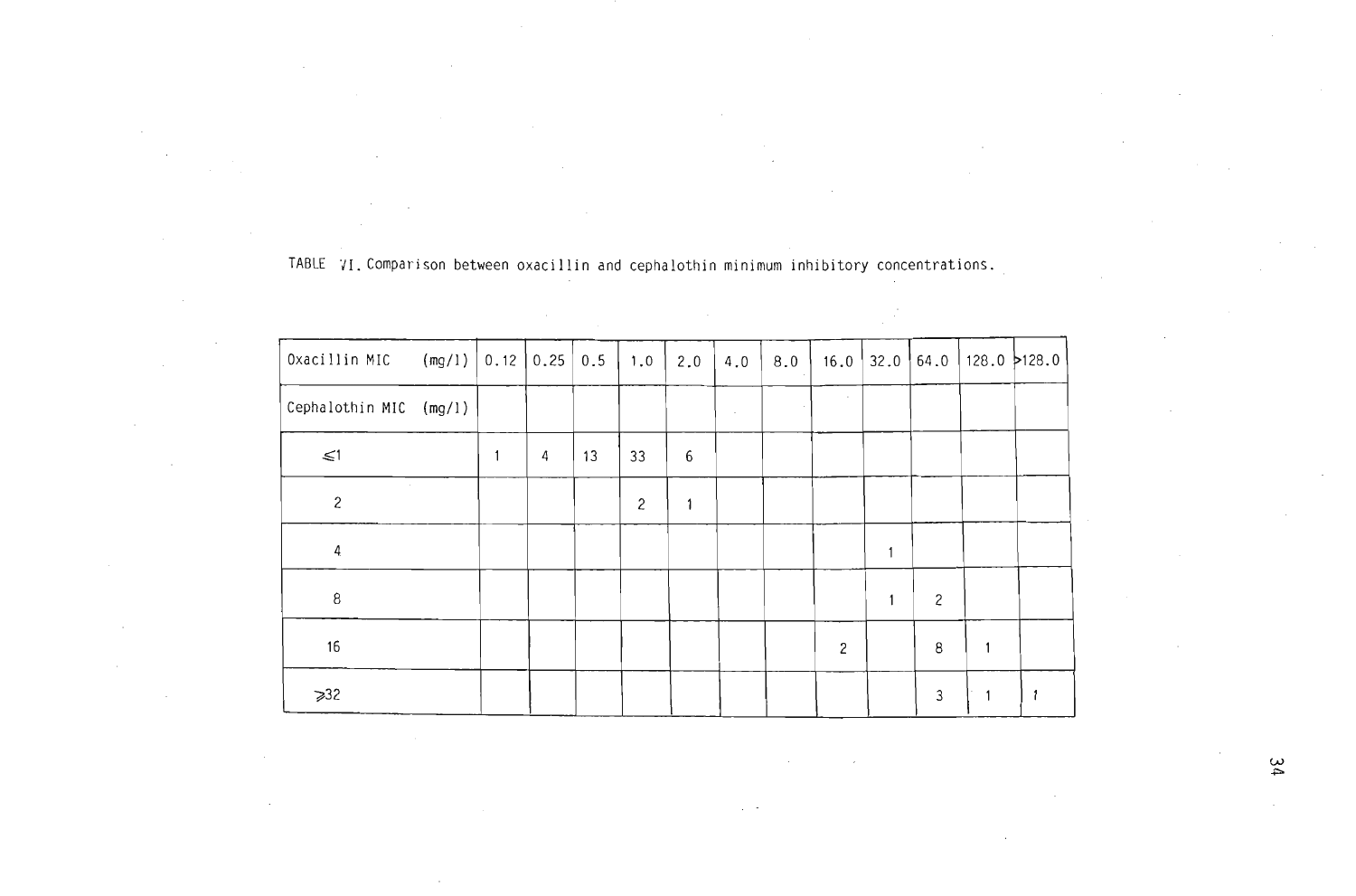| MIC | (mg/l)                                                         | $\vert$ < 0.12 | 0.12 | 0.25        | 0.5             | 1.0 | 2.0         | 4.0                         | 8.0             | 16.0                | 32.0     | 64.0 |
|-----|----------------------------------------------------------------|----------------|------|-------------|-----------------|-----|-------------|-----------------------------|-----------------|---------------------|----------|------|
|     | No. of isolates                                                | 1              | 0    | 16          | 25              | 15  | 3           |                             | 3               | 11                  | 4        |      |
|     | $\star$ Inc. Inc.<br>Agar Temp Time  <br>$(^{\circ}C)$<br>(hr) | $S \cap R$     |      | SIR SIR SIR |                 |     |             |                             | SIR SIR SIR SIR | $S \quad I \quad R$ | R<br>- S |      |
| MHA | 35<br>18                                                       |                |      | 15          | 23 <sup>2</sup> | 14  | $2 \quad 1$ | $\sim$ $\sim$ $\sim$ $\sim$ |                 |                     | 3        |      |

Table VII. Comparison between cephalothin microtitre assay and disc diffusion method.

 $\sim$ 

 $\sim$ 

 $\sim$ 

 $\sim$ 

 $\mathcal{F}^{\text{max}}_{\text{max}}$ 

 $\sim$ 

\* MHA, Mueller-Hinton agar.

 $\frac{1}{2} \sum_{i=1}^n \frac{1}{i!}$ 

 $\mathcal{L}$ 

 $\sim 10^{-1}$ 

 $\sim 10^{-1}$ 

 $\mathcal{L}^{\text{max}}_{\text{max}}$  ,  $\mathcal{L}^{\text{max}}_{\text{max}}$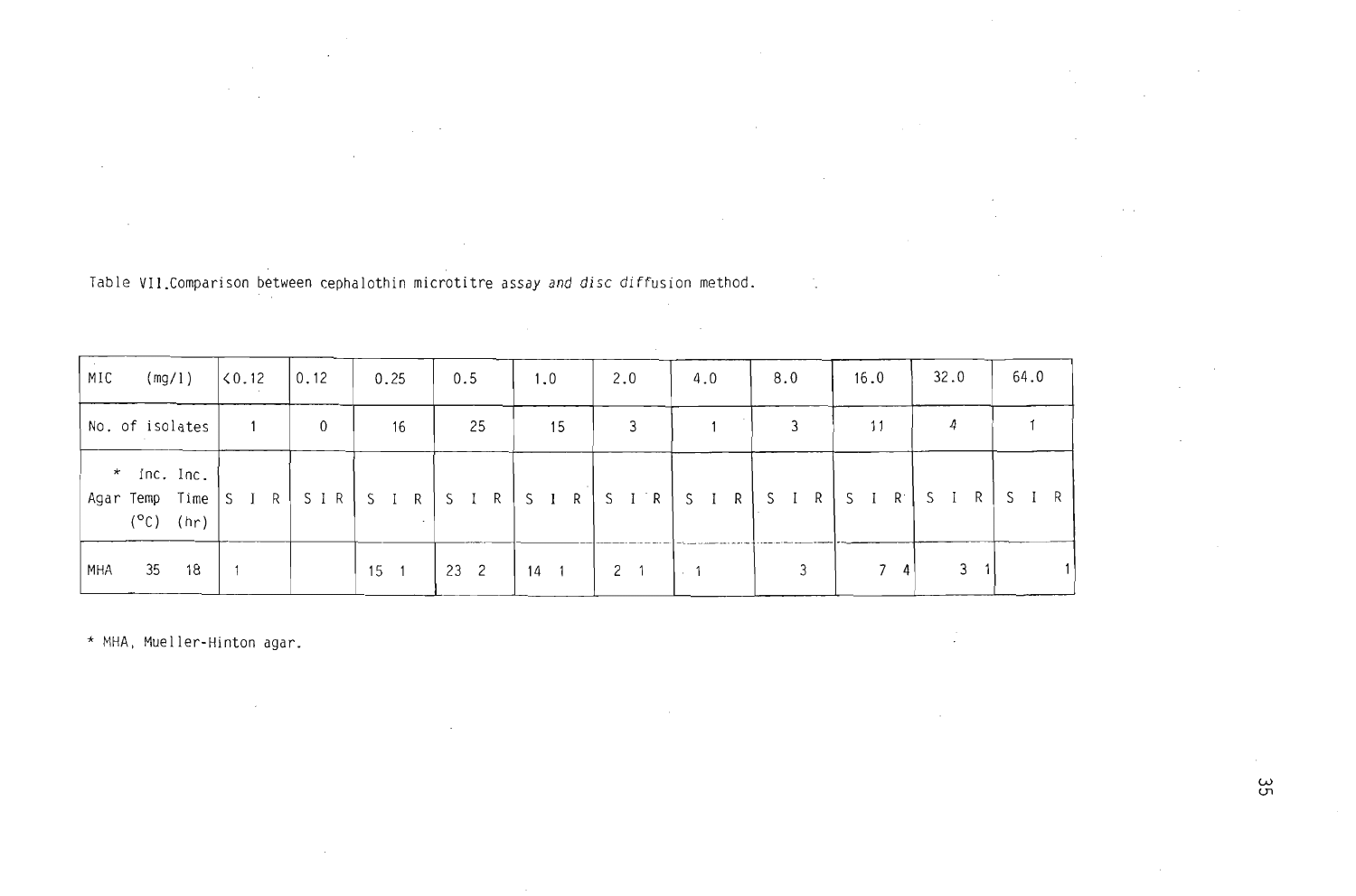Table VIII. The association between oxacillin susceptibility (according to MIC) and susceptibility to other antimicrobial agents, as determined by Stokes disc diffusion method with MHA, incubated at 35°C for 18 hours.

| Oxacillin MIC            | (mg/I)       | 2  | 8  |
|--------------------------|--------------|----|----|
| Total number of isolates |              | 60 | 20 |
| Penicillin               | Sensitive    | 8  | 0  |
|                          | Intermediate | 46 | 1  |
|                          | Resistant    | 6  | 19 |
| Erythromycin             | Sensitive    | 56 | 9  |
|                          | Intermediate | 0  | 5  |
|                          | Resistant    | 4  | 6  |
| Tetracycline             | Sensitive    | 59 | 7  |
|                          | Intermediate | 0  | 3  |
|                          | Resistant    | 1  | 10 |
| Oxacillin                | Sensitive    | 52 | 0  |
|                          | Intermediate | 8  | 0  |
|                          | Resistant    | 0  | 20 |
| Chloramphenicol          | Sensitive    | 59 | 16 |
|                          | Intermediate | 0  | 0  |
|                          | Resistant    | 1  | 4  |
| Cephalothin              | Sensitive    | 55 | 2  |
|                          | Intermediate | 5  | 12 |
|                          | Resistant    | 0  | 6  |
| Clindamicin              | Sensitive    | 60 | 19 |
|                          | Intermediate | 0  | 0  |
|                          | Resistant    | 0  | 1  |
| Gentamicin               | Sensitive    | 60 | 2  |
|                          | Intermediate | 0  | 2  |
|                          | Resistant    | 0  | 16 |
|                          |              |    |    |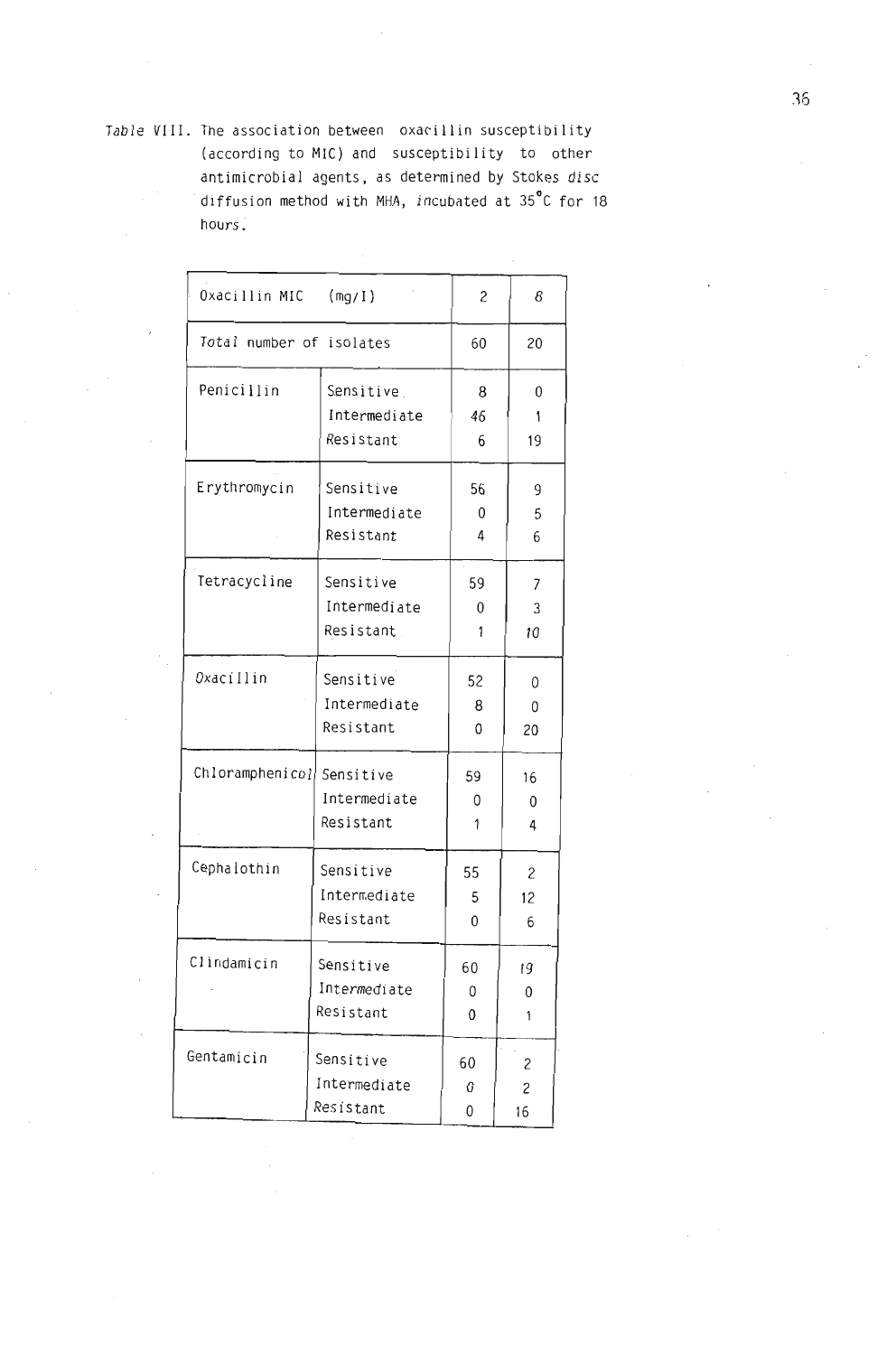

FIGURE 1 : Distribution of isolates according to oxacillin microtitre assay

 $\mathfrak{L}$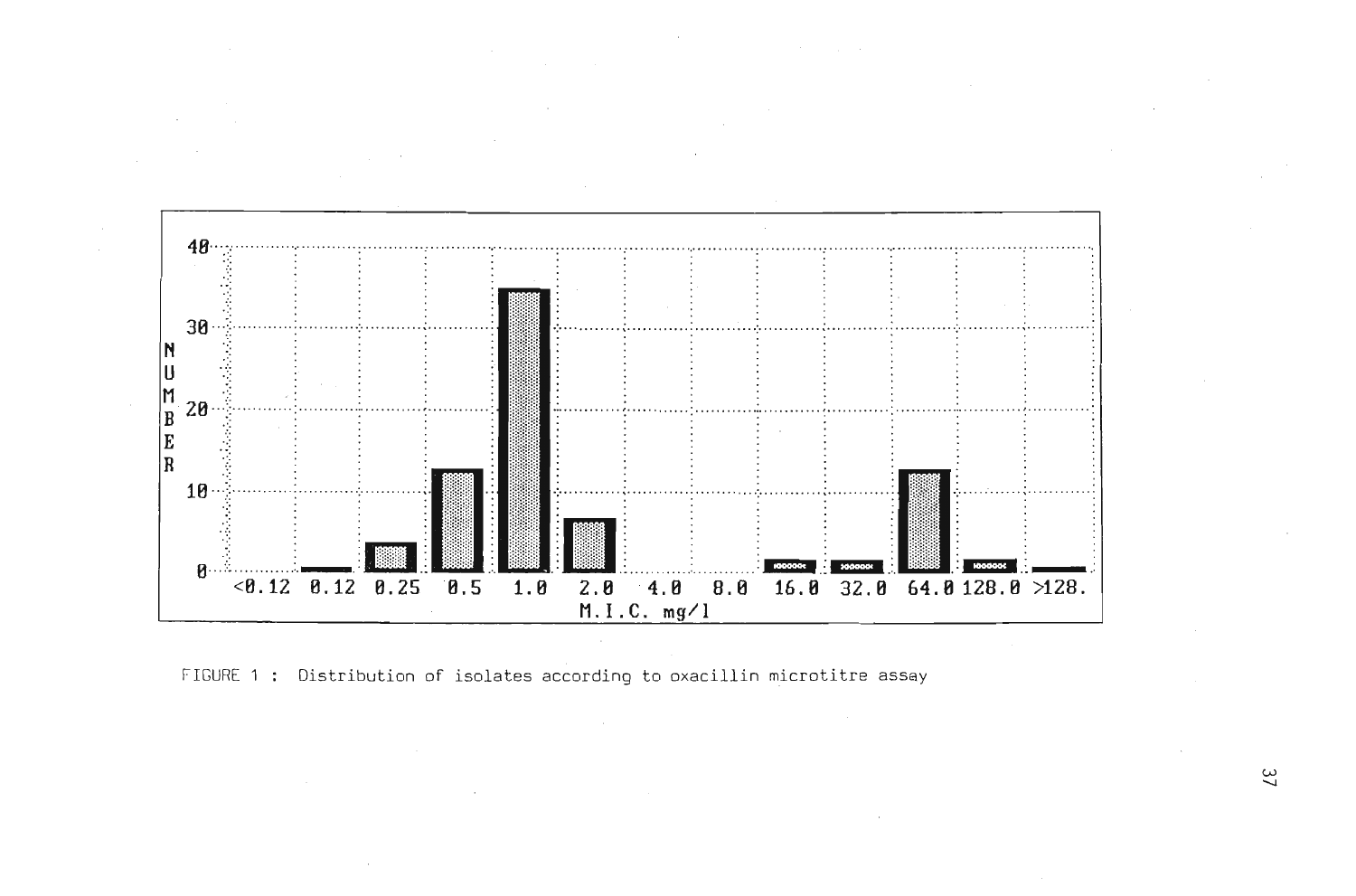

FIGURE 2 : Comparision between oxacillin microtitre assay and Mueller-Hinton agar dilution method.

\*Agar 35, Mueller-Hinton agar with 4% NaCI incubated at 35°C for 24 hours; Agar 30, Mueller-Hinton agar incubated at 30°C for 24h; MIC, microtitre method.

ထိ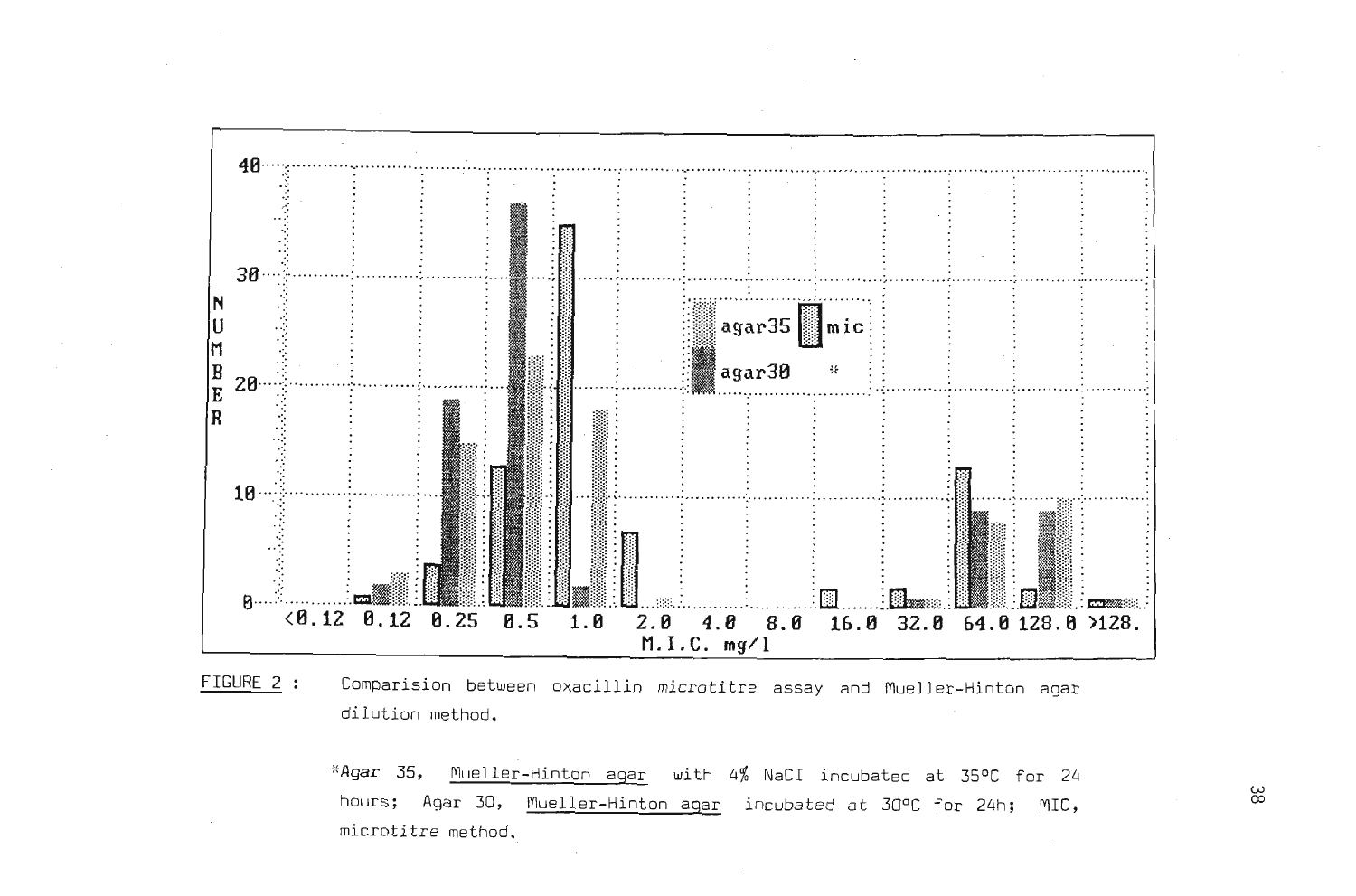

- FIGURE 3 : Comparision between oxacillin microtitre assay and Diagnostic sensitivity testagar dilution method.
	- \*Agar 35, Diagnostic sensitivity test agar with 4% NaCI incubated at 35°C for 24 hours; Agar 30, Daignostic sensitivity test agar incuated at 30°C for 24h; MIC, microtitre method.

ယ္က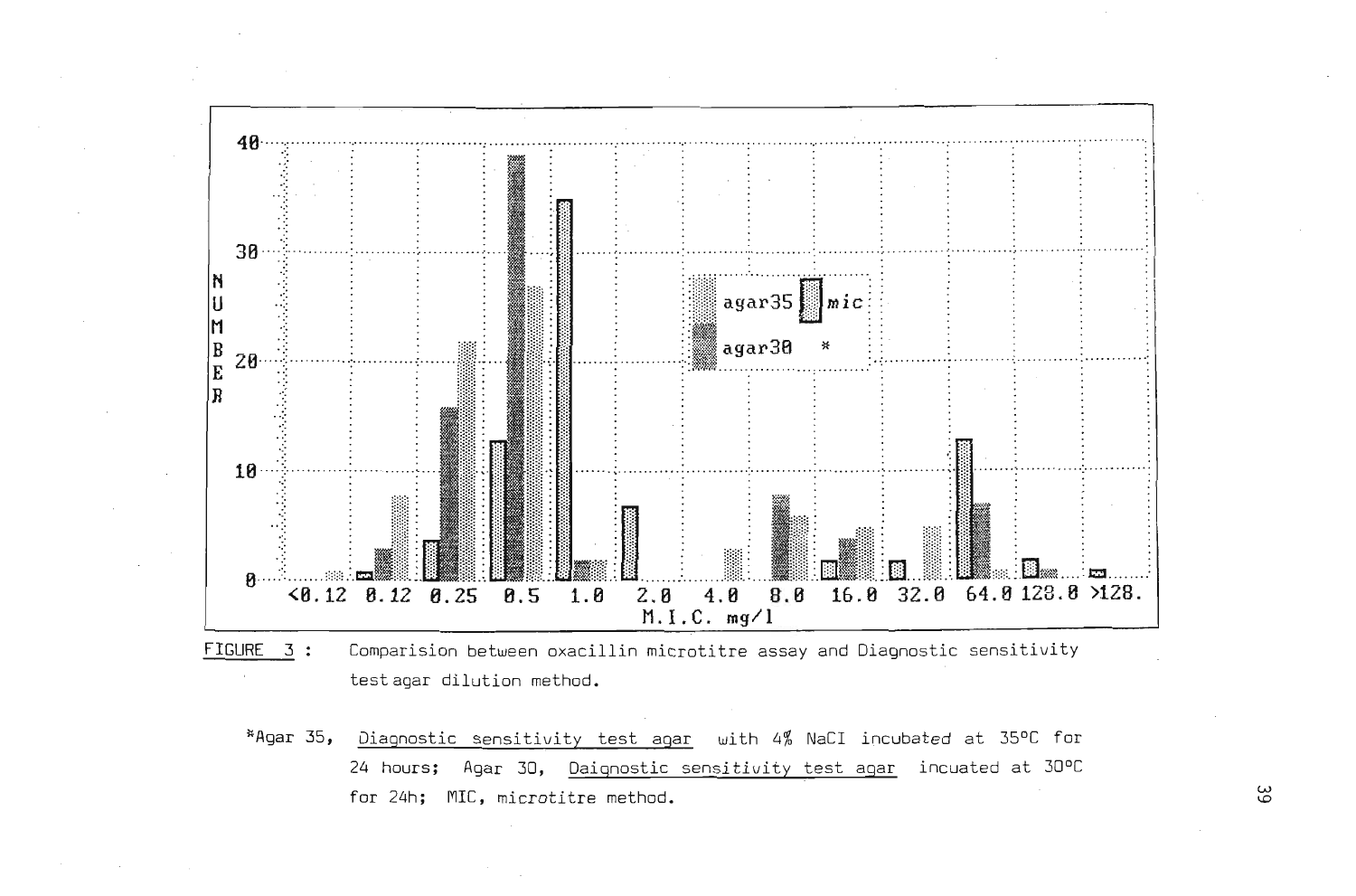

- FIGURE 4 : Comparison between oxacillin microtitre assay and Columbia agar dilution method.
	- \*Agar 35, Columbia agar with 4% NaCI incubated at 35°C for 24hours; Agar 30, Columbia agar incubated at 30°C for 24h; MIC, microtitre method.

 $f$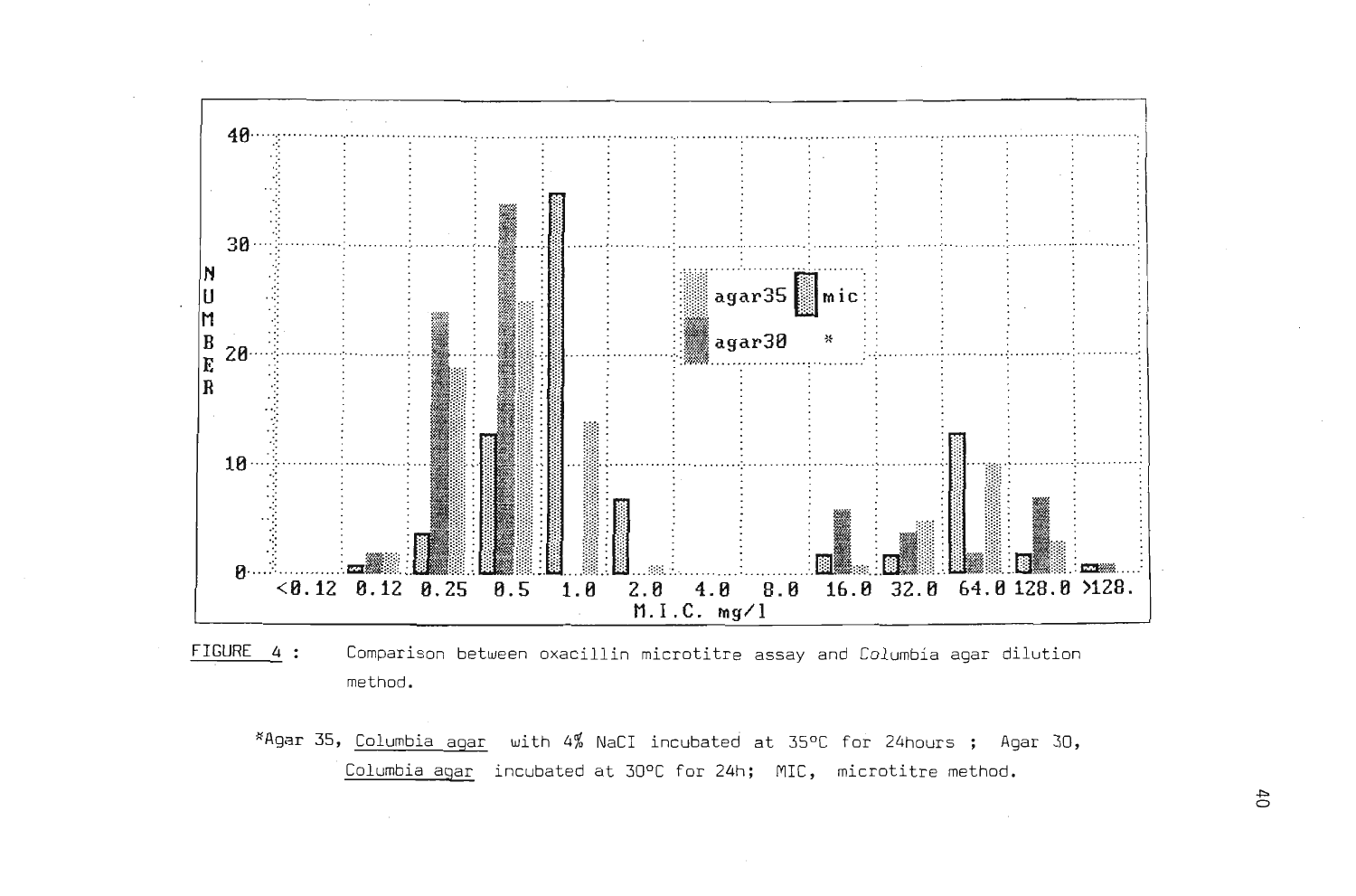

FIGURE 5: Distribution of isolates according to cephalothin microtitre assay.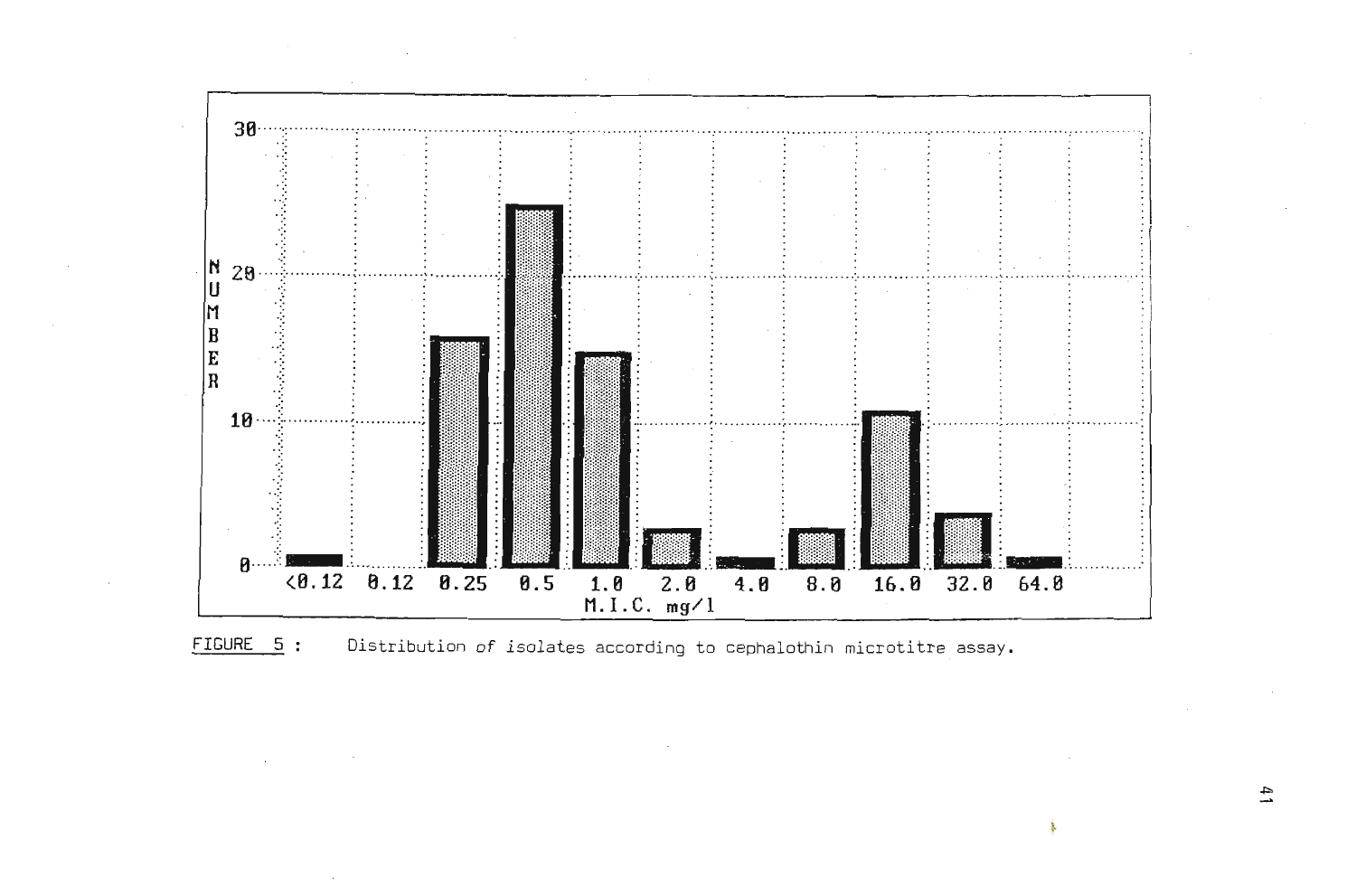

FIGURE 6: Comparision between cephalothin microtitre assay and Mueller-Hinton agar dilution method.

\*Agar, Mueller-Hinton agar with 4% NaCI incubated at 39°C for 24 hours; MIC, microtitre method.

 $7<sup>2</sup>$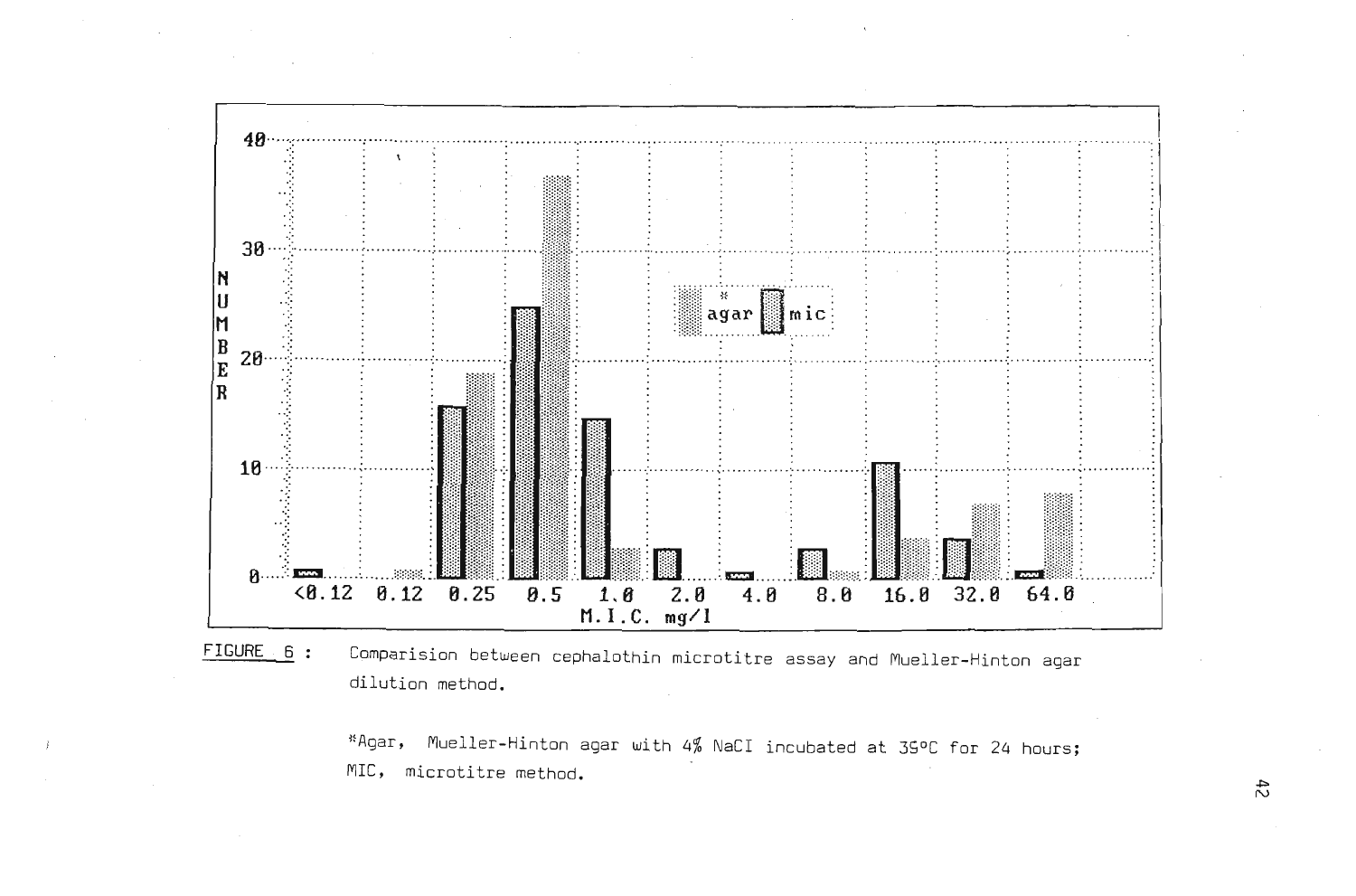### RE FE RE NCE S

- 1. Eykyn S J. Staphylococcal sepsis. Lancet 1988 ; i :  $100 - 103$ .
- 2. Peddie E F, Donald P R, Burger P J, Sadler C A. Methicillin-resistant Staphylococcus aureus at Tygerberg Hospital. SAM J 1988 ; 74 : 223 - 228
- 3. Van den Ende J, Rotter M L. Analysis of blood culture isolates from 7 South African teaching hospital centres. SAM J 1986 ; 69 : 89 - 93
- 4. Thornsberry C. The development of antimicrobial resistance in staphylococci. J Antimicrob Chemother 1988 ; 21 (C) :  $9 - 15$
- 5. North E A, Christie R. Acquired resistance of staphylococci to the action of penicillin. Med J Aust 1946 ; 1 : 176 - 179
- 6. Barber M, Rozwadowska-Dowzenko M. Infection by penicillinresistant staphylococci. Lancet 1948 ; ii : 641 - 644
- 7. Bulger R J, Sherris J C. Decreased incidence of antibiotic resistance among Staphylococcus aureus. Ann Intern Med 1968 ; 69 : 1099 - 1117
- 8. Rolinson G N, Batchelor F R, Stevens S, Wood J C, Chain E B. Bacteriological studies on a new penicillin - BRL.1241. Lancet 1960 ; ii : 564 - 567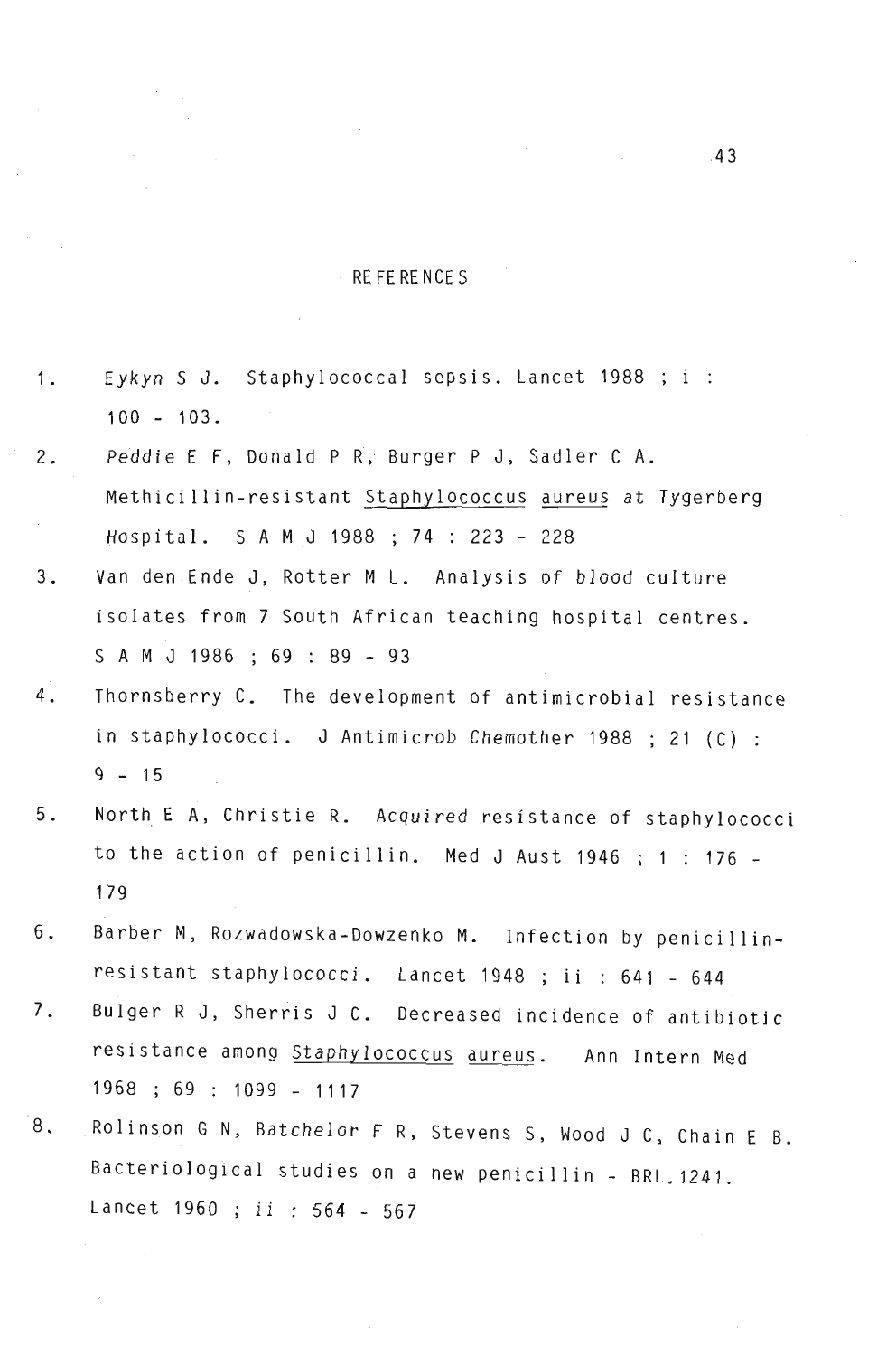- Benner E J, Kayser F H. Growing clinical significance of  $9.$ methicillin-resistant Staphylococcus aureus. Lancet 1968 ;  $ii : 741 - 744$
- Parker M T. Hewitt J H. Methicillin-resistance in  $10<sub>1</sub>$ Staphylococcus aureus. Lancet 1970 ; i : 800 - 804
- McNeil J J, Proudfoot A D, Tosolini A, Morris P, Booth J M,  $11.$ Doyle A E et al. Methicillin-resistant Staphylococcus aureus in an Australian teaching hospital. J Hosp Infect  $1984$ ;  $5$ :  $18 - 28$
- Hartman B J, Tomasz A. Expressiom of methicillin  $12.$ resistance in heterogenous strains of Staphylococcus aureus. Antimicrob Agents Chemother 1986 ; 29 : 85 - 92
- Knox R, Smith J T. The nature of penicillin resistance in  $13.$ \$taphylococci. Lancet 1961 ; ii : 520 - 522
- $14.$ Sutherland R, Rolinson G N. Characteristics of methicillin-resistant staphylococci. J Bacteriol 1964 ; 15. Annear D I. The effect of temperature on resistance of
- 15. Annear D I. The effect of temperature on resistance of Stapylococcus aureus to methicillin and some other antibiotics. Med J of Aust 1968 ; 1 : 444 - 446
- Milne L M, Curtis G D W, Crow M, Kraak W A G, Selkon J B.  $16.$ Comparison of culture media for detecting methicillin resistance in Staphylococcus aureus and coagulase negative staphylococci. J Clin Pathol 1987 ; 40 : 1178 - 1181.<br>17. Hindler J A, Warner L . Effect of source of Mueller-Hinton
-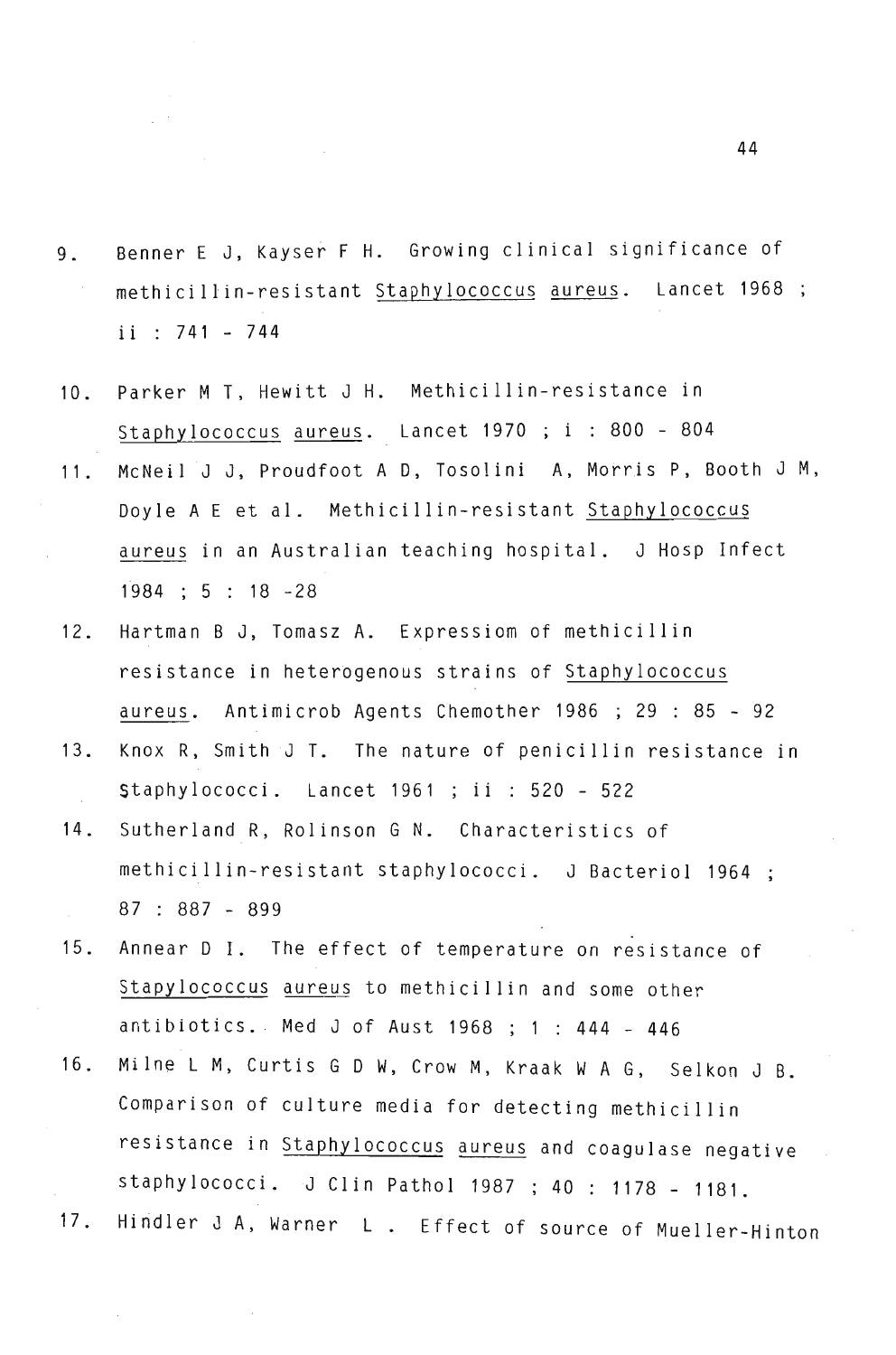agar on detection of oxacilin resistance in  $\mathcal{A}_\mathcal{A}$  resistance in Staphylococcus aureus using a screening methodology. J Clin Microbiology. J Clin Microbiology. J Clin Microbiology. aureus using a screening methodology. J Clin Microbiol<br>1987 ; 25 : 734 - 735

- Barber M. Naturally occurring methicillin-resistant 8. stam. Hubertary stations staphy fococci. G den merobior for the detection of
- Churcher G M . A screening test for the detection of  $9.$ methicillin-resistant staphylococci. J Clin Pathol 1987 ;<br>21 : 213 - 217
- Sabath L D, Wallace S. Factors influencing methicillin- $.0.$ resistence in state in the state of the state of the state of the state of the state of the state of the state of the state of the state of the state of the state of the state of the state of the state of the state of the 258 - 266 ~1. Mulligan M E, Citron D M, Kwok R Y Y, Wheelock J P, Farrohi
- $21.$  $\mathbf{f}$  is  $\mathbf{f}$ ,  $\mathbf{f}$ ,  $\mathbf{f}$ ,  $\mathbf{f}$  and probability  $\mathbf{f}$ F K. Hindler J A, Johnston L. Impact of prolonged incubation on disc diffusion susceptibility test results for Staphylococcus aureus. J Clin Microbiol 1987 ; 25 : 840 -844
- 2. Thornsberry C, McDougal L K. Successful use of broth Thornsberry C, McDougal L K. Successful use of broth  $2.$ microdilution in susceptibility tests for methicillin-<br>resistant (Heteroresistant) staphylococci. J Clin J Clin  $\sum_{i=1}^{n}$ ~. National Committee for Clinica l Laboratory Standards. 1985.
- National Committee for Clinical Laboratory Standards. 1985.  $\mathcal{L}$ Approved standard, M7 - A. Standard method for dilution antimicrobial susceptibility test for bacteria which grow aerobically. National Committee for Clinical Laboratory<br>Standards, Villanova, Pa.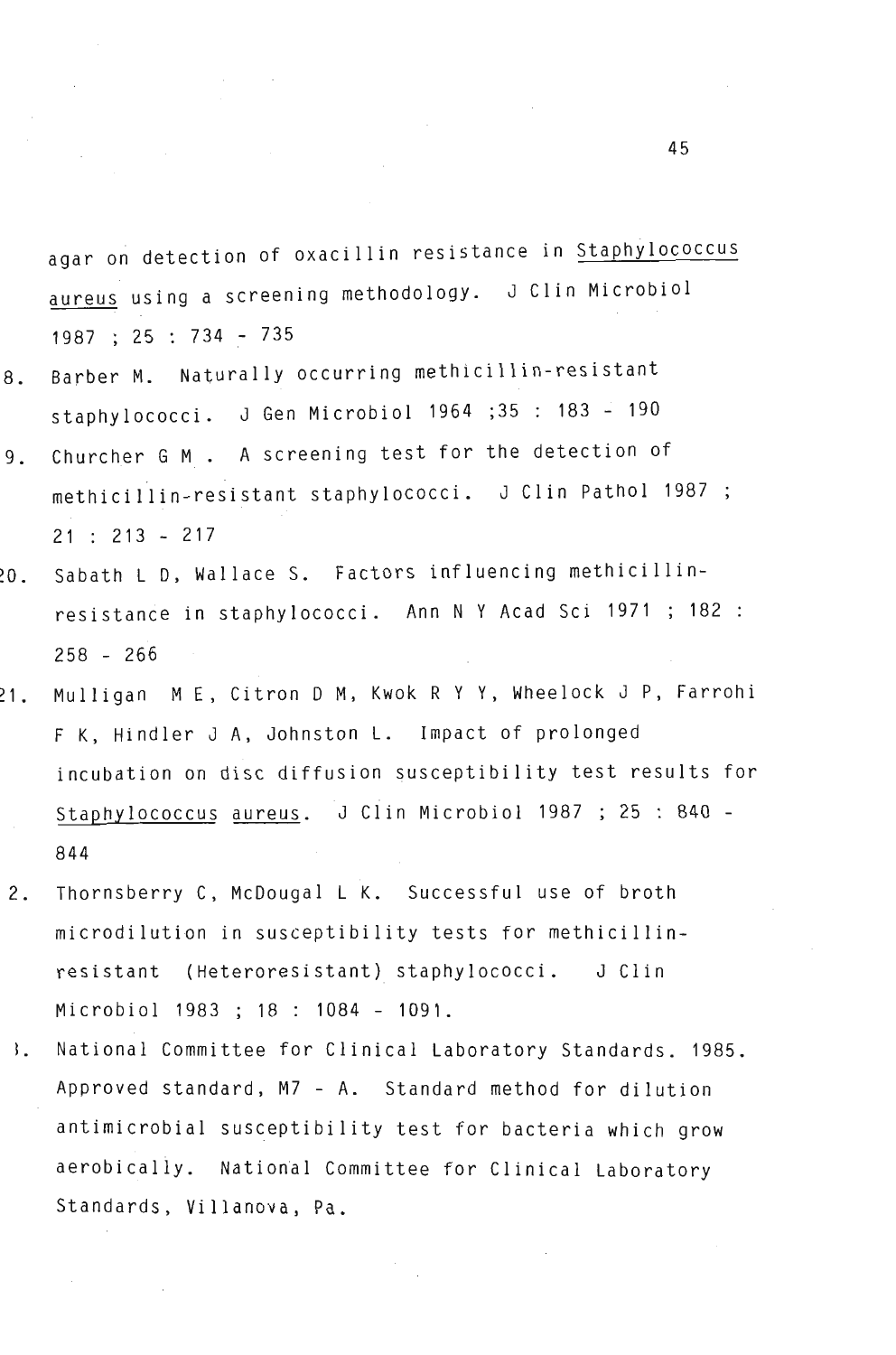- 24. Barry A L, Jones R N. Reliability of high-content discs and modified broth dilution tests for detecting staphylococcal resistance to the penicillinase-resistant penicillins. J Clin Microbiol 1987 ; 25 : 1897 - 1901
- 25. McDougal L K, Thornsberry C. The role of beta-lactamase in staphyloccal resistance to penicillinase-resistant penicillins and cephalosporins. J Clin Microbiol 1986 23 : 832 - 839
- 26. Drew W L, Barry A L, O'Tool R, Sherris J C. Reliability of the Kirby-Bauer disc diffusion method for detecting methicillin-resistant strains of Staphylococcus aureus. Appl Microbiol 1972 ; 24 : 240 - 247
- 27. Boyce J M. Reevaluation of the ability of the standardized disc diffusion test to detect methicillinresistant strains of Staphylococcus aureus. J Clin Microbiol 1984 ; 19 : 813 - 817
- 28. McDougal L K, Thornsberry C. New recommendations for disc diffusion antimicrobial suseptibility tests for methicillinresistant (heteroresistant) staphylococci. J Clin Microbiol 1984 ; 19 : 482 - 488
- 29. Basker M J, Edmondson R A, Sutherland R. Comparative stabilities of penicillins and cephalosporins to staphylococcal beta-Iactamase and activities against Staphylococcus aureus. J Antimicrob Chemother 1980 ; 6 : 333 - 341